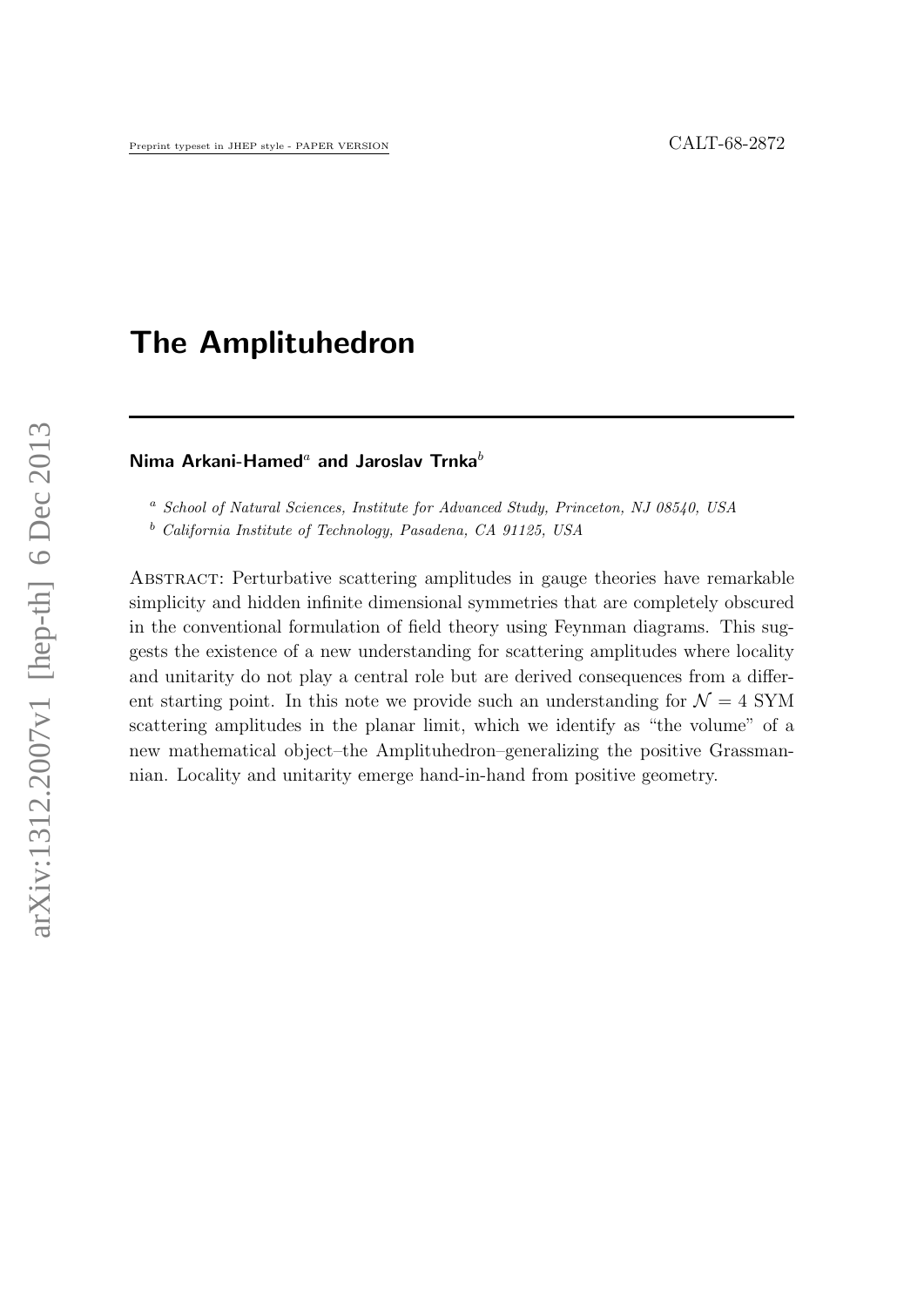## Contents

| 1. Scattering Without Space-Time                                      | $\bf{2}$ |
|-----------------------------------------------------------------------|----------|
| 2. Triangles $\rightarrow$ Positive Grassmannian                      | $\bf{5}$ |
| 3. Polygons $\rightarrow$ (Tree) Amplituhedron $\mathcal{A}_{n,k}(Z)$ | 6        |
| 4. Why Positivity?                                                    | 8        |
| 5. Cell Decomposition                                                 | 10       |
| 6. "Volume" as Canonical Form                                         | 12       |
| 7. The Superamplitude                                                 | 13       |
| 8. Hiding Particles $\rightarrow$ Loop Positivity in $G_+(k,n;L)$     | 15       |
| 9. The Amplituhedron $\mathcal{A}_{n,k,L}(Z)$                         | 17       |
| 10. The Loop Amplitude Form                                           | 18       |
| 11. Locality and Unitarity from Positivity                            | 21       |
| 12. Four Particles at All Loops                                       | 23       |
| 13. Master Amplituhedron                                              | 26       |
| 14. Outlook                                                           | 28       |
|                                                                       |          |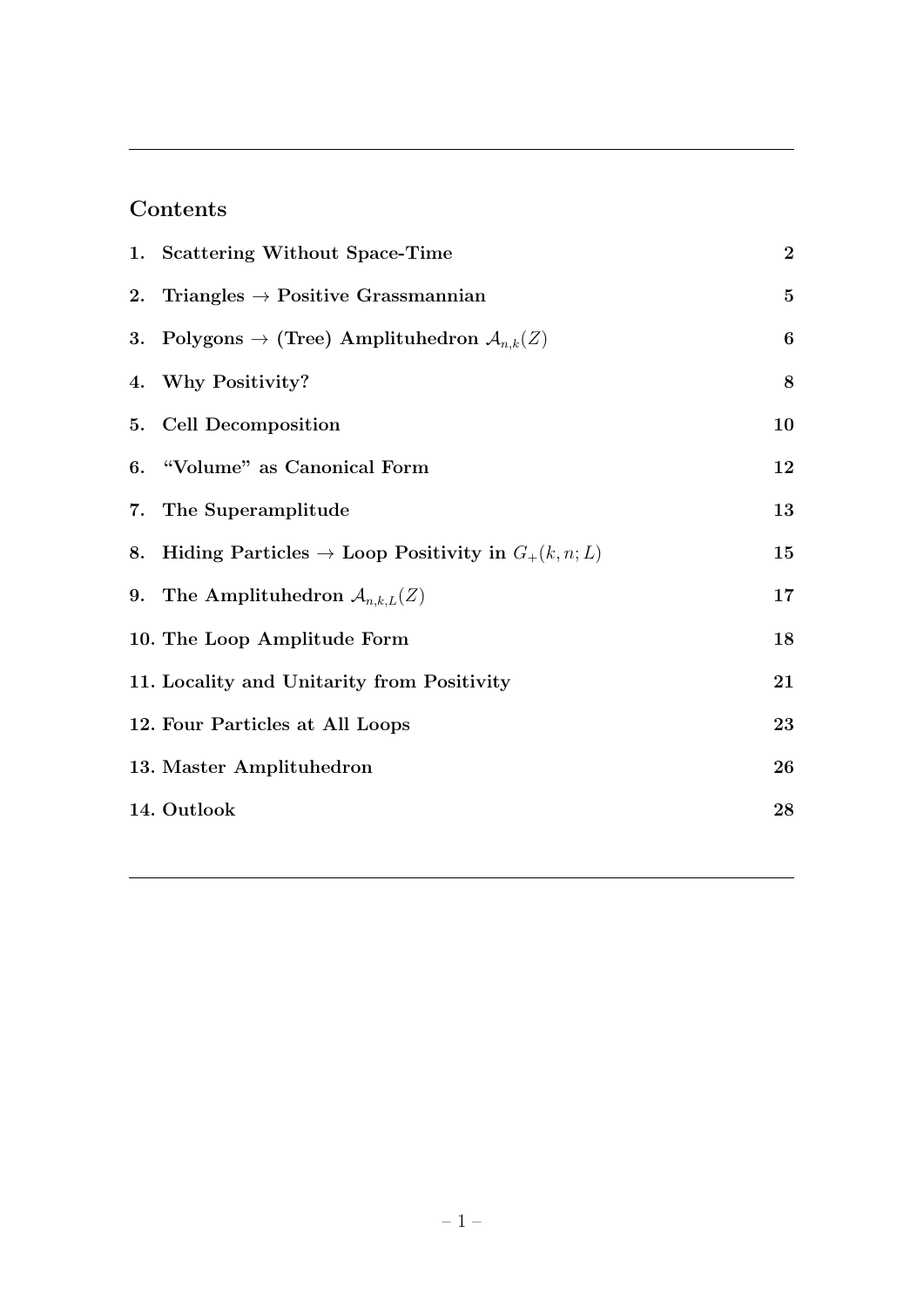#### 1. Scattering Without Space-Time

Scattering amplitudes in gauge theories are amongst the most fundamental observables in physics. The textbook approach to computing these amplitudes in perturbation theory, using Feynman diagrams, makes locality and unitarity as manifest as possible, at the expense of introducing large amounts of gauge redundancy into our description of the physics, leading to an explosion of apparent complexity for the computation of amplitudes for all but the very simplest processes. Over the last quarter-century it has become clear that this complexity is a defect of the Feynman diagram approach to this physics, and is not present in the final amplitudes themselves, which are astonishingly simpler than indicated from the diagrammatic expansion [1–7].

This has been best understood for maximally supersymmetric gauge theories in the planar limit. Planar  $\mathcal{N} = 4$  SYM has been used as a toy model for real physics in many guises, but as toy models go, its application to scattering amplitudes is closer to the real world than any other. For instance the leading tree approximation to scattering amplitudes is identical to ordinary gluon scattering, and the most complicated part of loop amplitudes, involving virtual gluons, is also the same in  $\mathcal{N} = 4$ SYM as in the real world.

Planar  $\mathcal{N} = 4$  SYM amplitudes turn out to be especially simple and beautiful, enjoying the hidden symmetry of dual superconformal invariance [8, 9], associated with a dual interpretation of scattering amplitudes as a supersymmetric Wilson loop [10–12]. Dual superconformal symmetry combines with the ordinary conformal symmetry to generate an infinite dimension "Yangian" symmetry [13]. Feynman diagrams conceal this marvelous structure precisely as a consequence of making locality and unitarity manifest. For instance, the Yangian symmetry is obscured in either one of the standard physical descriptions either as a"scattering amplitude" in one space-time or a "Wilson-loop" in its dual.

This suggests that there must be a different formulation of the physics, where locality and unitarity do not play a central role, but emerge as derived features from a different starting point. A program to find a reformulation along these lines was initiated in [14,15], and in the context of a planar  $\mathcal{N} = 4$  SYM was pursued in [16–18], leading to a new physical and mathematical understanding of scattering amplitudes [19]. This picture builds on BCFW recursion relations for tree [6, 7] and loop [18, 20] amplitudes, and represents the amplitude as a sum over basic building blocks, which can be physically described as arising from gluing together the elementary three-particle amplitudes to build more complicated on-shell processes. These "onshell diagrams" (which are essentially the same as the "twistor diagrams" of [16,21, 22]) are remarkably connected with "cells" of a beautiful new structure in algebraic geometry, that has been studied by mathematicians over the past number of years, known as the positive Grassmannian [19, 23]. The on-shell building blocks can not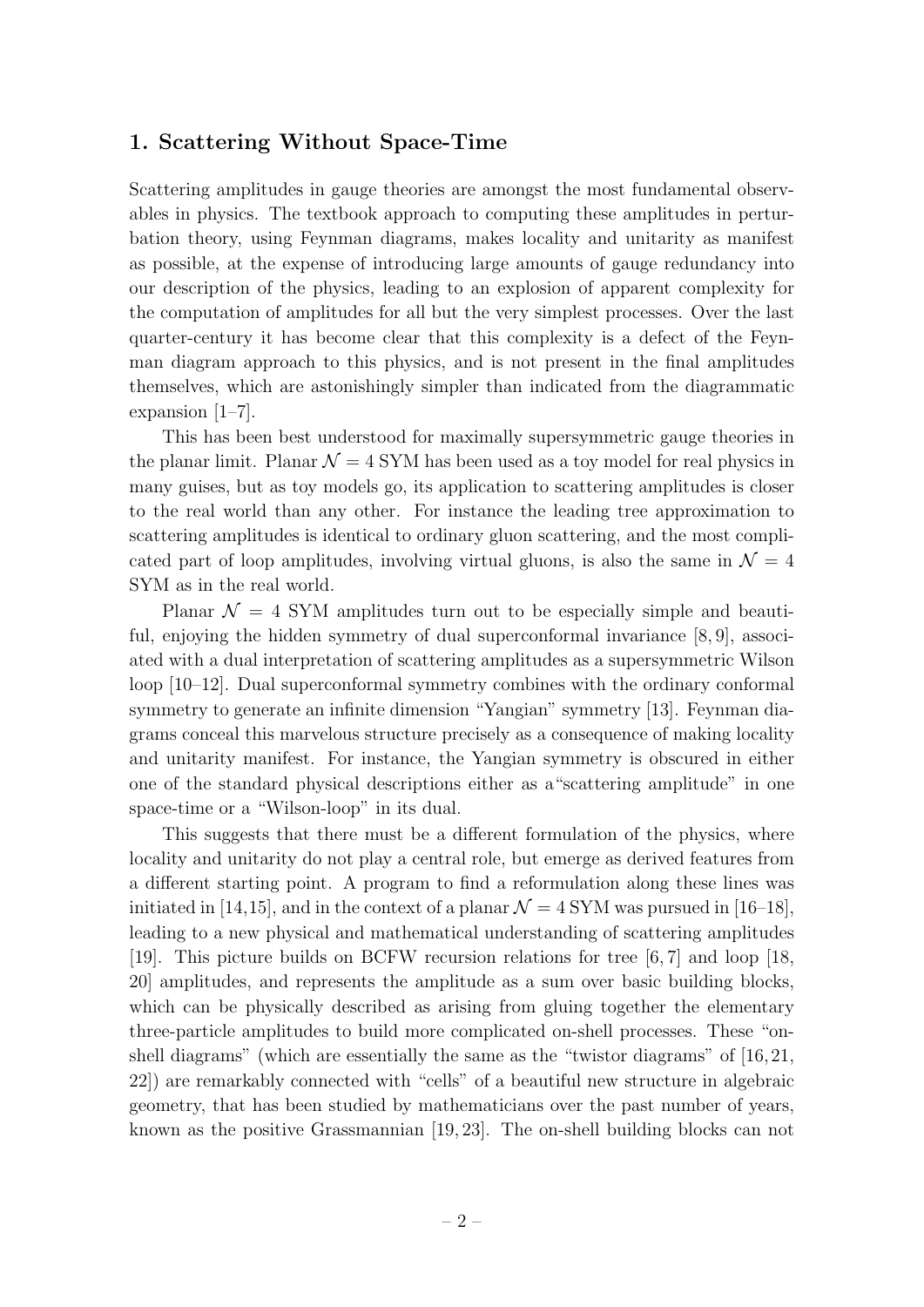be associated with local space-time processes. Instead, they enjoy all the symmetries of the theory, as made manifest by their connection with the Grassmannian–indeed, the infinite dimensional Yangian symmetry is easily seen to follow from "positive" diffeomorphisms [19].

While these developments give a complete understanding for the on-shell building blocks of the amplitude, they do not go further to explain why the building blocks have to be combined in a particular way to determine the full amplitude itself. Indeed, the particular combination of on-shell diagrams is dictated by imposing that the final result is local and unitary–locality and unitarity specify the singularity structure of the amplitude, and this information is used to determine the full integrand. This is unsatisfying, since we want to see locality and unitarity emerge from more primitive ideas, not merely use them to obtain the amplitude.

An important clue [17,19,24] pointing towards a deeper understanding is that the on-shell representation of scattering amplitudes is not unique: the recursion relations can be solved in many different ways, and so the final amplitude can be expressed as a sum of on-shell processes in different ways as well. The on-shell diagrams satisfy remarkable identities–now most easily understood from their association with cells of the positive Grassmannian–that can be used to establish these equivalences. This observation led Hodges [24] to a remarkable observation for the simplest case of "NMHV" tree amplitudes, further developed in [25]: the amplitude can be thought of as the volume of a certain polytope in momentum twistor space. However there was no a priori understanding of the origin of this polytope, and the picture resisted a direct generalization to more general trees or to loop amplitudes. Nonetheless, the polytope idea motivated a continuing search for a geometric representation of the amplitude as "the volume" of "some canonical region" in "some space", somehow related to the positive Grassmannian, with different "triangulations" of the space corresponding to different natural decompositions of the amplitude into building blocks.

In this note we finally realize this picture. We will introduce a new mathematical object whose "volume" directly computes the scattering amplitude. We call this object the "Amplituhedron", to denote its connection both to scattering amplitudes and positive geometry. The amplituhedron can be given a self-contained definition in a few lines as done below in section 9. We will motivate its definition from elementary considerations, and show how scattering amplitudes are extracted from it.

Everything flows from generalizing the notion of the "inside of a triangle in a plane". The first obvious generalization is to the inside of a simplex in projective space, which further extends to the positive Grassmannian. The second generalization is to move from triangles to convex polygons, and then extend this into the Grassmannian. This gives us the amplituhedron for tree amplitudes, generalizing the positive Grassmannian by extending the notion of positivity to include external kinematical data. The full amplituhedron at all loop order further generalizes the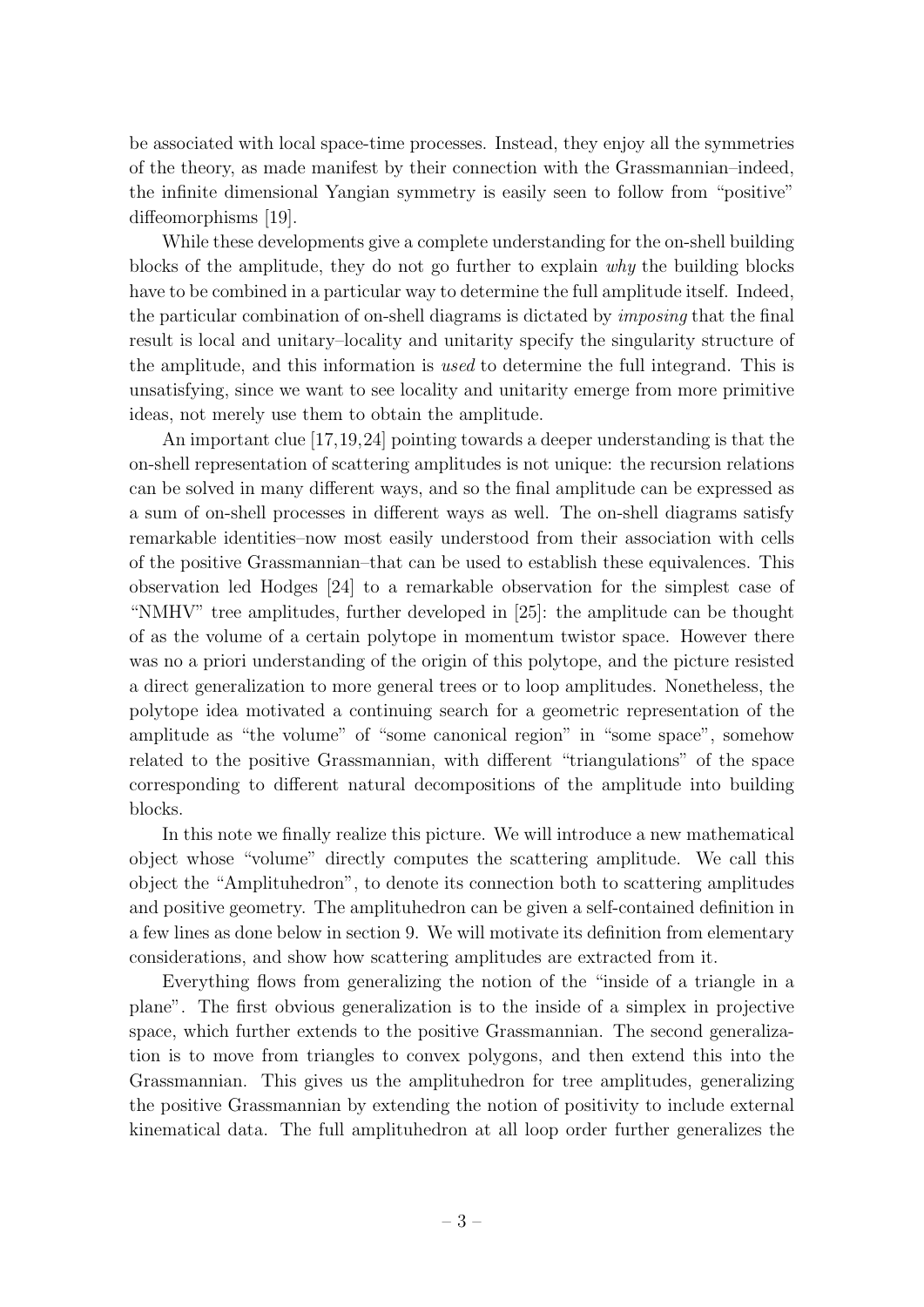notion of positivity in a way motivated by the natural idea of "hiding particles".

Another familiar notion associated with triangles and polygons is their area. This is more naturally described in a projective way by a canonical 2-form with logarithmic singularities on the boundaries of the polygon. This form also generalizes to the full amplituhedron, and determines the (integrand of) the scattering amplitude. The geometry of the amplituhedron is completely bosonic, so the extraction of the superamplitude from this canonical form involves a novel treatment of supersymmetry, directly motivated by the Grassmannian structure.

The connection between the amplituhedron and scattering amplitudes is a conjecture which has passed a large number of non-trivial checks, including an understanding of how locality and unitarity arise as consequences of positivity. Our purpose in this note is to motivate and give the complete definition of the amplituhedron and its connection to the superamplitude in planar  $\mathcal{N} = 4$  SYM. The discussion will be otherwise telegraphic and few details or examples will be given. In two accompanying notes [26, 27], we will initiate a systematic exploration of various aspects of the associated geometry and physics. A much more thorough exposition of these ideas, together with many examples worked out in detail, will be presented in [28].

#### Notation

The external data for massless n particle scattering amplitudes (for an excellent review see [29]) are labeled as  $|\lambda_a, \tilde{\lambda}_a, \tilde{\eta}_a\rangle$  for  $a = 1, \ldots, n$ . Here  $\lambda_a, \tilde{\lambda}_a$  are the spinor-helicity variables, determining null momenta  $p_a^{A\dot{A}} = \lambda_a^A \tilde{\lambda}_a^{\dot{A}}$ . The  $\tilde{\eta}_a$  are (four) grassmann variables for on-shell superspace. The component of the color-stripped superamplitude with weight  $4(k+2)$  in the  $\tilde{\eta}$ 's is  $M_{n,k}$ . We can write

$$
M_{n,k}(\lambda_a, \tilde{\lambda}_a, \tilde{\eta}_a) = \frac{\delta^4(\sum_a \lambda_a \tilde{\lambda}_a) \delta^8(\sum_a \lambda_a \tilde{\eta}_a)}{\langle 12 \rangle \dots \langle n1 \rangle} \times \mathcal{M}_{n,k}(z_a, \eta_a)
$$
(1.1)

where  $(z_a, \eta_a)$  are the (super) "momentum-twistor" variables [24], with  $z_a =$  $\bigwedge$  $\mu_a$  $\setminus$ . The  $z_a, \eta_a$  are unconstrained, and determine the  $\lambda_a, \tilde{\lambda}_a$  as

$$
\tilde{\lambda}_a = \frac{\langle a-1 \, a \rangle \mu_{a+1} + \langle a+1 \, a-1 \rangle \mu_a + \langle a \, a+1 \rangle \mu_{a-1}}{\langle a-1 \, a \rangle \langle a \, a+1 \rangle},
$$
\n
$$
\tilde{\eta}_a = \frac{\langle a-1 \, a \rangle \eta_{a+1} + \langle a+1 \, a-1 \rangle \eta_a + \langle a \, a+1 \rangle \eta_{a-1}}{\langle a-1 \, a \rangle \langle a \, a+1 \rangle} \tag{1.2}
$$

where throughout this paper, the angle brackets  $\langle \ldots \rangle$  denotes totally antisymmetric contraction with an  $\epsilon$  tensor.  $\mathcal{M}_{n,k}$  is cyclically invariant. It is also invariant under the little group action  $(z_a, \eta_a) \to t_a(z_a, \eta_a)$ , so  $(z_a, \eta_a)$  can be taken to live in  $\mathbb{P}^{3|4}$ .

At loop level, there is a well-defined notion of "the integrand" for scattering amplitudes, which at  $L$  loops is a  $4L$  form. The loop integration variables are points in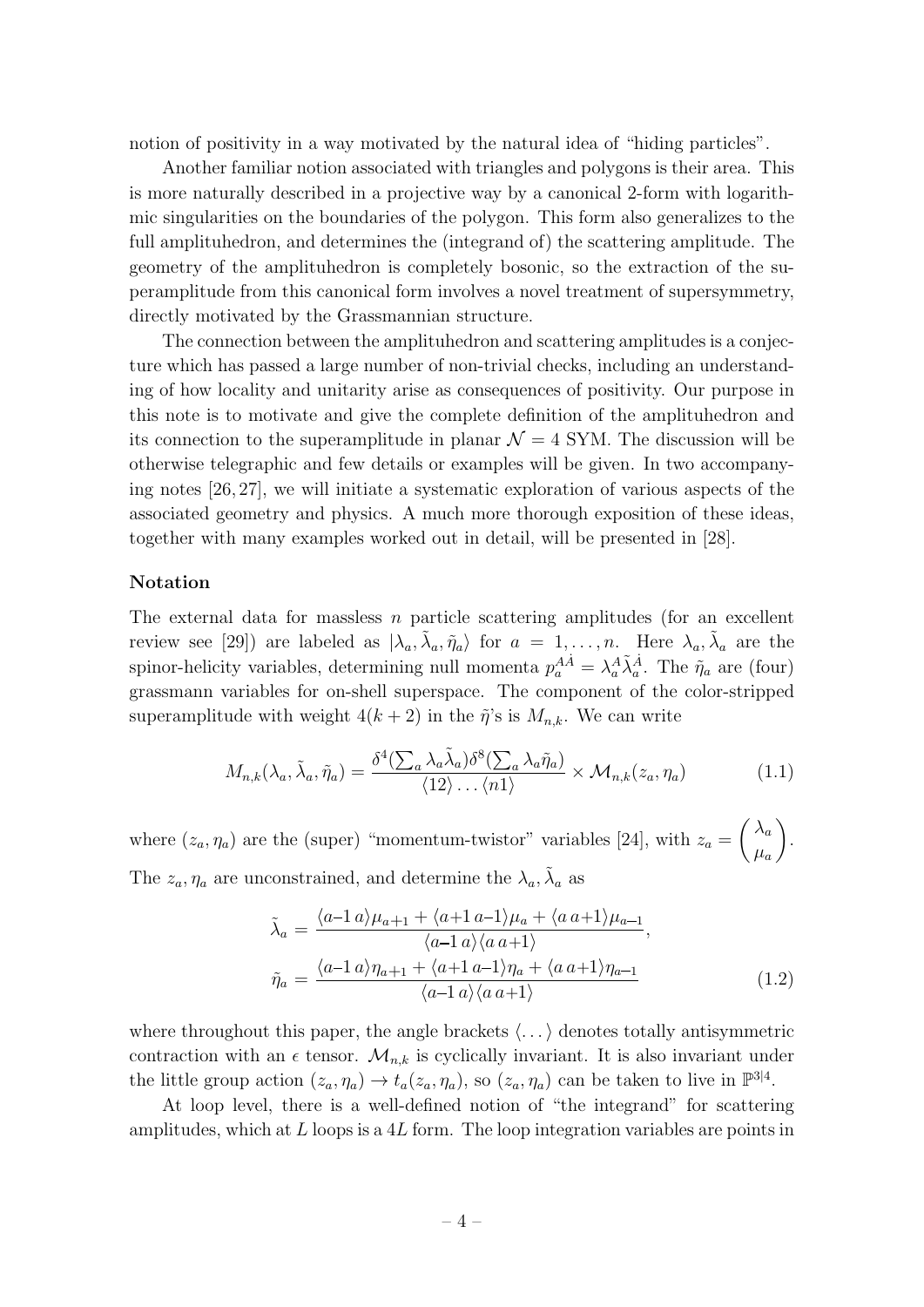the (dual) spacetime  $x_i^{\mu}$  $i<sup>\mu</sup>$ , which in turn can be associated with L lines in momentumtwistor space that we denote as  $\mathcal{L}_{(i)}$  for  $i = 1, \cdots, L$ . The 4L form is [30–32]

$$
\mathcal{M}(z_a, \eta_a; \mathcal{L}_{(i)}) \tag{1.3}
$$

We can specify the line by giving two points  $\mathcal{L}_{1(i)}$ ,  $\mathcal{L}_{2(i)}$  on it, which we can collect as  $\mathcal{L}_{\gamma(i)}$  for  $\gamma = 1, 2$ .  $\mathcal{L}$  can also be thought of as a 2 plane in 4 dimensions. In previous work, we have often referred to the two points on the line  $\mathcal{L}_1, \mathcal{L}_2$  as "AB", and we will use this notation here as well.

Dual superconformal symmetry says that  $\mathcal{M}_{n,k}$  is invariant under the  $SL(4|4)$ symmetry acting on  $(z_a, \eta_a)$  as (super)linear transformations. The full symmetry of the theory is the Yangian of  $SL(4|4)$ .

#### 2. Triangles  $\rightarrow$  Positive Grassmannian

To begin with, let us start with the simplest and most familiar geometric object of all, a triangle in two dimensions. Thinking projectively, the vertices are  $Z_1^I, Z_2^I, Z_3^I$ where  $I = 1, \ldots, 3$ . The interior of the triangle is a collection of points of the form

$$
Y^I = c_1 Z_1^I + c_2 Z_2^I + c_3 Z_3^I \tag{2.1}
$$

where we span over all  $c_a$  with

$$
c_a > 0 \tag{2.2}
$$



More precisely, the interior of a triangle is associated with a triplet  $(c_1, c_2, c_3)/GL(1)$ , with all ratios  $c_a/c_b > 0$ , so that the  $c_a$  are either all positive or all negative, but here and in the generalizations that follow, we will abbreviate this by calling them all positive. Including the closure of the triangle replaces "positivity" with "nonnegativity", but we will continue to refer to this as "positivity" for brevity.

One obvious generalization of the triangle is to an  $(n - 1)$  dimensional simplex in a general projective space, a collection  $(c_1, \ldots, c_n)/GL(1)$ , with  $c_a > 0$ . The ntuple  $(c_1, \ldots, c_n)/GL(1)$  specifies a line in n dimensions, or a point in  $\mathbb{P}^{n-1}$ . We can generalize this to the space of k-planes in n dimensions–the Grassmannian  $G(k, n)$ – which we can take to be a collection of n k–dimensional vectors modulo  $GL(k)$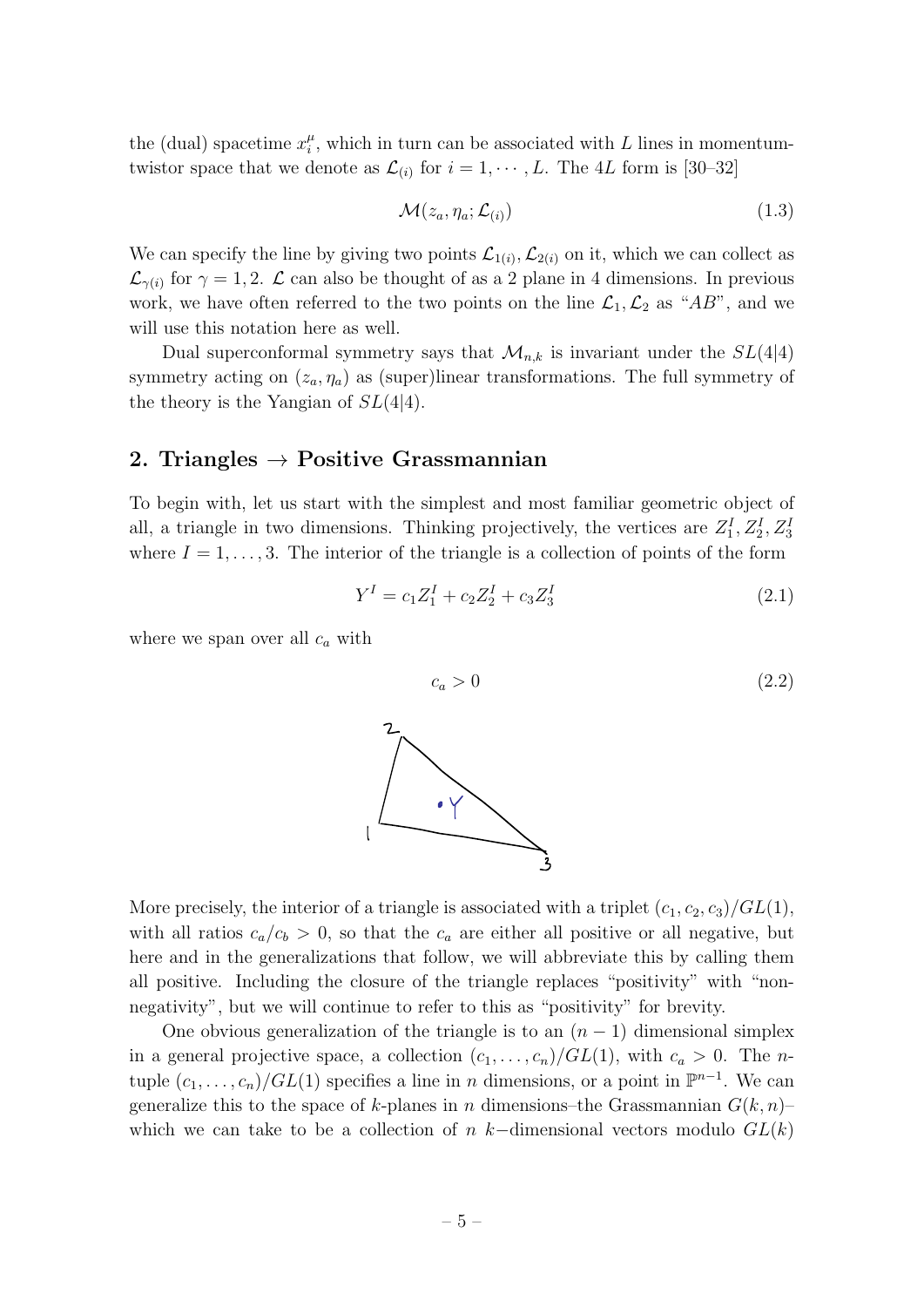transformations, grouped into a  $k \times n$  matrix

$$
C = \left(c_1 \dots c_n\right) / GL(k) \tag{2.3}
$$

Projective space is the special case of  $G(1, n)$ . The notion of positivity giving us the "inside of a simplex" in projective space can be generalized to the Grassmannian. The only possible  $GL(k)$  invariant notion of positivity for the matrix C requires us to fix a particular ordering of the columns, and demand that all minors in this ordering are positive:

$$
\langle c_{a_1} \dots c_{a_k} \rangle > 0 \text{ for } a_1 < \dots < a_k \tag{2.4}
$$

We can also talk about the very closely related space of positive matrices  $M_+(k, n)$ , which are just  $k \times n$  matrices with all positive ordered minors. The only difference with the positive Grassmannian is that in  $M_+(k,n)$  we are not moding out by  $GL(k)$ .

Note that while both  $M_+(k,n)$  and  $G_+(k,n)$  are defined with a given ordering for the columns of the matrices, they have a natural cyclic structure. Indeed, if  $(c_1, \ldots, c_n)$  give a positive matrix, then positivity is preserved under the (twisted) cyclic action  $c_1 \to c_2, \ldots, c_n \to (-1)^{k-1}c_1$ .

## 3. Polygons  $\rightarrow$  (Tree) Amplituhedron  $\mathcal{A}_{n,k}(Z)$

Another natural generalization of a triangle is to a more general polygon with n vertices  $Z_1^I, \ldots, Z_n^I$ . Once again we would like to discuss the interior of this region. However in general this is not canonically defined–if the points  $Z_a$  are distributed randomly, they don't obviously enclose a region where all the  $Z_a$  are all vertices. Only if the  $Z_a$  form a *convex* polygon do we have a canonical "interior" to talk about:



Now, convexity for the  $Z_a$  is a special case of positivity in the sense of the positive matrices we have just defined. The points  $Z_a$  form a closed polygon only if the  $3 \times n$ matrix with columns  $Z_a$  has all positive (ordered) minors:

$$
\langle Z_{a_1} Z_{a_2} Z_{a_3} \rangle > 0 \quad \text{for} \quad a_1 < a_2 < a_3 \tag{3.1}
$$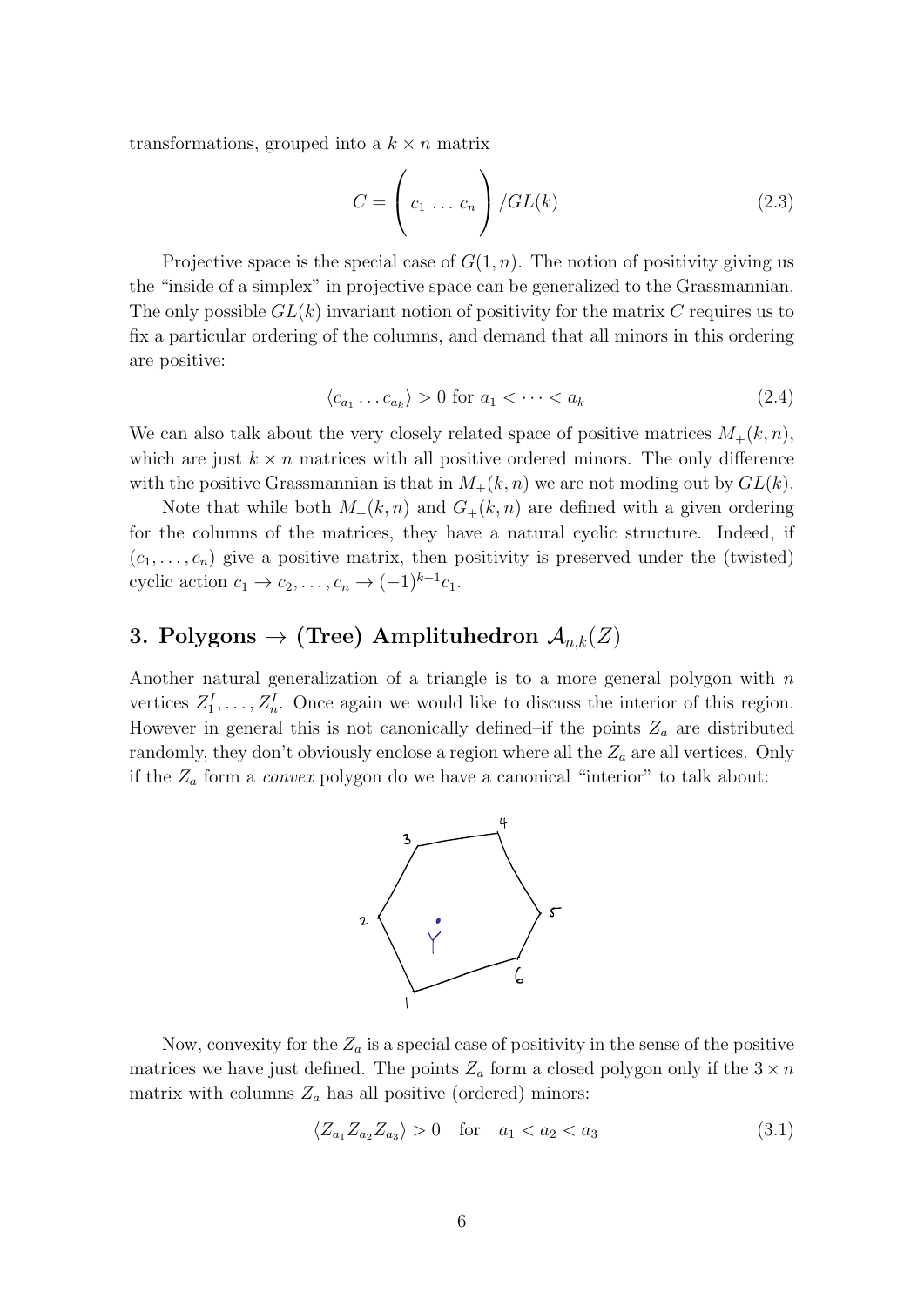Having arranged for this, the interior of the polygon is given by points of the form

$$
Y^{I} = c_{1}Z_{1}^{I} + c_{2}Z_{2}^{I} + \dots + c_{n}Z_{n}^{I} \text{ with } c_{a} > 0 \qquad (3.2)
$$

Note that this can be thought of as an interesting pairing of two different positive spaces. We have

$$
(c_1, \ldots, c_n) \subset G_+(1, n), \quad (Z_1, \ldots, Z_n) \subset M_+(3, n) \tag{3.3}
$$

If we jam them together to produce

$$
Y^I = c_a Z_a^I \tag{3.4}
$$

for fixed  $Z_a$ , ranging over all  $c_a$  gives us all the points on the inside of the polygon, living in  $G(1,3)$ .

This object has a natural generalization to higher projective spaces; we can consider *n* points  $Z_a^I$  in  $G(1, 1 + m)$ , with  $I = 1, ..., 1 + m$ , which are positive

$$
\langle Z_{a_1} \dots Z_{a_{1+m}} \rangle > 0 \tag{3.5}
$$

Then, the analog of the "inside of the polygon" are points of the form

$$
Y^I = c_a Z_a^I, \quad \text{with} \quad c_a > 0 \tag{3.6}
$$

This space is very closely related to the "cyclic polytope" [33], which is the convex hull of *n* ordered points on the moment curve in  $\mathbb{P}^m$ ,  $Z_a = (1, t_a, t_a^2, \ldots, t_a^m)$ , with  $t_1 < t_2 \cdots < t_n$ . From our point of view, forcing the points to lie on the moment curve is overly restrictive; this is just one way of ensuring the positivity of the  $Z_a$ .

We can further generalize this structure into the Grassmannian. We take positive external data as  $(k+m)$  dimensional vectors  $Z_a^I$  for  $I=1,\ldots,k+m$ . It is natural to restrict  $n \geq (k+m)$ , so that the external  $Z_a$  fill out the entire  $(k+m)$  dimensional space. Consider the space of k-planes in this  $(k + m)$  dimensional space, Y ⊂  $G(k, k+m)$ , with co-ordinates

$$
Y_{\alpha}^{I}, \alpha = 1, \dots k, I = 1, \dots, k + m \tag{3.7}
$$

We then consider a subspace of  $G(k, k+m)$  determined by taking all possible "positive" linear combinations of the external data,

$$
Y = C \cdot Z \tag{3.8}
$$

or more explicitly

$$
Y_{\alpha}^{I} = C_{\alpha a} Z_{a}^{I} \tag{3.9}
$$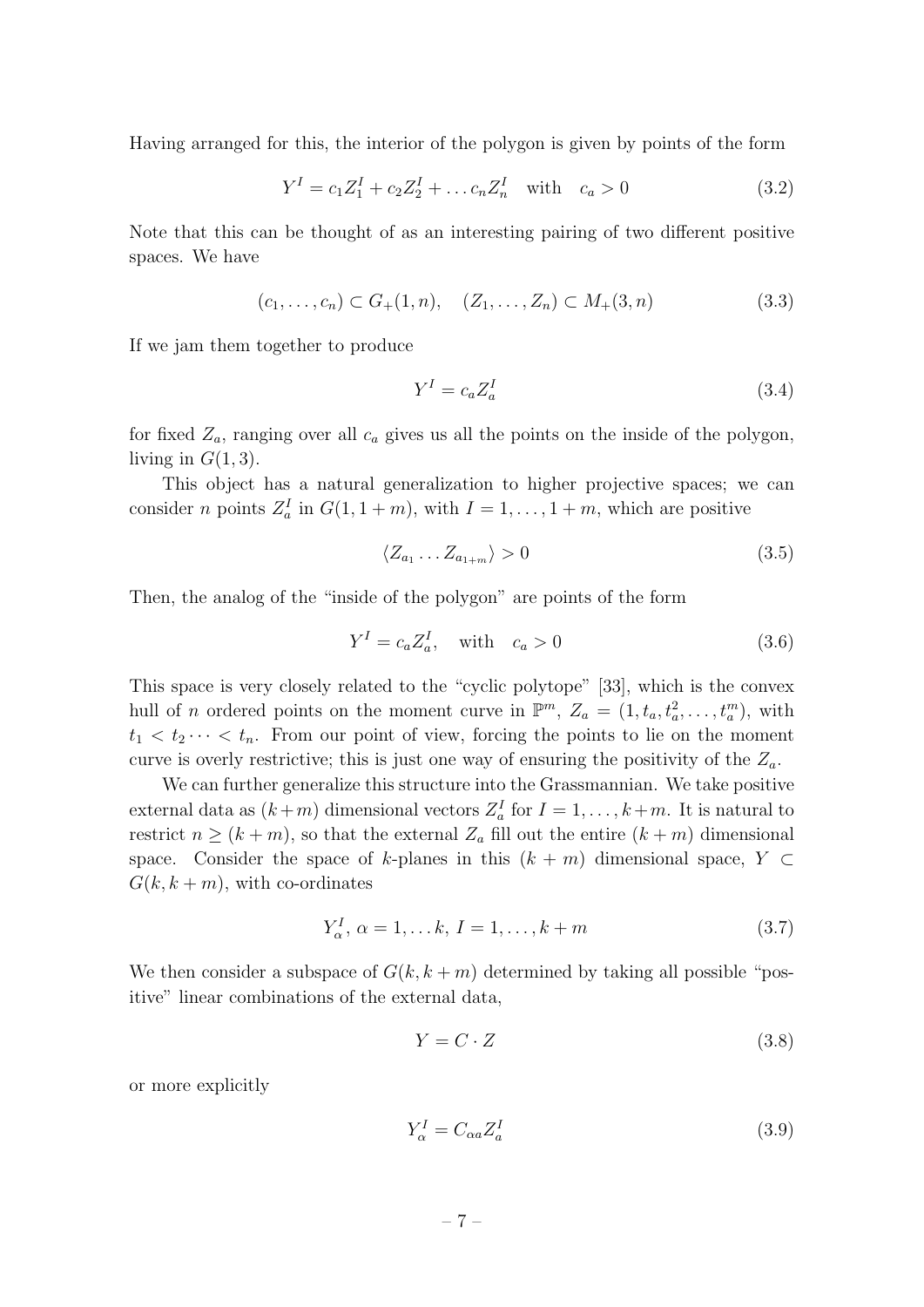where

$$
C_{\alpha a} \subset G_+(k, n), Z_a^I \subset M_+(k+m, n) \tag{3.10}
$$

It is trivial to see that this space is cyclically invariant if  $m$  is even: under the twisted cyclic symmetry,  $Z_n \to (-1)^{k+m-1}Z_1$  and  $c_n \to (-1)^{k-1}c_1$ , and the product is invariant for even m.

We call this space the generalized tree amplituhedron  $\mathcal{A}_{n,k,m}(Z)$ . The polygon is the simplest case with  $k = 1, m = 2$ . Another special case is  $n = (k + m)$ , where we can use  $GL(k+m)$  transformations to set the external data to the identity matrix  $Z_a^I = \delta_a^I$ . In this case  $A_{k+m,k,m}$  is identical to the usual positive Grassmannian  $G_{+}(k, k+m).$ 

The case of immediate relevance to physics is  $m = 4$ , and we will refer to this as the tree amplituhedron  $\mathcal{A}_{n,k}(Z)$ . The tree amplituhedron lives in a 4k dimensional space and is not trivially visualizable. For  $k = 1$ , it is a polytope, with inequalities determined by linear equations, while for  $k > 1$ , it is not a polytope and is more "curvy". Just to have a picture, below we sketch a 3-dimensional face of the 4 dimensional amplituhedron for  $n = 8$ , which turns out to be the space  $Y = c_1Z_1 +$ ...  $c_7 Z_7$  for  $Z_a$  positive external data in  $\mathbb{P}^3$ :



#### 4. Why Positivity?

We have motivated the structure of the amplituhedron by mimicking the geometric idea of the "inside" of a convex polygon. However there is a simpler and deeper origin of the need for positivity. We can attempt to define  $Y = C \cdot Z$  with no positive restrictions on C or Z. But in general, this will not be projectively meaningful, and this expression won't allow us to define a region in  $G(k, k+m)$ . The reason is that for  $n > k + m$ , there is always some linear combination of the  $Z_a$  which sum to zero! We have to take care to avoid this happening, and in order to avoid "0" on the left" hand side, we obviously need positivity properties on both the  $Z$ 's and the  $C$ 's.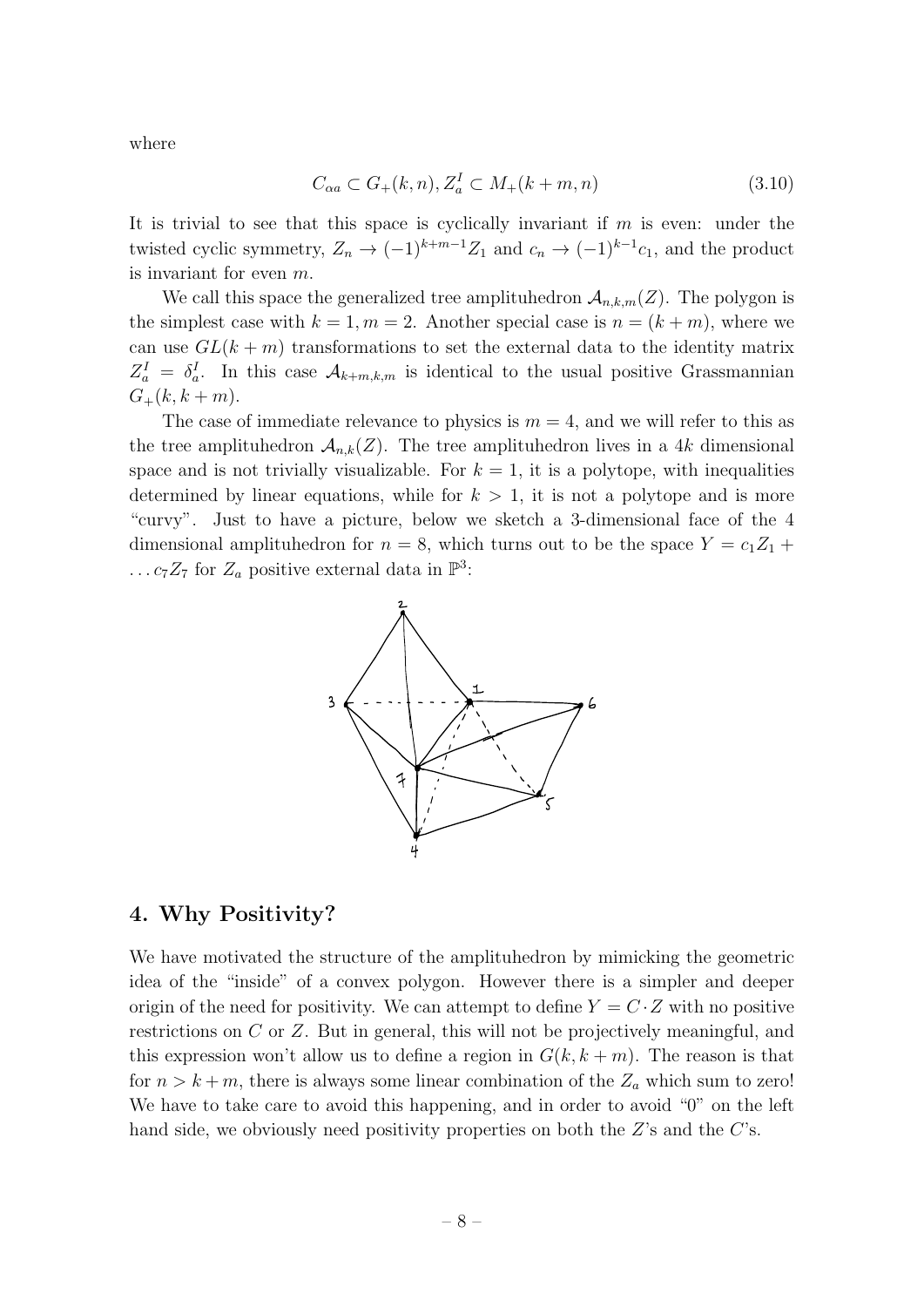It is simple and instructive to see why positivity ensures that the  $Y = C \cdot Z$ map is projectively well-defined. We will see this as a by-product of locating the co-dimension one boundaries of the generalized tree amplituhedron. Let us illustrate the idea already for the simplest case of the polygon with  $k = 1, m = 2$ , with  $Y = c_1 Z_1 + \dots + c_n Z_n$ . In order to look at the boundaries of the space, let us compute  $\langle YZ_iZ_j \rangle$  for some i, j. If as we sweep through all the allowed c's,  $\langle YZ_iZ_j \rangle$  changes sign from being positive to negative, then somewhere  $\langle YZ_iZ_j \rangle \to 0$  and Y lies on the line  $(Z_iZ_j)$  in the interior of the space, thus  $(Z_iZ_j)$  should not be a boundary of the polygon. On the other hand, if  $\langle YZ_iZ_j \rangle$  everywhere has a uniform sign, then  $(Z_iZ_j)$ is a boundary of the polygon:



Of course for the polygon it is trivial to directly see that the co-dimension one boundaries are just the lines  $(Z_iZ_{i+1})$ , but we wish to see this more algebraically, in a way that will generalize to the amplituhedron where "seeing" is harder. So, we compute

$$
\langle YZ_i Z_j \rangle = \sum_a c_a \langle Z_a Z_i Z_j \rangle \tag{4.1}
$$

We can see why there is some hope for the positivity of this sum, since the  $c_a > 0$ , and also ordered minors of the  $Z's$  are positive. It is however obvious that if  $i, j$  are not consecutive, some of the terms in this sum will be positive, but some (where a is stuck between i, j) will be negative. But precisely when i, j are consecutive, we get a manifestly positive sum:

$$
\langle YZ_i Z_{i+1} \rangle = \sum_a c_a \langle Z_a Z_i Z_{i+1} \rangle > 0 \tag{4.2}
$$

Since  $\langle Z_a Z_i Z_{i+1} \rangle > 0$  for  $a \neq i, i+1$ , this is manifestly positive. Thus the boundaries are lines  $(Z_iZ_{i+1})$  as expected.

This also tells us that the map  $Y = C \cdot Z$  is projectively well-defined. There is no way to get  $Y \to 0$ , since this would make the left hand side identically zero, which is impossible without making all the  $c_a$  vanish, which is not permitted as we we mod out by  $GL(1)$  on the  $c_a$ .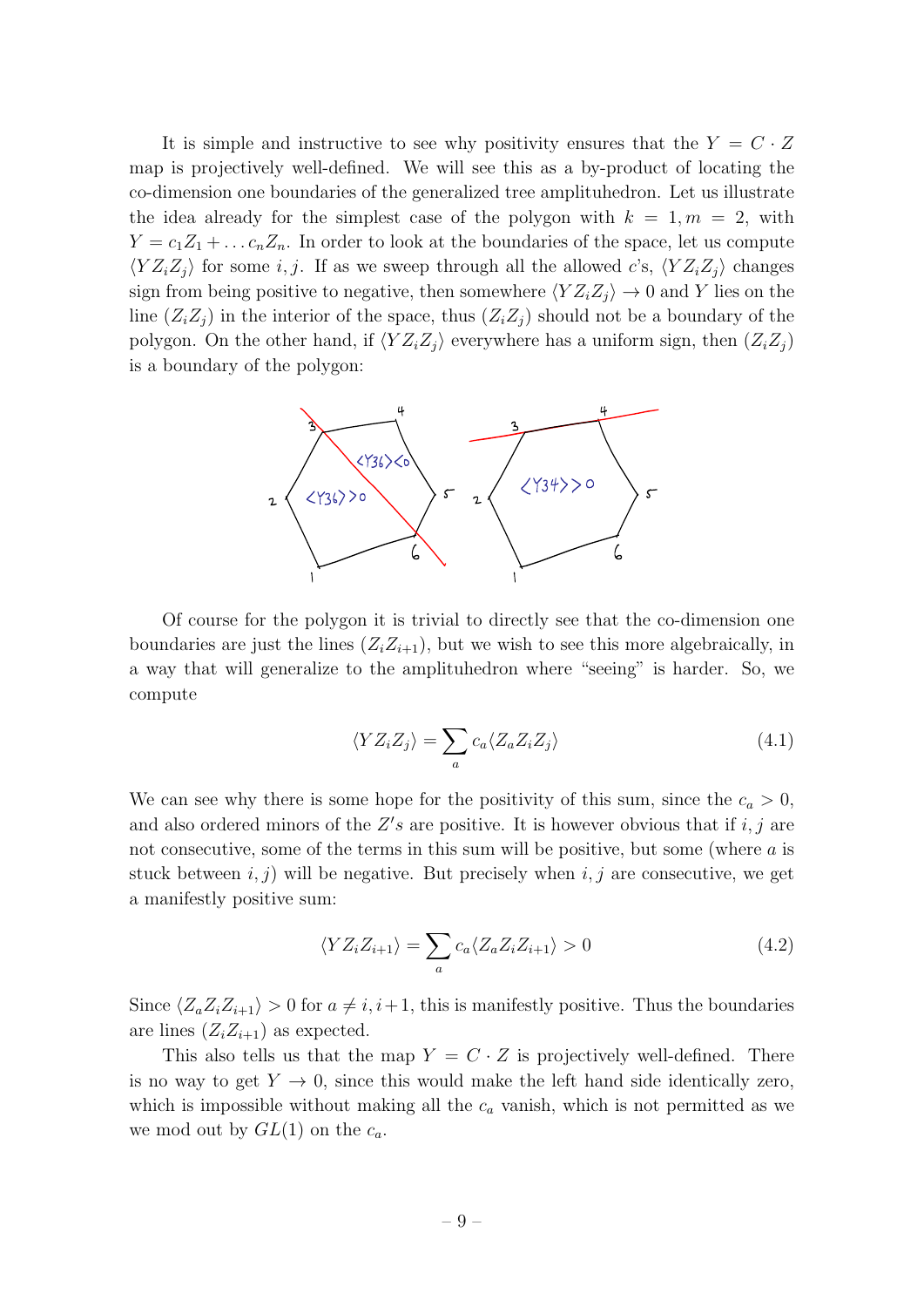We can extend this logic to higher k, m. Let's look at the case  $m = 4$  already for  $k = 1$ . We can investigate whether the plane  $(Z_i Z_j Z_k Z_l)$  is a boundary by computing

$$
\langle YZ_iZ_jZ_kZ_l\rangle = \sum_a c_a \langle Z_a Z_i Z_j Z_k Z_l\rangle \tag{4.3}
$$

Again, this is not in general positive. Only for  $(i, j, k, l)$  of the form  $(i, i+1, j, j+1)$ , we have

$$
\langle YZ_i Z_{i+1} Z_j Z_{j+1} \rangle = \sum_a c_a \langle Z_a Z_i Z_{i+1} Z_j Z_{j+1} \rangle > 0 \tag{4.4}
$$

For general even the  $m$ , the boundaries are when Y is on the plane

 $(Z_iZ_{i+1}\ldots Z_{i_{m/2}-1}Z_{i_{m/2}})$ . This again shows that the  $Y = C \cdot Z$  is projectively welldefined. The result extends trivially to general  $k$ , provided the positivity of  $C$  is respected. For  $m = 4$  the boundaries are again when the k-plane  $(Y_1 \cdots Y_k)$  is on  $(Z_iZ_{i+1}Z_jZ_{j+1}),$  as follows from

$$
\langle Y_1 \dots Y_k Z_i Z_{i+1} Z_j Z_{j+1} \rangle = \sum_{a_1 < \dots < a_k} \langle c_{a_1} \dots c_{a_k} \rangle \langle Z_{a_1} \dots Z_{a_k} Z_i Z_{i+1} Z_j Z_{j+1} \rangle > 0 \tag{4.5}
$$

which also shows that Y is always a full rank k-plane in  $k + 4$  dimensions.

The emergence of boundaries on the plane  $(Z_iZ_{i+1}Z_jZ_{j+1})$  is a simple and striking consequence of positivity. We will shortly understand that the location of these boundaries are the "positive origin" of locality from the geometry of the amplituhedron.

#### 5. Cell Decomposition

The tree amplituhedron can be thought of as the image of the top-cell of the the positive Grassmannian  $G_+(k,n)$  under the map  $Y = C \cdot Z$ . Since dim  $G(k, k+m) =$  $mk \leq \dim G(k,n) = k(n-k)$  for  $n \geq k+m$ , this is in general a highly redundant map. We can already see this in the simplest case of the polygon, which lives in 2 dimensions, while the  $c_a$  span an  $(n-1)$  dimensional space. The non-redundant maps into  $G(k, k+m)$  can only come from the  $m \times k$  dimensional "cells" of  $G_{+}(k, n)$ . For the polygon, these are the cells we can label as  $(i, j, k)$ , where all but  $(c_i, c_j, c_k)$ are non-vanishing. The image of these cells in the Y -space are of course just the triangles with vertices at  $Z_i, Z_j, Z_k$ , which lie inside the polygon.

The union of all these triangles covers the inside of the polygon. However, we can also cover the inside of the polyon more nicely with non-overlapping triangles, giving a triangulation. Said in a heavy-handed way, we find a collection of 2 dimensional cells of  $G_{+}(1,n)$ , so that their images in Y space are non-overlapping except on boundaries, and collectively cover the entire polygon. Of course these collections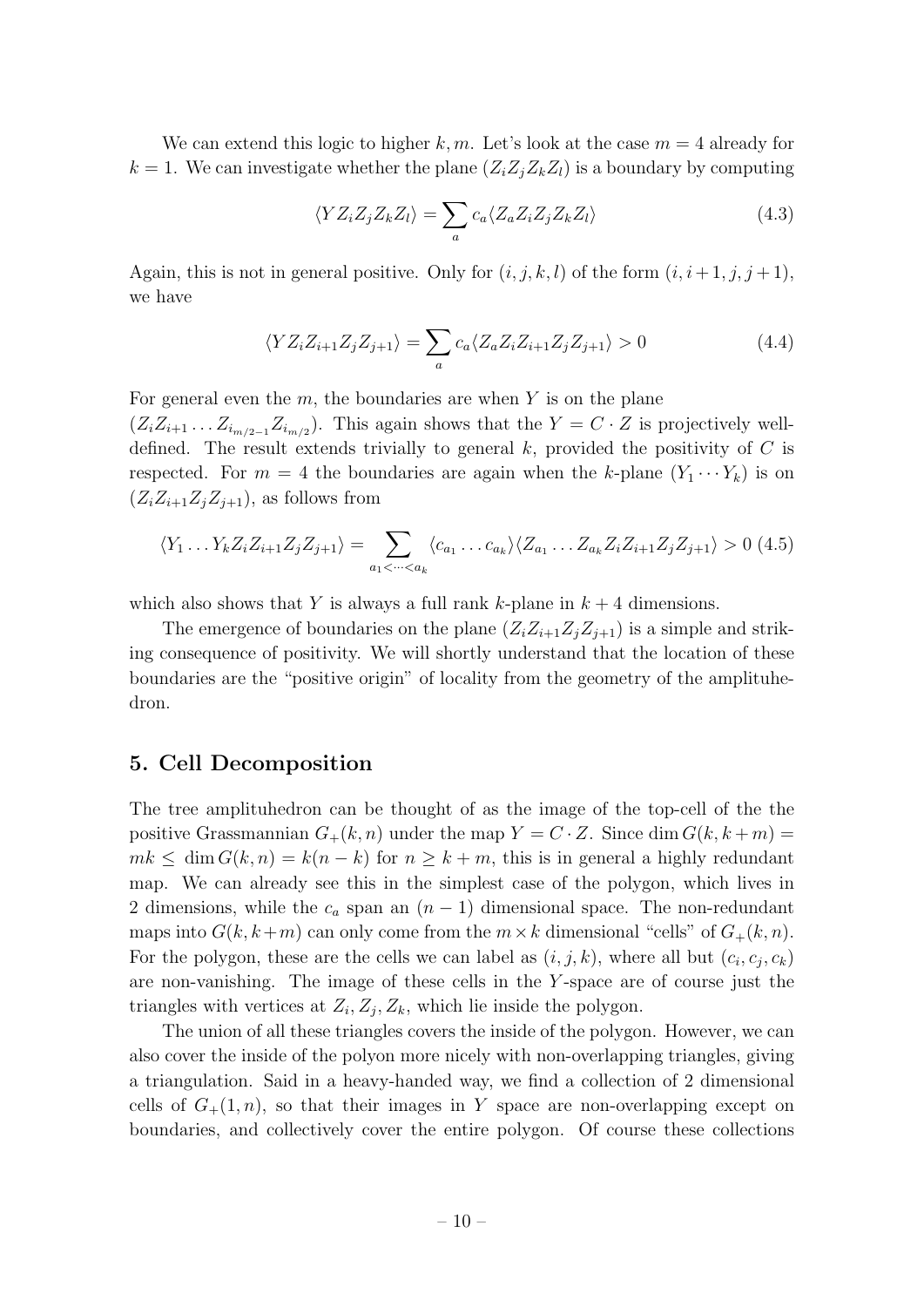of cells are not unique–there are many different triangulations of the polygon. A particularly simple one is



which we can write as

$$
\sum_{i} (1\,i\,i+1) \tag{5.1}
$$

Sticking with  $k = 1$  but moving to  $m = 4$ , the four-dimensional cells of  $G<sub>+</sub>(1, n)$ are labeled by five non-vanishing c's  $(c_i, c_j, c_k, c_l, c_m)$ . While it is harder to visualize, one can easily show algebraically that the above simple triangulation of the polygon generalizes to

$$
\sum_{i < j} (1 \, i \, i + 1 \, j \, j + 1) \tag{5.2}
$$

This expression is immediately recognizable to physicists familiar with scattering amplitudes in  $\mathcal{N} = 4$  SYM. If the  $(i, j, k, l, m)$  are interpreted as "R-invariants", this expression is one of the canonical BCFW representations of the  $k = 1$  "NMHV" tree amplitudes. In the positive Grassmannian representation for amplitudes [17, 19], Rinvariants are precisely associated with the corresponding four-dimensional cells of  $G(1, n)$ .

For general k, m any  $m \times k$  dimensional cell of  $G_+(k,n)$  maps under  $Y = C \cdot Z$  into some region or cell in  $G(k, k+m)$ . Said more explicitly, consider an  $m \times k$  dimensional cell  $\Gamma$  of the  $G_+(k,n)$ , with "positive co-ordinates"  $C^{\Gamma}(\alpha_1^{\Gamma}, \ldots, \alpha_{m \times k}^{\Gamma})$  [19]. Putting  $Y = C(\alpha) \cdot Z$  and scanning over all positive  $\alpha$ 's, this carves out a region in  $G(k, k+m)$ which is a corresponding cell  $\Gamma$  of the tree amplituhedron. A cell decomposition is a collection T of non-overlapping cells  $\Gamma$  which cover the entire amplituhedron.

The case of immediate relevance for physics is  $m = 4$ . For any k, the BCFW decomposition of tree amplitudes gives us a collection of  $4 \times k$  dimensional cells of the positive Grassmannian. We have performed extensive checks for high  $k$  and  $n$ , that for positive external Z, under  $Y = C \cdot Z$  these cells are beautifully mapped into nonoverlapping regions of  $G(k, k+4)$  that together cover the entire tree amplituhedron. As we have stressed, other than the desire to make the final result local and unitary, we did not previously have a rational for thinking about this particular collection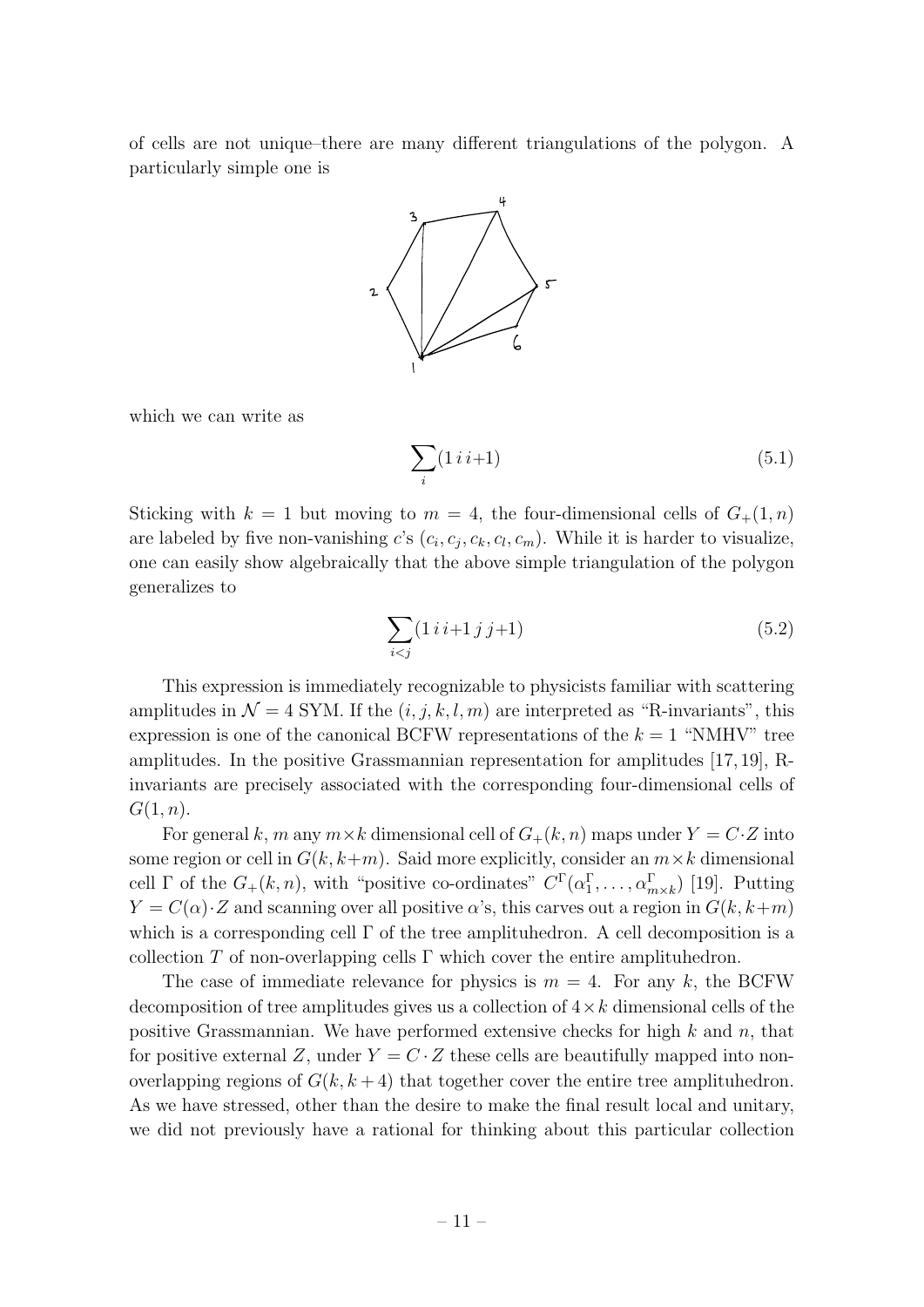of cells of  $G_{+}(k, n)$ . Now we know what natural question this collection of cells are answering: taken together they "cellulate" the tree amplituhedron. We will shortly see how to directly associate the amplitude itself directly with the geometry of the amplituhedron.

## 6. "Volume" as Canonical Form

Before discussing how to determine the (super)amplitude from the geometry, let us define the notion of a "volume" associated with the amplituhedron. As should by now be expected, we will merely generalize a simple existing idea from the world of triangles and polygons.

The usual notion of "area" has units and is obviously not projectively meaningful. However there is a closely related idea that is. For the triangle, we can consider a rational 2-form in Y -space, which has logarithmic singularities on the boundaries of the triangle. This is naturally associated with positive co-ordinates for the triangle, if we expand  $Y = Z_3 + \alpha_1 Z_1 + \alpha_2 Z_2$ , then the form is

$$
\Omega_{123} = \frac{d\alpha_1}{\alpha_1} \frac{d\alpha_2}{\alpha_2} \tag{6.1}
$$

which can be re-written more invariantly as

$$
\Omega_{123} = \frac{\langle YdYdY \rangle \langle 123 \rangle^2}{\langle Y12 \rangle \langle Y23 \rangle \langle Y31 \rangle} \tag{6.2}
$$

We can extend this to a form  $\Omega_P$  for the convex polygon P. The defining property of  $\Omega_P$  is that

 $\Omega_P$  has logarithmic singularities on all the boundaries of P.

 $\Omega_P$  can be obtained by first triangulating the polygon in some way, then summing the elementary two-form for each triangle, for instance as

$$
\Omega_P = \sum_i \Omega_{1\,i\,i+1}.\tag{6.3}
$$

Each term in this sum has singularities corresponding to Y hitting the boundaries of the corresponding triangle. Most of these singularities, associated with the internal edges of the triangulation, are spurious, and cancel in the sum. Of course the full form  $\Omega_P$  is independent of the particular triangulation.

This form is closely related to an area, not directly of the polygon  $P$ , but its dual  $P$ , which is also a convex polygon [25]. If we dualize so that points are mapped to lines and lines to points, then a point Y inside P is mapped to a line Y outside  $\tilde{P}$ . If we write  $\Omega_P = \langle Y d^2 Y \rangle V(Y)$ , then  $V(Y)$  is the area of  $\tilde{P}$  living in the euclidean space defined by  $Y$  as the line at infinity.

This form can be generalized to the tree amplituhedron in an obvious way. We define a rational form  $\Omega_{n,k}(Y;Z)$  with the property that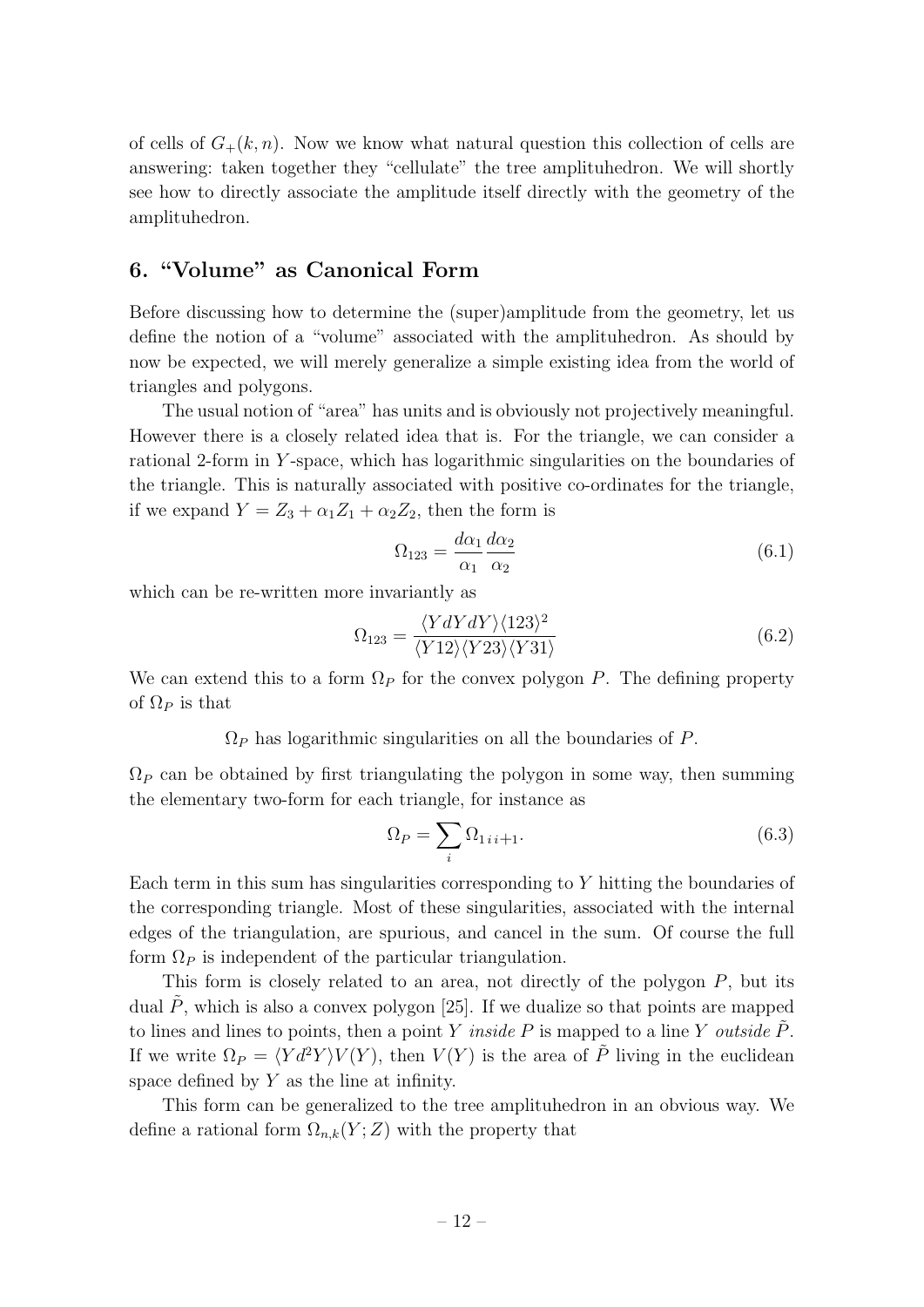$\Omega_{n,k}(Y;Z)$  has logarithmic singularities on all the boundaries of  $\mathcal{A}_{n,k}(Z)$ .

Just as for the polygon, one concrete way of computing  $\Omega$  is to give a cell decomposition of the amplituhedron. For any cell  $\Gamma$  associated with positive co-ordinate  $(\alpha_1^{\Gamma}, \ldots, \alpha_{4k}^{\Gamma})$ , there is an associated form with logarithmic singularities on the boundaries of the cell

$$
\Omega_{n,k}^{\Gamma}(Y;Z) = \prod_{i=1}^{4k} \frac{d\alpha_i^{\Gamma}}{\alpha_i^{\Gamma}}
$$
\n(6.4)

For instance, consider 4 dimensional cells for  $k = 1$ , associated with cells in  $G<sub>+</sub>(1, n)$ which are vanishing for all but columns  $a_1, \ldots, a_5$ , with positive co-ordinates  $(\alpha_{a_1}, \ldots, \alpha_{a4}, \alpha_{a_5} = 1)$ . Its image in Y space is simply

$$
Y = \alpha_{a1} Z_{a_1} + \dots \alpha_{a_4} Z_{a_4} + Z_{a_5} \tag{6.5}
$$

and the form is

$$
\frac{d\alpha_{a1}}{\alpha_{a1}}\dots\frac{d\alpha_{a4}}{\alpha_{a4}} = \frac{\langle Yd^4Y \rangle \langle Z_{a_1}Z_{a_2}Z_{a_3}Z_{a_4}Z_{a_5} \rangle^4}{\langle YZ_{a_1}Z_{a_2}Z_{a_3}Z_{a_4} \rangle \dots \langle YZ_{a_5}Z_{a_1}Z_{a_2}Z_{a_3} \rangle}
$$
(6.6)

Now, given a collection of cells T that cover the full amplituhedron,  $\Omega_{n,k}(Y;Z)$  is given by

$$
\Omega_{n,k}(Y;Z) = \sum_{\Gamma \subset T} \Omega_{n,k}^{\Gamma}(Y;Z)
$$
\n(6.7)

As with the polygon, the form is independent of the particular cell decomposition.

Note that the definition of the amplituhedron itself crucially depends on the positivity of the external data  $Z$ , and this geometry in turn determines the form  $\Omega$ . However, once this form is in hand, it can be analytically continued to any (complex!) Y and Z.

#### 7. The Superamplitude

We have already defined central objects in our story: the tree amplituhedron, together with the associated form  $\Omega$  that is loosely speaking its "volume". The tree super-amplitude  $\mathcal{M}_{n,k}$  can be directly extracted from  $\Omega_{n,k}(Z)$ . To see how, note that we we can always use a  $GL(4 + k)$  transformation to send  $Y \to Y_0$  as

$$
Y_0 = \left( \frac{0_{4 \times k}}{1_{k \times k}} \right) \tag{7.1}
$$

We can think of the 4 dimensional space complementary to  $Y_0$ , acted on by an unbroken  $GL(4)$  symmetry, as the usual  $\mathbb{P}^3$  of momentum-twistor space. Accordingly,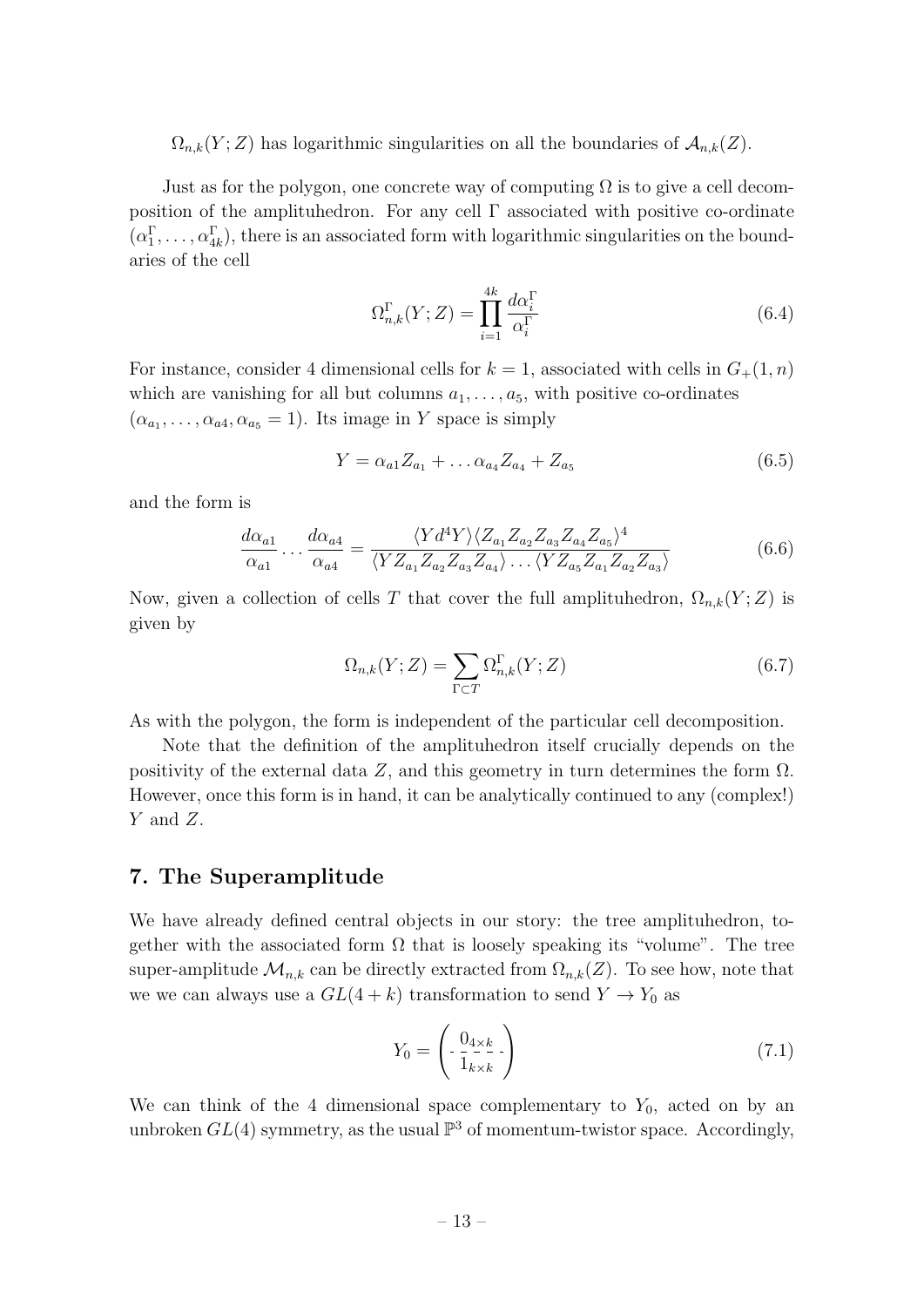we identify the top four components of the  $Z_a$  with the usual bosonic momentumtwistor variables  $z_a$ :

$$
Z_a = \begin{pmatrix} z_a \\ *_1 \\ \vdots \\ *_k \end{pmatrix} \tag{7.2}
$$

We still have to decide how to interpret the remaining k entries of  $Z_a$ . Clearly, if they are normal bosonic variables, we have an infinite number of extra degrees of freedom. It is therefore natural to try and make the remaining components infinitesimal, by saying that some  $\mathcal{N} + 1$ 'st power of them vanishes. This is equivalent to saying that each entry can be written as

$$
Z_a = \begin{pmatrix} z_a \\ \phi_1^A \cdot \eta_{1A} \\ \vdots \\ \phi_k^A \cdot \eta_{Ak} \end{pmatrix}
$$
 (7.3)

where  $\phi_{1,\dots,k}$  and  $\eta_a$  are Grassmann parameters, and  $A = 1, \dots, \mathcal{N}$ .

Now there is a unique way to extract the amplitude. We simply localize the form  $\Omega_{n,k}(Y;Z)$  to  $Y_0$ , and integrate over the  $\phi$ 's:

$$
\mathcal{M}_{n,k}(z_a, \eta_a) = \int d^{\mathcal{N}} \phi_1 \dots d^{\mathcal{N}} \phi_k \int \Omega_{n,k}(Y; Z) \delta^{4k}(Y; Y_0)
$$
\n(7.4)

Here  $\delta^{4k}(Y; Y_0)$  is a projective  $\delta$  function

$$
\delta^{4k}(Y;Y_0) = \int d^{k \times k} \rho_\alpha^\beta \det(\rho)^4 \, \delta^{k \times (k+4)}(Y_\alpha^I - \rho_\alpha^\beta Y_{0\beta}^I) \tag{7.5}
$$

Note that there is really no integral to perform in the second step; the delta functions fully fix Y. Any form on  $G(k, k+4)$  is of the form

$$
\Omega = \langle Y_1 \dots Y_k d^4 Y_1 \rangle \dots \langle Y_1 \dots Y_k d^4 Y_k \rangle \times \omega_{n,k}(Y;Z) \tag{7.6}
$$

and our expression just says that

$$
\mathcal{M}_{n,k}(z_a, \eta_a) = \int d^{\mathcal{N}} \phi_1 \dots d^{\mathcal{N}} \phi_k \omega_{n,k}(Y_0; Z_a)
$$
\n(7.7)

Note that we can define this operation for any  $\mathcal{N}$ , however, only for  $\mathcal{N} = 4$  does  $\mathcal{M}_{n,k}$  further have weight zero under the rescaling  $(z_a, \eta_a)$ .

This connection between the form and the super-amplitude also allows us to directly exhibit the relation between our super-amplitude expressions and the Grassmannian formulae of  $[17, 19]$ . Consider the form in Y-space associated with a given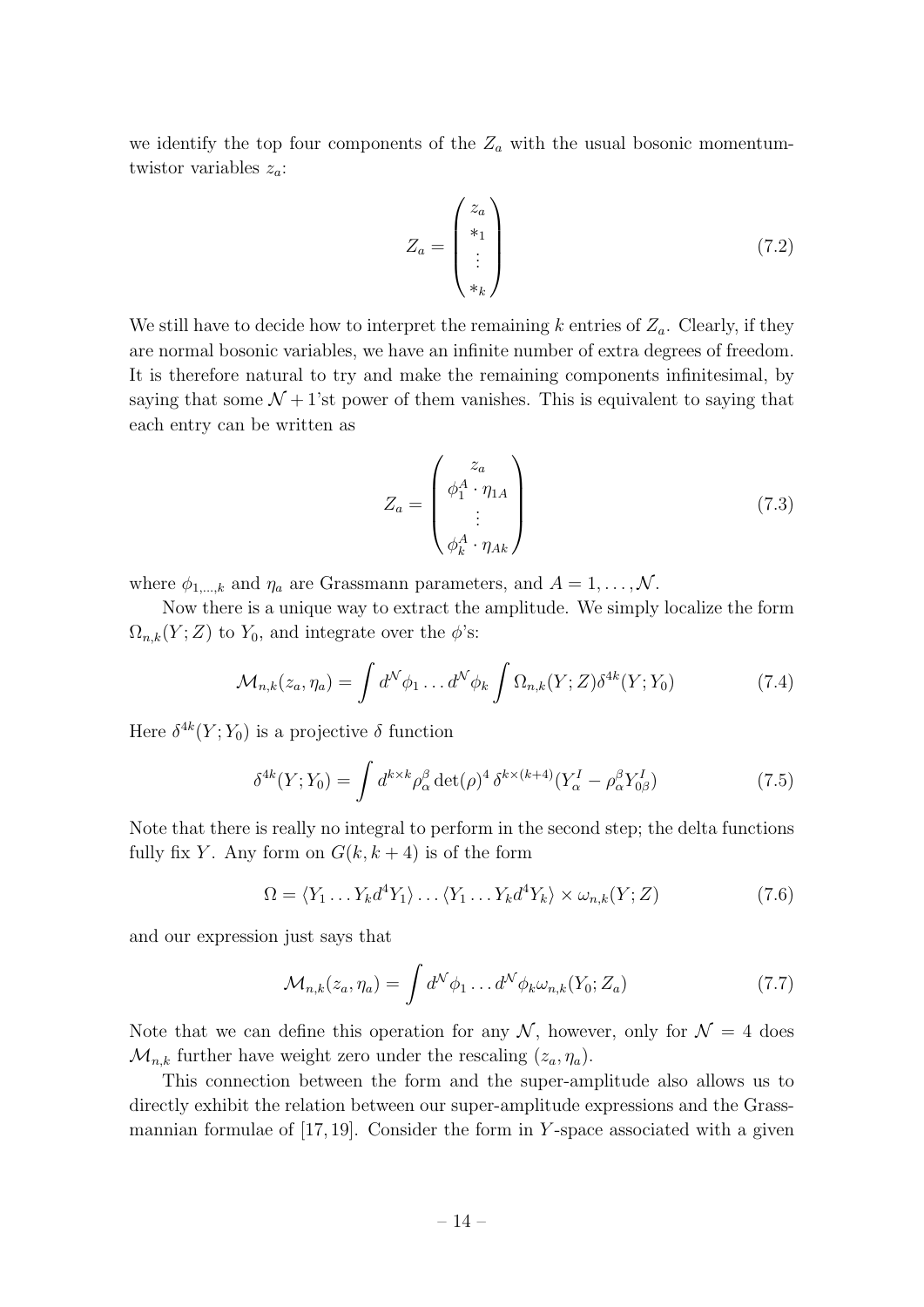4k dimensional cell  $\Gamma$  of  $G_{+}(k, n)$ . Then, if  $C_{\alpha a}^{\Gamma}(\alpha_1, \ldots, \alpha_{4k})$  are positive co-ordinates for the cell, and  $\Omega^{\Gamma} = \frac{d\alpha_1^{\Gamma}}{\alpha_1^{\Gamma}} \dots \frac{d\alpha_{4k}^{\Gamma}}{\alpha_{4k}^{\Gamma}}$  is the associated form in Y space, then it is easy to show that

$$
\int d^4 \phi_1 \dots d^4 \phi_k \int \Omega^{\Gamma} \delta^{4k}(Y; Y_0) = \int \frac{d\alpha_1^{\Gamma}}{\alpha_1^{\Gamma}} \dots \frac{d\alpha_{4k}^{\Gamma}}{\alpha_{4k}^{\Gamma}} \delta^{4k|4k}(C_{\alpha a}(z) \mathcal{Z}_a) \tag{7.8}
$$

where  $\mathcal{Z}_a = (z_a | \eta_a)$  are the super momentum-twistor variabes. This is precisely the formula for computing on-shell diagrams (in momentum-twistor space) as described in [17,19,34]. Thus, while the amplituhedron geometry and the associated form  $\Omega$  are purely bosonic, we have extracted from them super-amplitudes which are manifestly supersymmetric. Indeed, the connection to the Grassmannian shows much more–the superamplitude obtained for each cell is manifestly Yangian invariant [19].

## 8. Hiding Particles  $\rightarrow$  Loop Positivity in  $G_+(k,n;L)$

The direct generalization of "convex polygons" into the Grassmannian  $G(k, k + 4)$ has given us the tree amplituhedron. We will now ask a simple question: can we "hide particles" in a natural way? This will lead to an extended notion of positivity giving us loop amplitudes.

It is trivial to imagine what we might mean by hiding a single particle, but as we will see momentarily, the idea of hiding particles is only natural if we hide *pairs* of adjacent particles. To pick a concrete example, suppose we have some positive matrix C with columns we'll label  $(A_1, B_1, 1, 2, \ldots, m, A_2, B_2, m+1, \ldots n)$ . We can always gauge-fix the  $A_1, B_1$  and  $A_2, B_2$  columns so that the matrix takes the form

| $A_1$                                                                                                                                                                                                                                                                                                                                                                                                                                                                                                                                                                                                                                                                                                                                                                                                                                                                                                                               | $B_1$ | 1 | 2 | ... | $m$ | $A_2$ | $B_2$ | $m+1$ | ... | $n$ |
|-------------------------------------------------------------------------------------------------------------------------------------------------------------------------------------------------------------------------------------------------------------------------------------------------------------------------------------------------------------------------------------------------------------------------------------------------------------------------------------------------------------------------------------------------------------------------------------------------------------------------------------------------------------------------------------------------------------------------------------------------------------------------------------------------------------------------------------------------------------------------------------------------------------------------------------|-------|---|---|-----|-----|-------|-------|-------|-----|-----|
| $\begin{pmatrix}\n 1 & 0 & * & * & \dots & * & 0 & 0 & * & \dots & * \\  0 & 1 & * & * & \dots & * & 0 & 0 & * & \dots & * \\  0 & 0 & * & * & \dots & * & 0 & 1 & * & \dots & * \\  0 & 0 & * & * & \dots & * & 0 & 0 & * & \dots & * \\  \vdots & \vdots & \vdots & \vdots & \vdots & \vdots & \vdots & \vdots & \vdots & \vdots & \vdots & \vdots & \vdots & \vdots & \vdots & \vdots & \vdots & \vdots & \vdots & \vdots & \vdots & \vdots & \vdots & \vdots & \vdots & \vdots & \vdots & \vdots & \vdots & \vdots & \vdots & \vdots & \vdots & \vdots & \vdots & \vdots & \vdots & \vdots & \vdots & \vdots & \vdots & \vdots & \vdots & \vdots & \vdots & \vdots & \vdots & \vdots & \vdots & \vdots & \vdots & \vdots & \vdots & \vdots & \vdots & \vdots & \vdots & \vdots & \vdots & \vdots & \vdots & \vdots & \vdots & \vdots & \vdots & \vdots & \vdots & \vdots & \vdots & \vdots & \vdots & \vdots & \vdots & \vdots$ |       |   |   |     |     |       |       |       |     |     |

We would now like to "hide" the particles  $A_1, B_1, A_2, B_2$ . We do this simply by chopping out the corresponding columns. The remaining matrix can be grouped into the form

$$
\begin{pmatrix} D_{(1)} \\ D_{(2)} \\ -\frac{D_{(2)}}{C} \end{pmatrix} \tag{8.1}
$$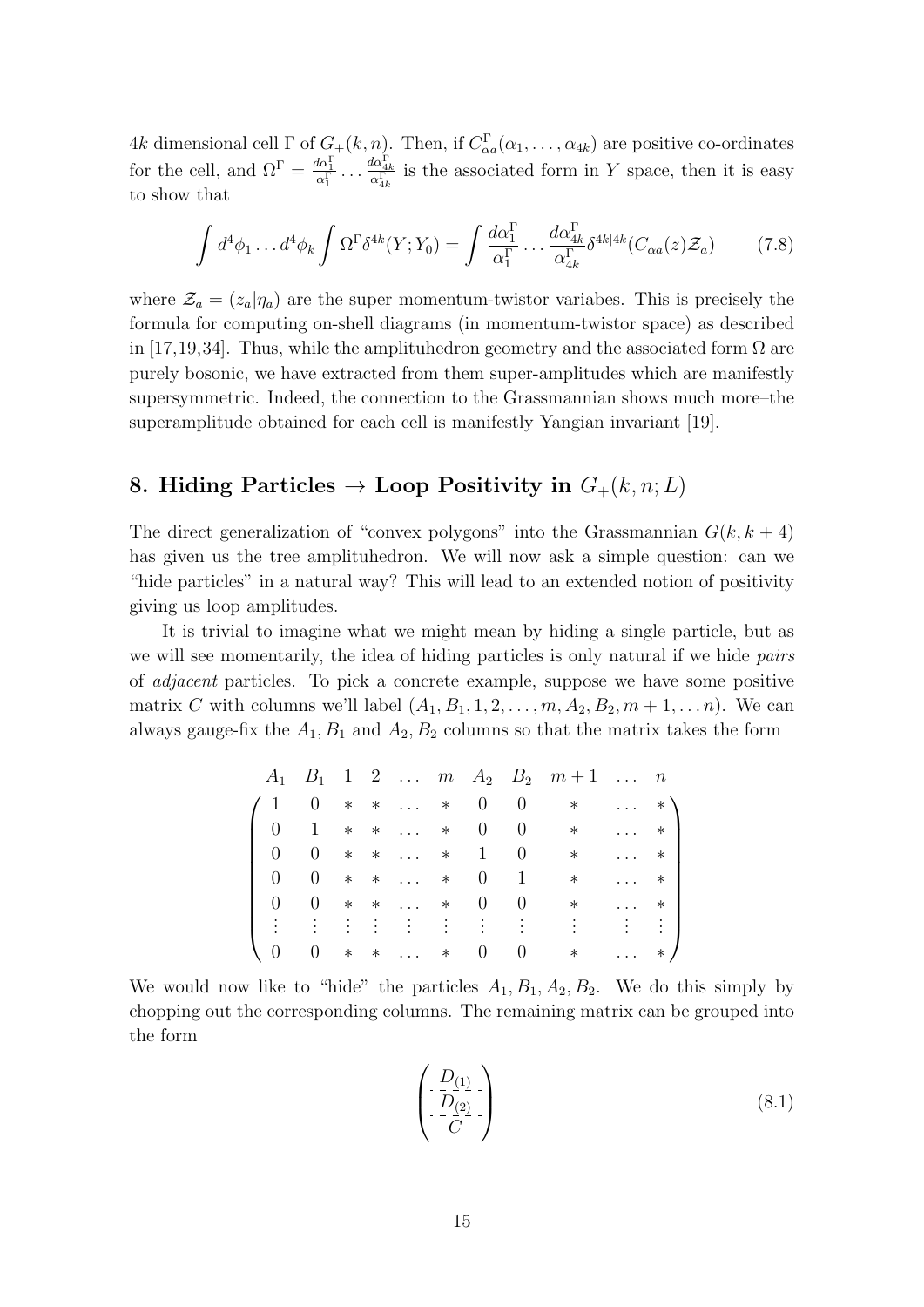But the "hidden" particles leave an echo in the positivity properties of this matrix. The positivity of the minors involving all of  $(A_1, B_1, A_2, B_2)$ ,  $(A_2, B_2)$  and  $(A_1, B_1)$ individually, as well those not involving  $A_1, B_1, A_2, B_2$  at all enforce that the ordered maximal minors of the following matrices

$$
\begin{pmatrix}\n C\n \end{pmatrix},\n \begin{pmatrix}\n -D_{(1)} \\
 -\overline{C}^2\n \end{pmatrix},\n \begin{pmatrix}\n -D_{(2)} \\
 -\overline{C}^2\n \end{pmatrix},\n \begin{pmatrix}\n -D_{(1)} \\
 \overline{D}_{(2)} \\
 -\overline{C}^2\n \end{pmatrix}
$$
\n(8.2)

are all positive.

We can now see why particles are most naturally hidden in pairs. If we had instead hidden single particles as  $A_1, A_2, A_3, \ldots$  in separate columns, the remaining minors would be positive or negative depending on the orderings of  $A_1, A_2, A_3, \ldots$ , which is additional structure over and above the cyclic ordering of the external data. In order to avoid this arbitrariness, we should hide particles in even numbers, with pairs the minimal case. In order to ensure that only minors involving the pairs  $(A_i B_i)$  are taken into account, we mod out by the  $GL(2)$  action rotating the  $(A_i, B_i)$ columns into each other.

This "hidden particle" picture has thus motivated an extended notion of positivity associated with the Grassmannian. We are used to considering a  $k$ -plane in  $n$ dimensions C, with all ordered minors positive. But we can also imagine a collection of L 2-planes  $D_{(i)}$  in the  $(n - k)$  dimensional complement of C, schematically



We call this space  $G(k, n; L)$ , and we will denote the collection of  $(D_{(i)}, C)$  as C. We can extend the notion of positivity to  $G(k, n; L)$  by demanding that not only the ordered minors of C, but also of C with any collection of the  $D_{(i)}$ , are positive. (All minors must include the matrix C, since the  $D_{(i)}$  are defined to live in the complement of  $C$ ). Note that this notion is completely permutation invariant in the  $D_{(i)}$ .

Very interestingly, it turns out that while we motivated this notion of positivity by hiding particles from an underlying positive matrix, there are positive configurations of  $\mathcal C$  that can not be obtained by hiding particles from a positive matrix in this way.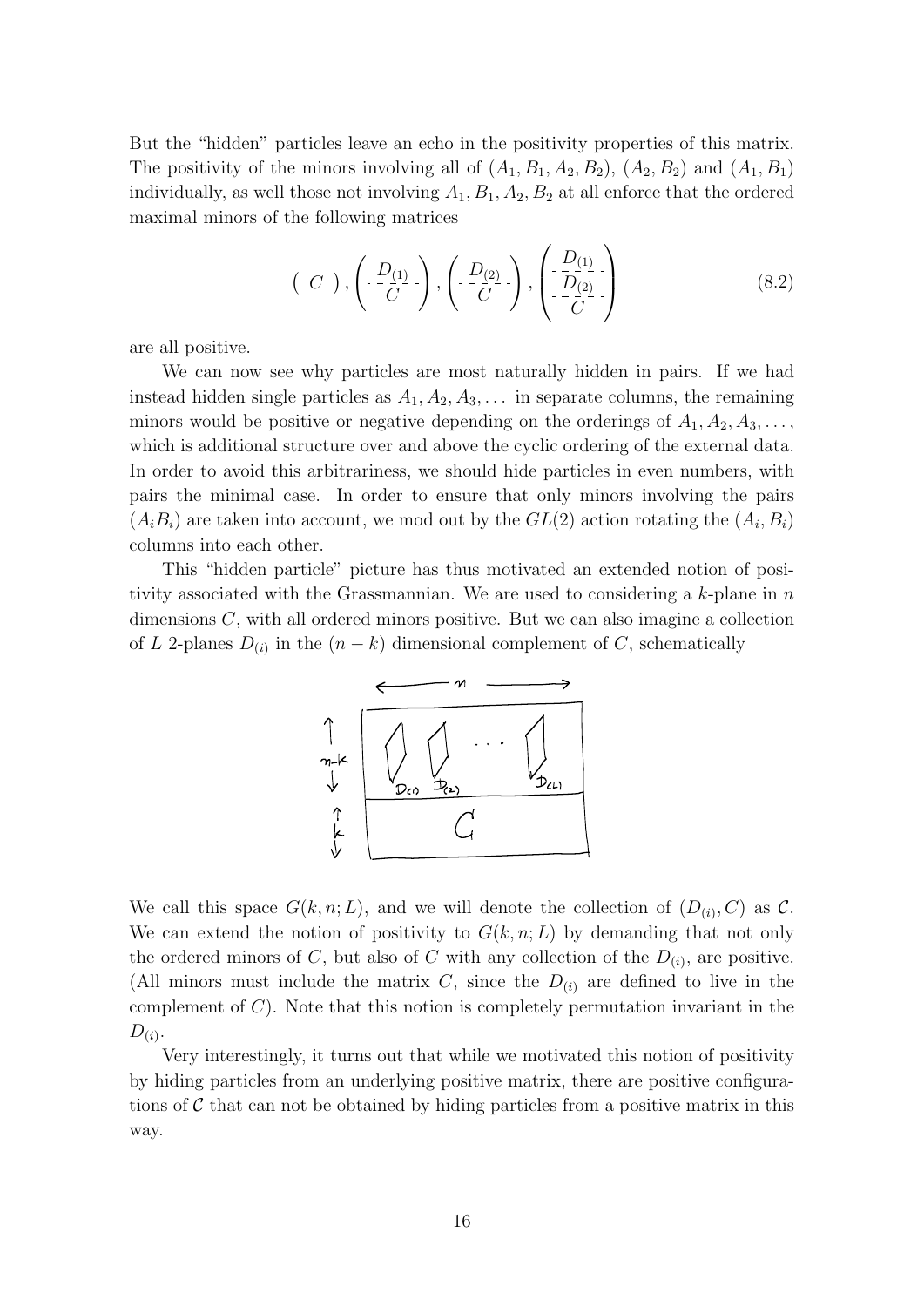Extending the map  $Y = C.Z$  in the obvious way to include the D's leads us to define the full amplituhedron.

## 9. The Amplituhedron  $\mathcal{A}_{n,k,L}(Z)$

We can now give the full definition of the amplituhedron  $\mathcal{A}_{n,k,L}(Z)$ . First, the external data for  $n \geq k+4$  particles is given by the vectors  $Z_a^I$  living in a  $(4+k)$ dimensional space; where  $a = 1, \ldots, n$  and  $I = 1, \ldots, 4 + k$ . The data is positive

$$
\langle Z_{a_1} \dots Z_{a_{4+k}} \rangle > 0 \quad \text{for} \quad a_1 < \dots < a_{4+k} \tag{9.1}
$$

The amplituhedron lives in  $G(k, k + 4; L)$ : the space of k planes Y in  $(k + 4)$  dimensions, together with L 2-planes  $\mathcal{L}_{(i)}$  in the 4 dimensional complement of Y, schematically



We will denote the collection of  $(\mathcal{L}_{(i)}, Y)$  as  $\mathcal{Y}$ .

The amplituhedron  $\mathcal{A}_{n,k,L}(Z)$  is the subspace of  $G(k, k+4; L)$  consisting of all  $\mathcal{Y}$ 's which are a positive linear combination of the external data,

$$
\mathcal{Y} = \mathcal{C} \cdot Z \tag{9.2}
$$

More explicitly in components, the k-plane is  $Y^I_{\alpha}$ , and the 2-planes are  $\mathcal{L}^I_{\gamma(i)}$ , where  $\gamma = 1, 2$  and  $i = 1, ..., L$ . The amplituhedron is the space of all  $Y, \mathcal{L}_{(i)}$  of the form

$$
Y_{\alpha}^{I} = C_{\alpha a} Z_{a}^{I}, \mathcal{L}_{\gamma(i)}^{I} = D_{\gamma a(i)} Z_{a}^{I}
$$
\n(9.3)

where as in the previous section the  $C_{\alpha a}$  specifies a k-plane in n-dimensions, and the  $D_{\gamma a(i)}$  are L 2-planes living in the  $(n - k)$  dimensional complement of C, with the positivity property that for any  $0 \leq l \leq L$ , all the ordered  $(k+2l) \times (k+2l)$  minors of the  $(k+2l)\times n$  matrix

$$
\begin{pmatrix}\n-\frac{D_{(i_1)}}{\vdots} \\
-\frac{D_{(i_l)}}{\ddots}\n\end{pmatrix}
$$
\n(9.4)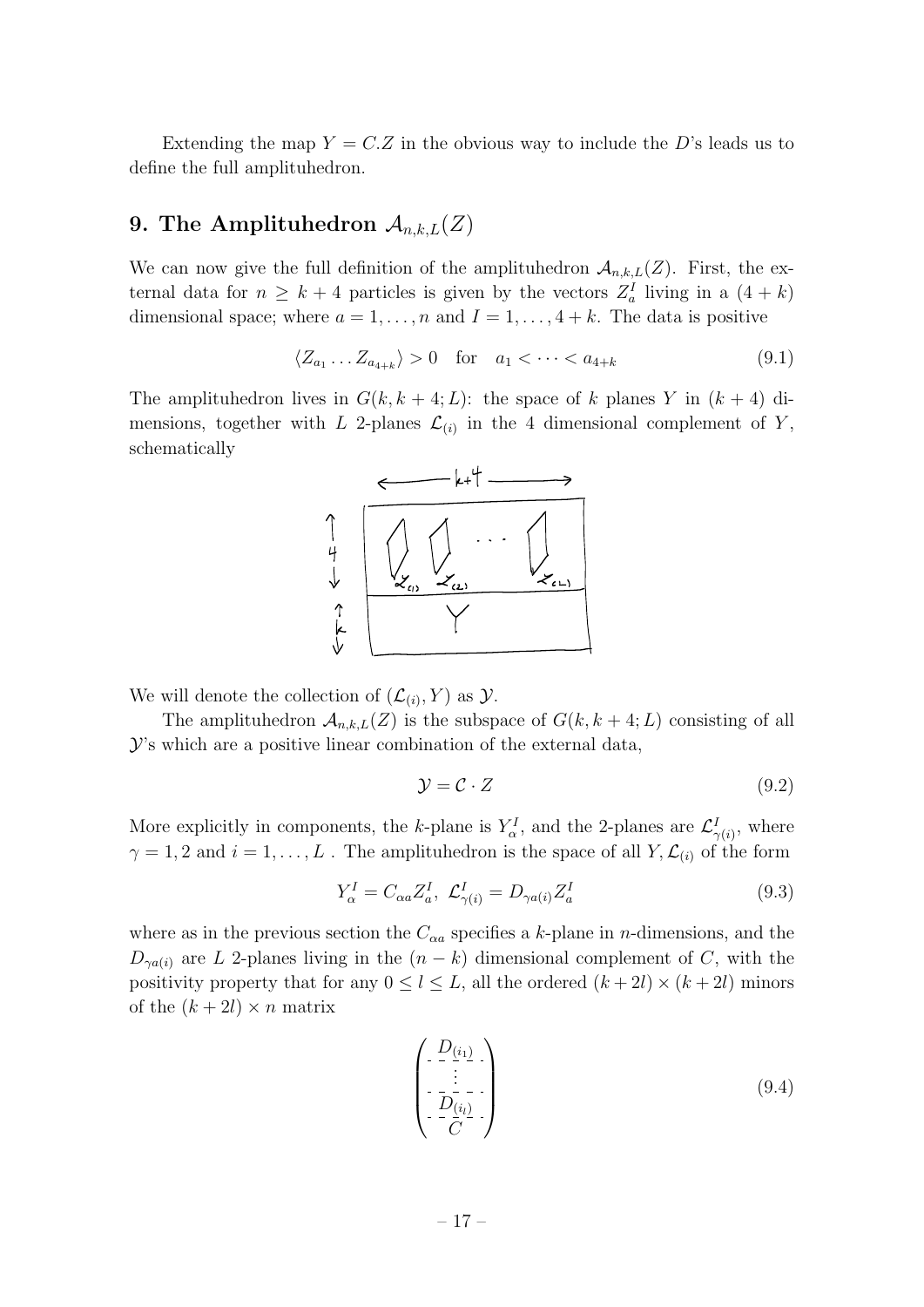are positive.

The notion of cells, cell decomposition and canonical form can be extended to the full amplituhedron. A cell  $\Gamma$  is associated with a set of positive co-ordinates  $\alpha^{\Gamma}$  =  $(\alpha_1^{\Gamma}, \ldots, \alpha_{4(k+L)}^{\Gamma})$ , rational in the C, such that for  $\alpha$ 's positive,  $\mathcal{C}(\alpha) = (D_{(i)}(\alpha), C(\alpha))$ is in  $G_+(k,n;L)$ . A cell decomposition is a collection T of non-intersecting cells Γ whose images under  $\mathcal{Y} = \mathcal{C} \cdot \mathcal{Z}$  cover the entire amplituhedron. The rational form  $\Omega_{n,k,L}(\mathcal{Y};Z)$  is defined by having the property that

 $\Omega_{n,k,L}(Y;Z)$  has logarithmic singularities on all the boundaries of  $\mathcal{A}_{n,k,L}(Z)$ 

A concrete formula follows from a cell decomposition as

$$
\Omega_{n,k,L}(\mathcal{Y};Z) = \sum_{\Gamma \subset T} \prod_{i=1}^{4(k+L)} \frac{d\alpha_i^{\Gamma}}{\alpha_i^{\Gamma}}
$$
\n(9.5)

Of course any cell decomposition gives the same form  $\Omega_{n,k,L}$ .

#### 10. The Loop Amplitude Form

We can extract the 4L-form for the loop integrand from  $\Omega_{n,k,L}$  in the obvious way. The 2-planes  $\mathcal{L}_{(i)}$ , being in the complement of  $Y_0$ , can be taken to be non-vanishing in the first 4 entries  $\mathcal{L}_{(i)}^I = (\mathcal{L}_{(i)2\times4}|0_{2\times k})$ . Each  $\mathcal{L}_{\gamma(i)}$  gives us a line  $(\mathcal{L}_{\gamma=1}\mathcal{L}_{\gamma=2})_{(i)}$ (which we have also been calling  $(AB)_{(i)}$ ) in  $\mathbb{P}^3$ . These are the momentum-twistor representation of the loop integration variables. The analog of equation (7.4) for the loop integrand form is

$$
\mathcal{M}_{n,k}(z_a, \eta_a; \mathcal{L}_{(\gamma(i)}) = \int d^4 \phi_1 \dots d^4 \phi_k \int \Omega_{n,k,L}(Y, \mathcal{L}_{\gamma(i)}; Z) \delta^{4k}(Y; Y_0) \qquad (10.1)
$$

Any form on  $G(k, k+4k; L)$  can be written as

$$
\Omega = \langle Yd^4Y_1 \rangle \dots \langle Yd^4Y_k \rangle \prod_{i=1}^L \langle Y\mathcal{L}_{1(i)}\mathcal{L}_{2(i)}d^2\mathcal{L}_{1(i)} \rangle \langle Y\mathcal{L}_{1(i)}\mathcal{L}_{2(i)}d^2\mathcal{L}_{2(i)} \rangle \times \omega_{n,k,L}(Y,\mathcal{L}_{(i)})(Z)
$$
\n(10.2)

where we denoted  $Y = Y_1 \ldots Y_k$ . So we have for the integrand of the all-loop amplitude

$$
\mathcal{M}_{n,k}(z_a, \eta_a, \mathcal{L}_{\gamma(i)}) = \int d^4 \phi_1 \dots d^4 \phi_k \prod_{i=1}^L \langle \mathcal{L}_{1(i)} \mathcal{L}_{2(i)} d^2 \mathcal{L}_{1(i)} \rangle \langle \mathcal{L}_{1(i)} \mathcal{L}_{2(i)} d^2 \mathcal{L}_{2(i)} \rangle \omega_{n,k}(Y_0, \mathcal{L}_{\gamma(i)}; Z_a)
$$
\n(10.3)

Already the simplest case  $k = 0$  of the amplituhedron is interesting at loop level. At 1-loop, we have a 2-plane in 4 dimensions AB, and the D matrix is just restricted to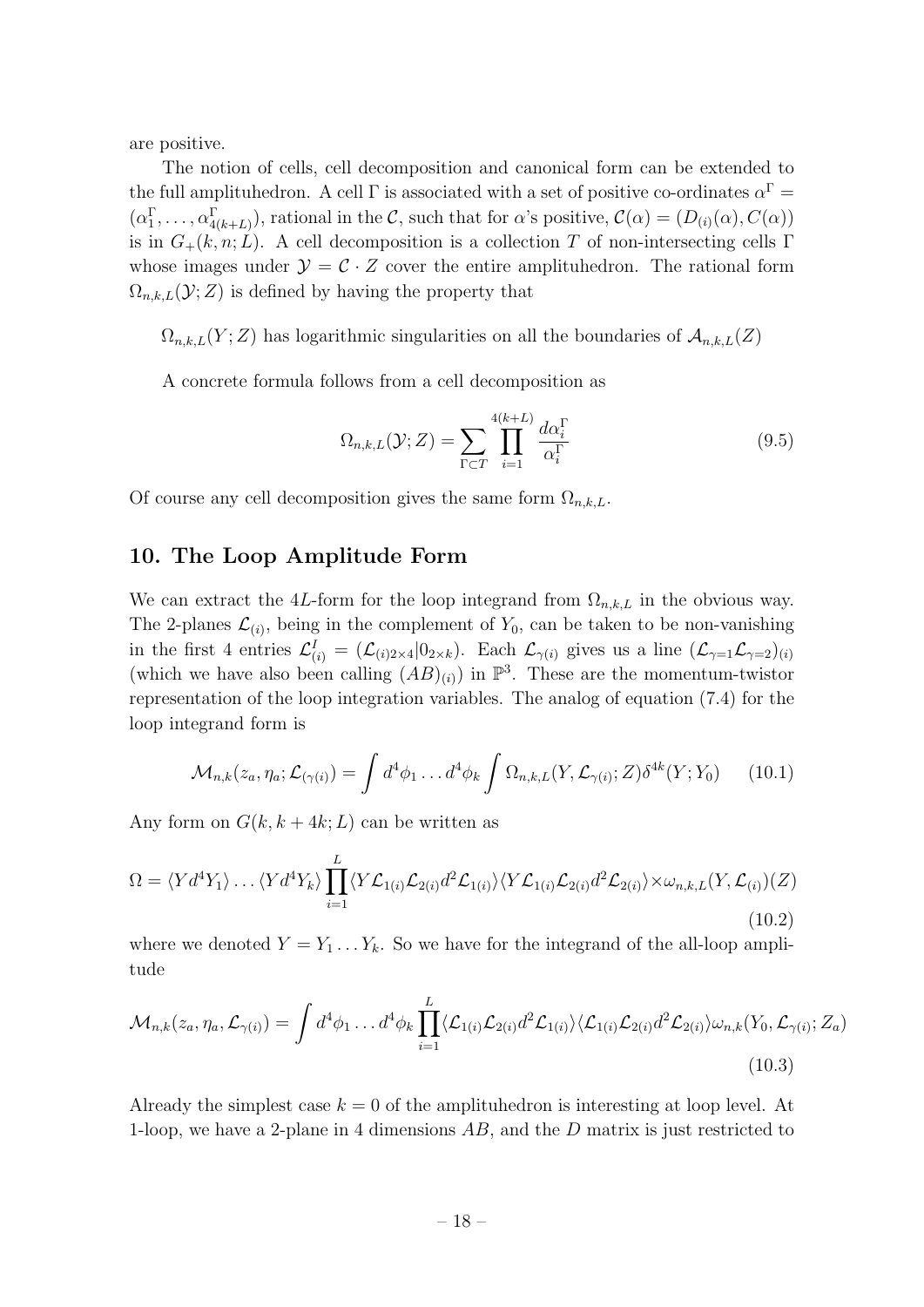be in  $G_{+}(2, n)$ . It is easy to see that the 4 dimensional cells of  $G_{+}(2, n)$  are labeled by a pair of triples [a, b, c; x, y, z], where the top row of the matrix is non-zero in the columns  $(a, b, c)$  and the bottom in columns  $(x, y, z)$ . A simple collection of these

$$
\sum_{i < j} [1 \, i \, i+1; \, 1 \, j \, j+1] \tag{10.4}
$$

beautifully covers the amplituhedron in this case. The map into  $G(2, 4)$  for each cell is

$$
A = Z_1 + \alpha_i Z_i + \alpha_{i+1} Z_{i+1}, B = -Z_1 + \alpha_j Z_j + \alpha_{j+1} Z_{j+1}
$$
(10.5)

and so the form associated with the cell is

$$
\frac{d\alpha_i}{\alpha_i} \frac{d\alpha_{i+1}}{\alpha_{i+1}} \frac{\alpha_j}{\alpha_j} \frac{d\alpha_{j+1}}{\alpha_{j+1}} = \frac{\langle ABd^2A \rangle \langle ABd^2B \rangle \langle AB(1\,i\,i+1) \cap (1\,j\,j+1) \rangle^2}{\langle AB\,1\,i \rangle \langle AB\,1\,i+1 \rangle \langle AB\,i\,i+1 \rangle \langle AB\,1\,j \rangle \langle AB\,1\,j+1 \rangle \langle AB\,j\,j+1 \rangle}
$$
\n(10.6)

The form  $\Omega$  gives exactly the "Kermit" expansion for the MHV integrand given in [18], now obtained without any reference to tree amplitudes, forward limits or recursion relations.

In this simple case, direct triangulation of the space is straightforward. But we could also have worked backwards, starting with the BCFW formula, and recognizing how each term in the "Kermit" expansion is associated with positive co-ordinates for some cell of the amplituhedron. We could then observe that, remarkably, these cells are non-overlapping, and together cover the full amplituhedron.

In order to illustrate more of the structure of the loop amplituhedron, including the interplay between the "C" and "D" matrices, let us consider the 1-loop  $k = 1$ amplitude for  $n = 6$ . There are 16 terms in the BCFW recursion, which can all be mapped back to their  $Y, AB$  space form, and in turn associated with positive co-ordinates in the amplituhedron. For instance, one of BCFW terms is

 $\langle YAB13\rangle \langle YAB(561) \cap (2345)\rangle^4 \langle YAB(123) \cap (Y456)\rangle^2$ 

| $\langle Y2345\rangle \langle YAB(561)\cap (Y345)\rangle \langle YAB(561)\cap (Y234)\rangle \langle YAB(561)\cap (Y235)\rangle \langle YAB56\rangle$                |  |
|---------------------------------------------------------------------------------------------------------------------------------------------------------------------|--|
| $\langle YAB(561) \cap (Y45(23) \cap (YAB1)) \rangle \langle YAB12 \rangle \langle YAB23 \rangle \langle YAB13 \rangle \langle YAB15 \rangle \langle YAB16 \rangle$ |  |

While it may not be immediately apparently, this is nothing but the "dlog" canonical form associated with the following positive co-ordinates for the  $(D, C)$  matrix

$$
\left(\begin{array}{c} D \\ \bar{C} \end{array}\right) = \left(\begin{array}{cccc} 1 & x & y & 0 & 0 & 0 \\ -w & 0 & 0 & 0 & -1 & -z \\ \hline w & x t_1 & t_2 + t_1 y & t_3 & 1 + t_4 & z \end{array}\right)
$$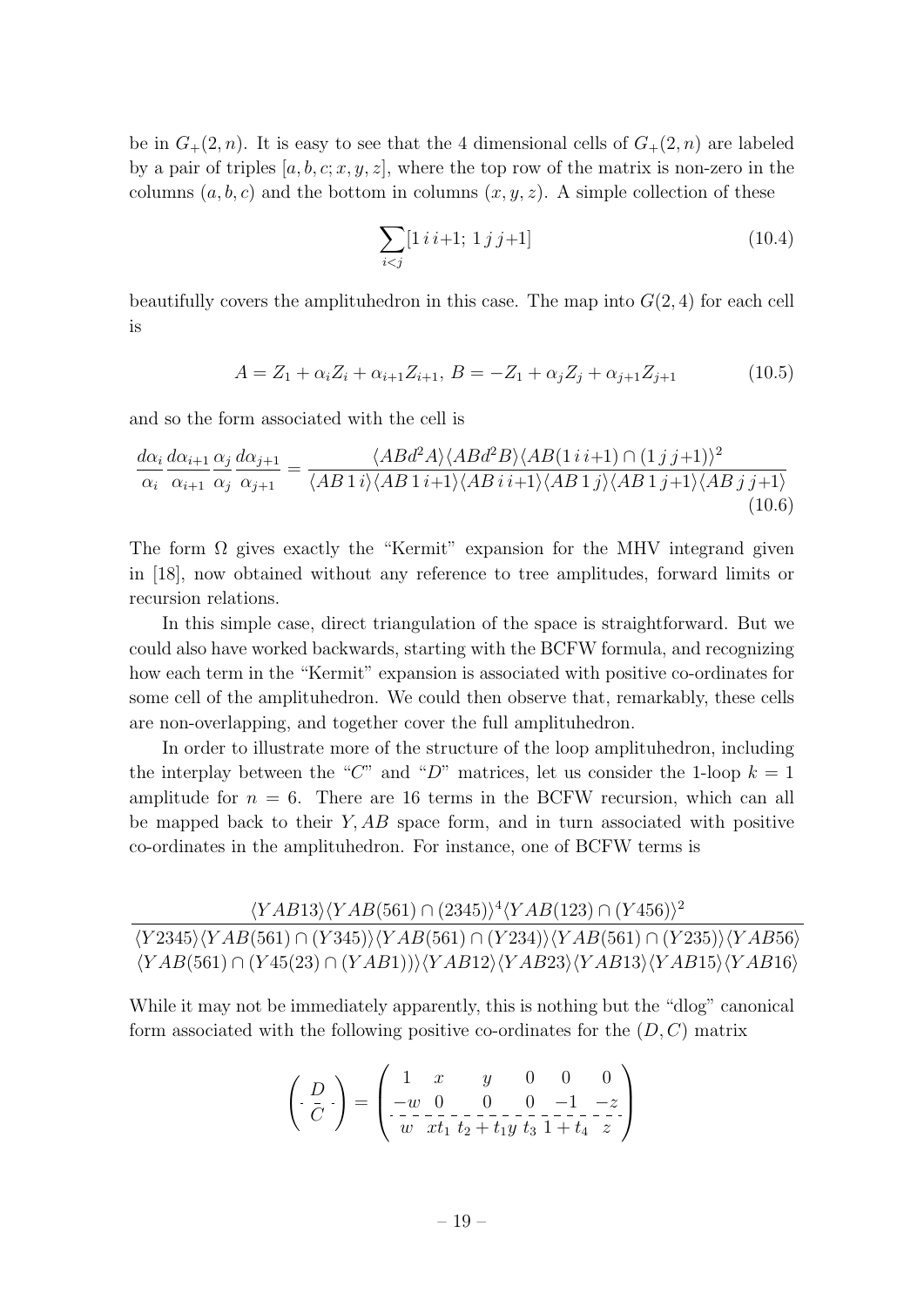This exercise can be repeated with all 16 BCFW terms. The corresponding  $(D, C)$ matrices are

$$
\left(\begin{matrix} 0 & 0 & 1 & x & y & 0 \\ -\frac{0}{1} & -\frac{t_1}{t_1} - \frac{-t_2 - w}{t_2} - \frac{0}{0} - \frac{zt_3}{t_3} - \frac{zt_4}{t_4} \end{matrix}\right) \left(\begin{matrix} 0 & 0 & 1 & x & y & 0 \\ -\frac{0}{1} & -\frac{0}{t_1} - \frac{w}{t_2} - \frac{0}{0} - \frac{z}{t_3} + \frac{t_4}{t_4} \end{matrix}\right) \left(\begin{matrix} 0 & 0 & 0 & x + ts_3y & yt_4 \\ -\frac{0}{1} & -\frac{t_1}{t_1} - \frac{z}{t_2} - \frac{t_4}{0} - \frac{z_4}{t_4} \end{matrix}\right)
$$
\n
$$
\left(\begin{matrix} 0 & 0 & t_1 & t_2 + x + yw & y & 0 \\ -\frac{0}{1} & 0 & -\frac{0}{t_1} - \frac{wz}{t_2} - \frac{z}{t_3} + \frac{t_3}{t_4} \end{matrix}\right) \left(\begin{matrix} -1 & 0 & 0 & x & y & 0 \\ -\frac{w}{t_1} - \frac{0}{t_2} - \frac{0}{t_3} - \frac{0}{t_4} - \frac{0}{t_4} - \frac{z_1}{t_3} \end{matrix}\right) \left(\begin{matrix} 1 & 0 & -x & -w & 0 & 0 \\ -\frac{1}{1} + t_1 - \frac{0}{t_2} - \frac{0}{t_3} + \frac{0}{t_4} + \frac{z_1}{t_4} - \frac{0}{t_3} \end{matrix}\right) \left(\begin{matrix} 1 & 0 & -x & -w & 0 & 0 \\ -\frac{1}{1} + t_1 - \frac{0}{t_2} - \frac{0}{t_3} + \frac{0}{t_4} + \frac{z_1}{t_4} - \frac{z_1}{t_4} \end{matrix}\right)
$$
\n
$$
\left(\begin{matrix} 1 & 0 & -x & -w & 0 & 0 \\ -\frac{w}{1} - \frac{0}{t_2} - \frac{0}{t_1} - \frac{w}{t_2} - \frac{z_4}{t_3} + \frac{z_4}{t_4} \end{matrix}\
$$

One can easily check that for all variables positive, the bottom row of these matrices is positive, and all the ordered  $3 \times 3$  minors are also positive. For any cell, we can range over all the positive variables, which under the  $\mathcal{Y} = \mathcal{C} \cdot \mathcal{Z}$  gives an image of the cell in  $(Y, AB)$  space. Remarkably, we find that these cells are non-overlapping, and cover the entire space. This can be checked directly in a simple way. We begin by fixing positive external data  $(Z_1, \dots, Z_6)$ . We then choose any positive matrix  $\mathcal C$  at random, which gives an associated point  $\mathcal Y$  inside the amplituhedron. We can ask whether or not this point is contained in one of the cells, by seeing whether  $\mathcal Y$ can be reproduced with positive values for all eight variables of the cell. Doing this we find that every point in the amplituhedron is contained in just one of these cells (except of course for points on the common boundaries of different cells). The cells taken together therefore give a cellulation of the amplituhedron.

Note that the form shown above, associated with a BCFW term, has some physical poles (like  $\langle YAB12 \rangle$ ), but also many unphysical poles. The unphysical poles are associated with boundaries of the cell that are "inside" the amplituhedron, and not boundaries of the amplituhedron themselves. These boundaries are spurious, and so are the corresponding poles, which cancel in the sum over all BCFW terms.

We have checked in many other examples, for higher  $k$  and also at higher loops, that (a) BCFW terms can be expressed as canonical forms associated with cells of the amplituhedron and (b) these collection of cells do cover the amplituhedron.

computing the loop integrand using recursion relations, which ultimately traces back It is satisfying to have a definition of the loop amplituhedron that lives directly in the space relevant for loop amplitudes. This is in contrast with the approach to to higher k and n tree amplitudes. Consider the simple case of the 2-loop 4-particle amplitude. We are after a form in the space of two 2-planes  $(AB)_1,(AB)_2$  in four dimensions. The BCFW approach begins with the  $k = 2, n = 8$  tree amplitudes,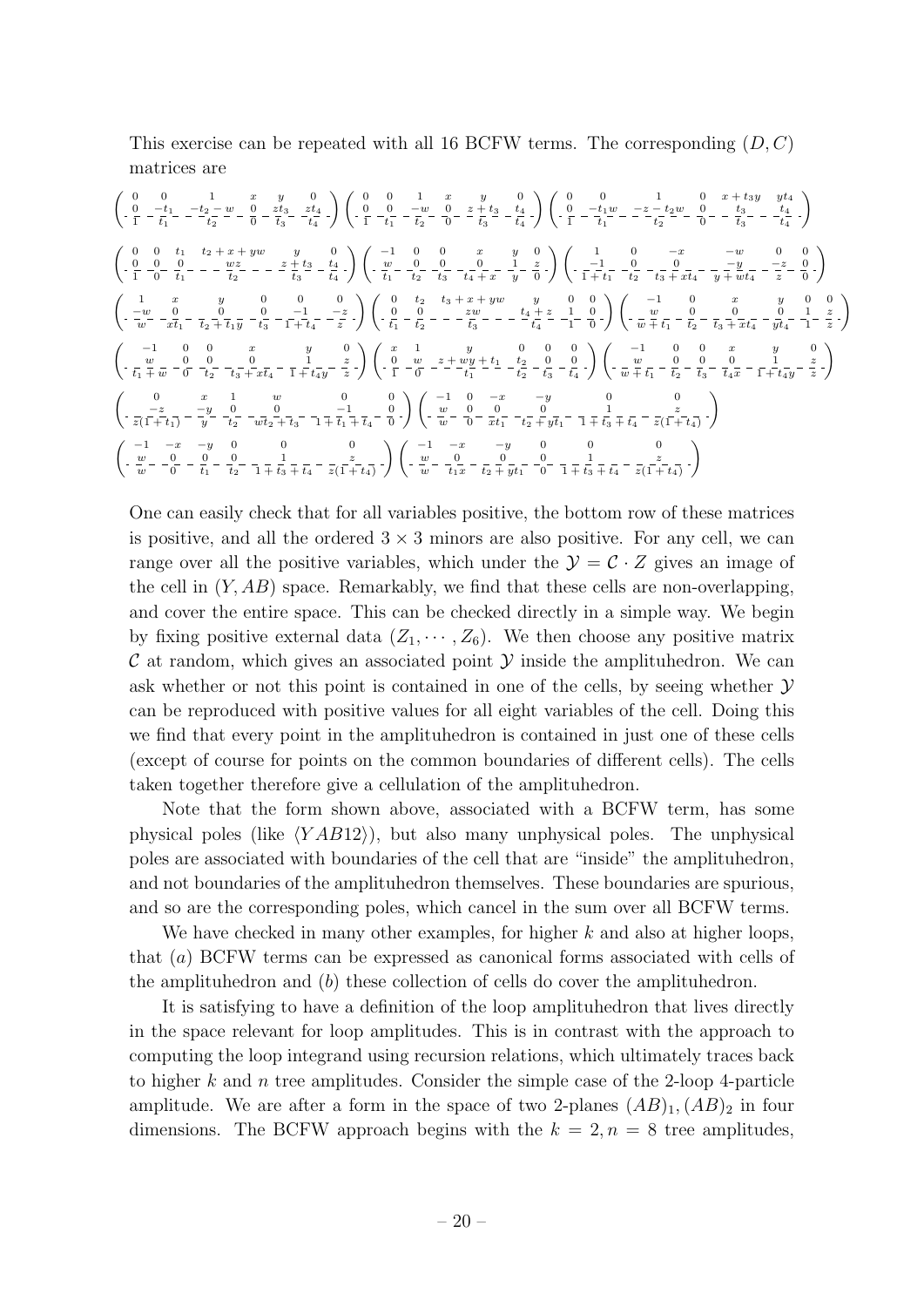and arrives at the form we are interested in after taking two "forward limits". But the amplituhedron lives directly in the  $(AB)_1,(AB)_2$  space, and we can find a cell decomposition for it directly, yielding the form without having to refer to any tree amplitudes.

We have understood how to directly "cellulate" the amplituhedron in a number of other examples, and strongly suspect that there will be a general understanding for how to do this. The BCFW decomposition of tree amplitudes seems to be associated with particularly nice, canonical cellulations of the tree amplituhedron. Loop level BCFW also gives a cell decomposition. The "direct" cellulations we have found in many cases are however simpler, without an obvious connection to the BCFW expansion.

#### 11. Locality and Unitarity from Positivity

Locality and unitarity are encoded in the positive geometry of the amplituhedron in a beautiful way. As is well-known, locality and unitarity are directly reflected in the singularity structure of the integrand for scattering amplitudes. In momentumtwistor language, the only allowed singularities at tree-level should occur when  $\langle Z_iZ_{i+1}Z_jZ_{i+1}\rangle \rightarrow 0$ ; in the loop-level integrand, we can also have poles of the form  $\langle AB\, i\, i+1 \rangle \rightarrow 0$ , and  $\langle AB_{(i)}AB_{(j)} \rangle \rightarrow 0$ . Unitarity is reflected in what happens as poles are approached, schematically we have [19]



Given the connection between the form  $\Omega_{n,k,L}$  and the amplitude, it is obvious that the first (co-dimension one) poles of the amplitude are associated with the codimension one "faces" of the amplituhedron. For trees, we have already seen that, remarkably, positivity forces these faces to be precisely where  $\langle Y_1 \dots Y_k Z_i Z_{i+1} Z_j Z_{j+1} \rangle \rightarrow$ 0, exactly as needed for locality. The analog statement for the full loop amplituhedron also obviously includes  $\langle Y_1 \cdots Y_k AB \, i \, i+1 \rangle \rightarrow 0.$ 

The factorization properties of the amplitude also follow directly as a consequence of positivity. For instance, let us consider the boundary of the tree amplituhedron where the k plane  $(Y_1 \ldots Y_k)$  is on the plane  $(Z_i Z_{i+1} Z_i Z_{i+1})$ . We can e.g. assume that  $Y_1$  is a linear combination of  $(Z_i, Z_{i+1}, Z_j, Z_{j+1})$ , and thus that the top row of the C matrix is only non-zero in these columns. But then, positivity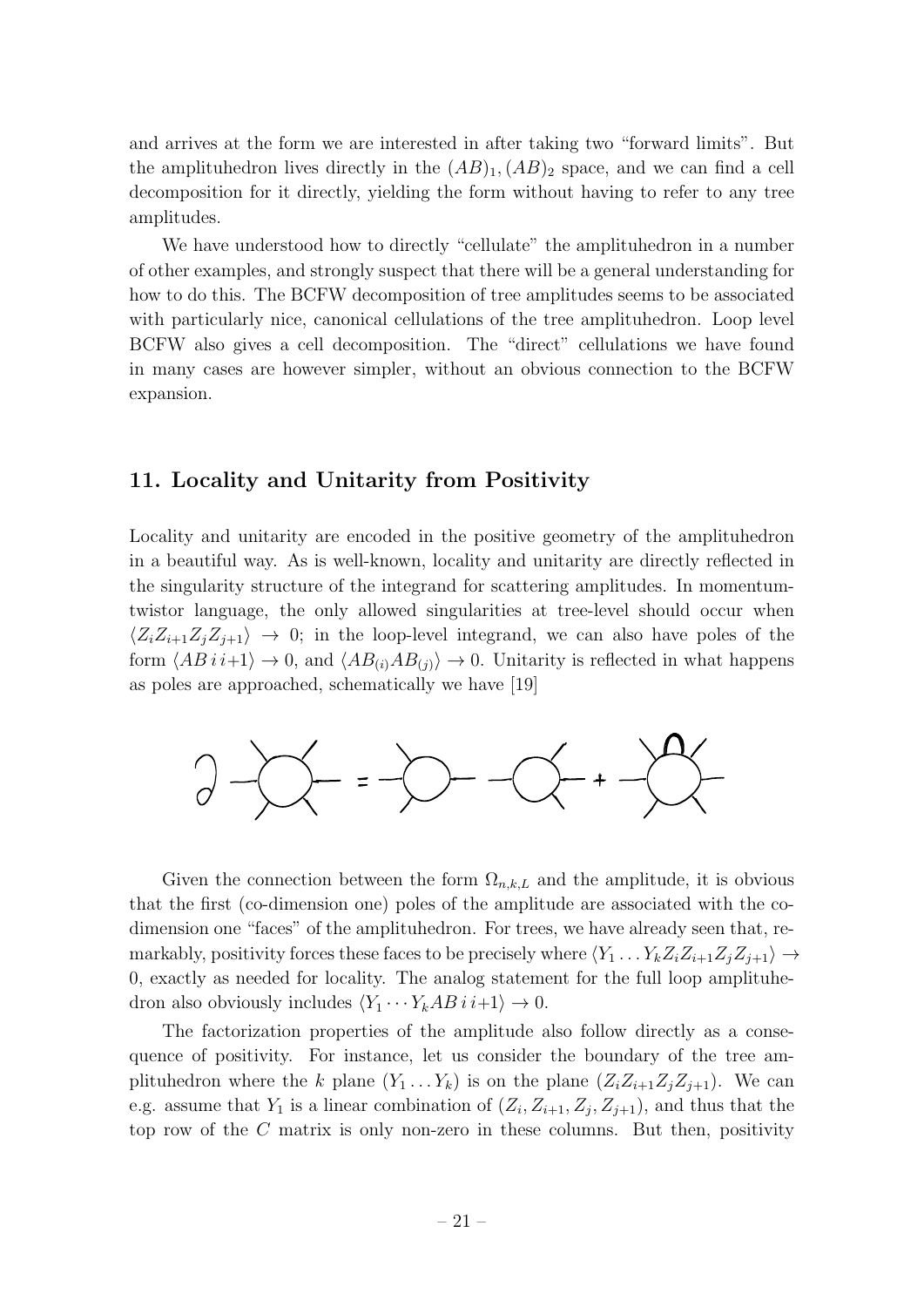remarkably forces the C matrix to "factorize" in the form



for all possible  $k_L, k_R$  such that  $k_L + k_R = k - 1$ . This factorized form of the C matrix in turn implies that on this boundary, the amplituhedron does "split" into lower-dimensional amplituhedra in exactly the way required for the factorization of the amplitude.

We can similarly understand the single-cut of the loop integrand. Consider for concreteness the simplest case of the  $n$  particle one-loop MHV amplitude. On the boundary where  $\langle AB \, n1 \rangle \rightarrow 0$ , the D matrix has the form

$$
\begin{pmatrix}\n1 & 2 & \dots & n \\
1 & 0 & \dots & -x_n \\
y_1 & y_2 & \dots & y_n\n\end{pmatrix}
$$

The connection of this D matrix to the forward limit [35] of the NMHV tree amplitude is simple. In the language of [18], the forward limit in momentum-twistor space is represented as



we start with the tree NMHV amplitude, associated with the positive  $1 \times n$  matrix

$$
(y_A y_B y_1 y_2 \dots y_n) \tag{11.1}
$$

and first we "add" particle  $n + 1$  between n and A, which adds three degrees of freedom  $x_n, x_A, \alpha$ 

A B 1 2 ... n 
$$
n+1
$$
  
\n
$$
\begin{pmatrix}\n x_A & \alpha x_A & 0 & 0 & \dots & -x_n & -1 \\
 y_A & y_B + \alpha y_A & y_1 & y_2 & \dots & y_n & 0\n\end{pmatrix}
$$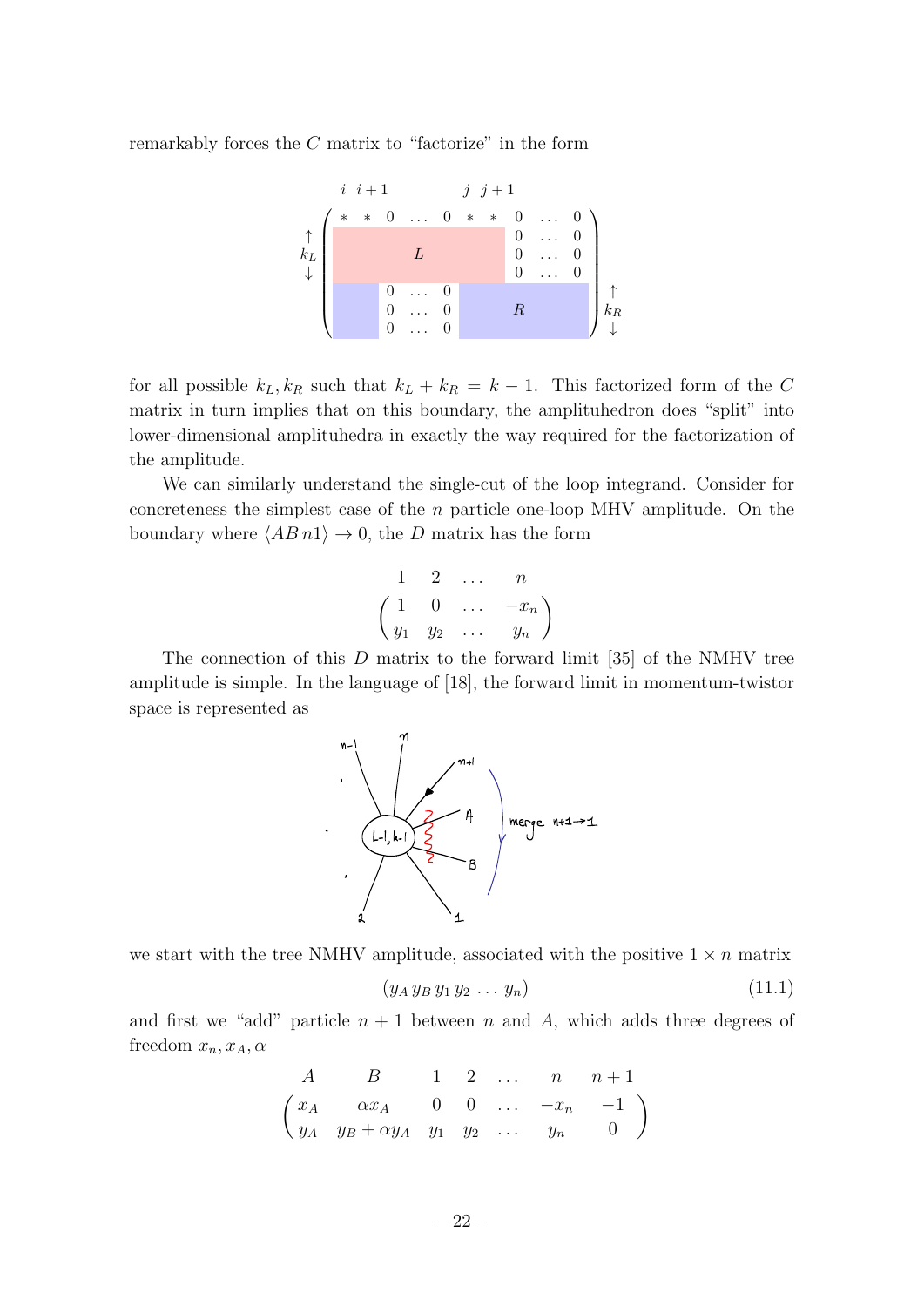and we finally "merge"  $n + 1, 1$ , which means shifting column 1 as  $c_1 \rightarrow c_1 - c_{n+1}$ and removing column  $(n + 1)$ . This gives us the matrix

$$
\begin{pmatrix}\nA & B & 1 & 2 & \dots & n \\
x_A & \alpha x_A & 1 & 0 & \dots & -x_n \\
y_A & y_B + \alpha y_A & y_1 & y_2 & \dots & y_n\n\end{pmatrix}
$$

note that the the A, B columns have precisely four degrees of freedom  $x_A, \alpha, y_A, y_B$ which we can remove by  $GL(2)$  acting on the A, B columns. Chopping off A, B we are then left precisely with the  $D$  matrix on the single cut. This shows that the single cut of the loop integrand is the forward limit of the tree amplitude, exactly as required by unitarity.

### 12. Four Particles at All Loops

Let us briefly describe the simplest example illustrating the novelties of positivity at loop level, for four-particle scattering at L loops. We can parametrize each  $D_{(i)}$  as

$$
D_{(i)} = \begin{pmatrix} 1 & x_i & 0 & -w_i \\ 0 & y_i & 1 & z_i \end{pmatrix}
$$
 (12.1)

In this simple case the positivity constraints are just that all the  $2 \times 2$  minors of  $D_{(i)}$ and the  $4 \times 4$  minors

$$
\det\left(-\frac{D_{(i)}}{D_{(j)}}\right) \tag{12.2}
$$

are positive. This translates to

$$
x_i, y_i, z_i, w_i > 0, \quad (x_i - x_j)(z_i - z_j) + (y_i - y_j)(w_i - w_j) < 0 \tag{12.3}
$$

We can rephrase this problem in a simple, purely geometrical way by defining two dimensional vectors  $\vec{a}_i = (x_i, y_i), \vec{b}_i = (z_i, w_i)$ . The points are in the upper quadrant of the plane. The mutual positivity condition is just  $(\vec{a}_i - \vec{a}_j) \cdot (\vec{b}_i - \vec{b}_j) < 0$ . Geometrically this just means that the  $\vec{a}, \vec{b}$  must be arranged so that for every pair i, j, the line directed from  $\vec{a}_i \rightarrow \vec{a}_j$  is pointed in the opposite direction as the one directed from  $\vec{b}_i \rightarrow \vec{b}_j$ . An example of an allowed configuration of such points for  $L = 3$  is

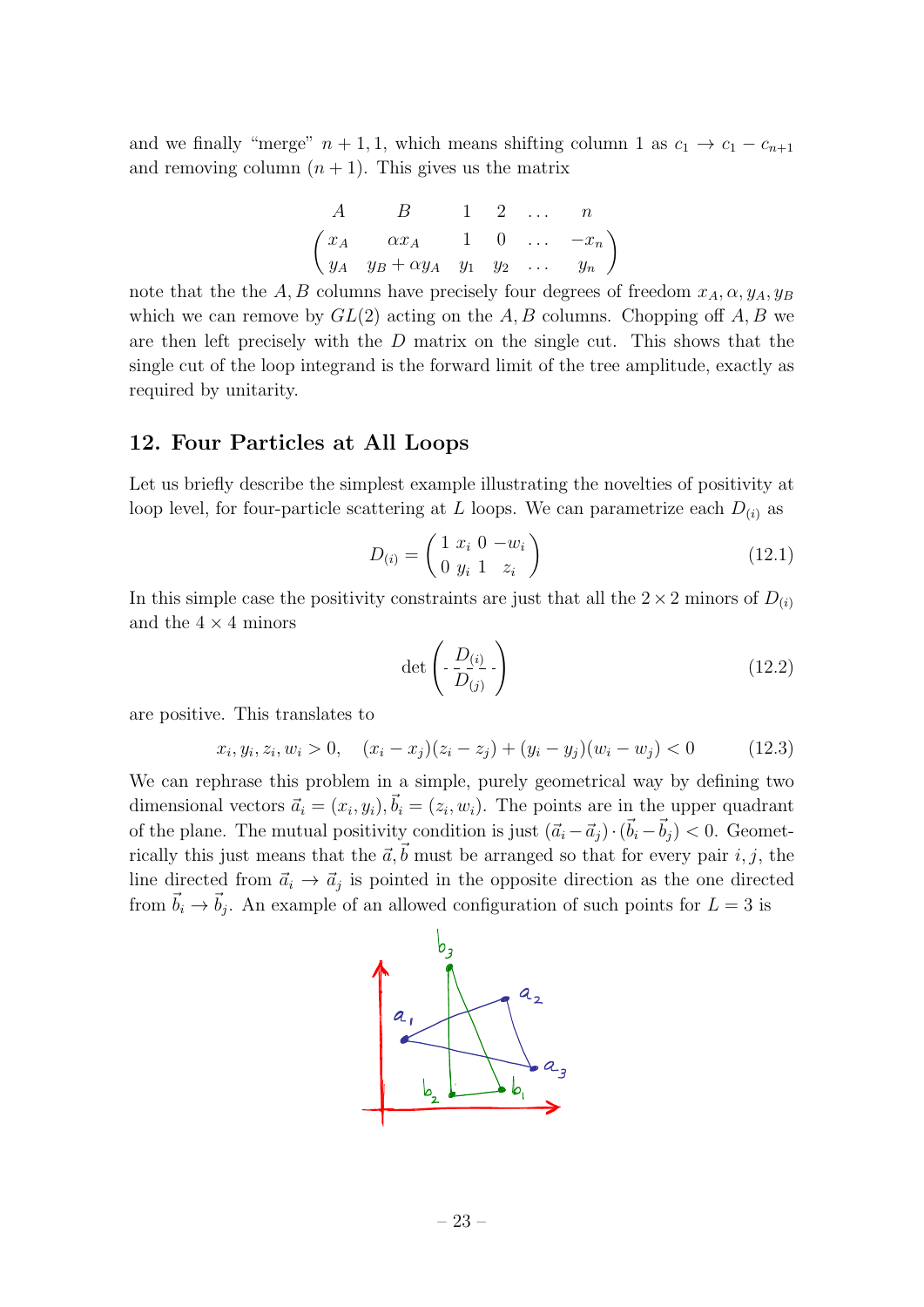Finding a cell decomposition of this 4L dimensional space directly gives us the integrand for the four-particle amplitude at L-loops.

Now, we know that the final form can be expressed as a sum over local, planar diagrams. This makes it all the more remarkable that no-where in the definition of our geometry problem do we reference to diagrams of any sort, planar or not! Nonetheless, this property is one of many that emerges from positivity.

As we will describe at greater length in [26], it is easy to find a cell decomposition for the full space "manually" at low-loop orders. We suspect there is a more systematic approach to understanding the geometry that might crack the problem at all loop order. As an interesting warmup to the full problem, we can investigate lower-dimensional "faces" of the four-particle amplituhedron. Cellulations of these faces corresponds to computing certain cuts of the integrand, at all loop orders. We will discuss many of these faces and cuts systematically in [26]. Here we will content ourselves by presenting some especially simple but not completely trivial examples.

Let us start by considering an extremely simple boundary of the space, where all the  $w_i \to 0$ . This corresponds to having all the lines intersect  $(Z_1 Z_2)$ . The positivity conditions then simply become

$$
(x_i - x_j)(z_i - z_j) < 0 \tag{12.4}
$$

which is trivial to triangulate. Whatever configuration of  $x$ 's we have are ordered in some way, say  $x_1 < \cdots < x_L$ . Then we must have  $z_1 > \cdots > z_L$ . The  $y_i$  just have to be positive. The associated form is then trivially (we omit the measure  $\prod_i dx_i dz_i dy_i$ ):

$$
\frac{1}{y_1} \dots \frac{1}{y_L} \frac{1}{x_1} \frac{1}{x_2 - x_1} \dots \frac{1}{x_L - x_{L-1}} \frac{1}{z_L} \frac{1}{z_{L-1} - z_L} \dots \frac{1}{z_1 - z_2} + \text{perm.}
$$
 (12.5)

Now, this cut is particularly simple to understand from the point of view of the familiar "local" expansions of the integrand–there is only only local diagram that can possibly contribute to this cut: the "ladder" diagram. The corresponding cut is precisely what we have above from positivity.



We can continue along these lines to explore faces of the amplituhedron which determine cuts to all loop orders that are difficult (if not impossible) to derive in any other way. For instance, suppose that some of the lines intersect  $(Z_1Z_2)$ , so that the  $w_i \to 0$  for  $i = 1, ..., L_1$  and others intersects  $(Z_3 Z_4)$ , so that  $y_I \to 0$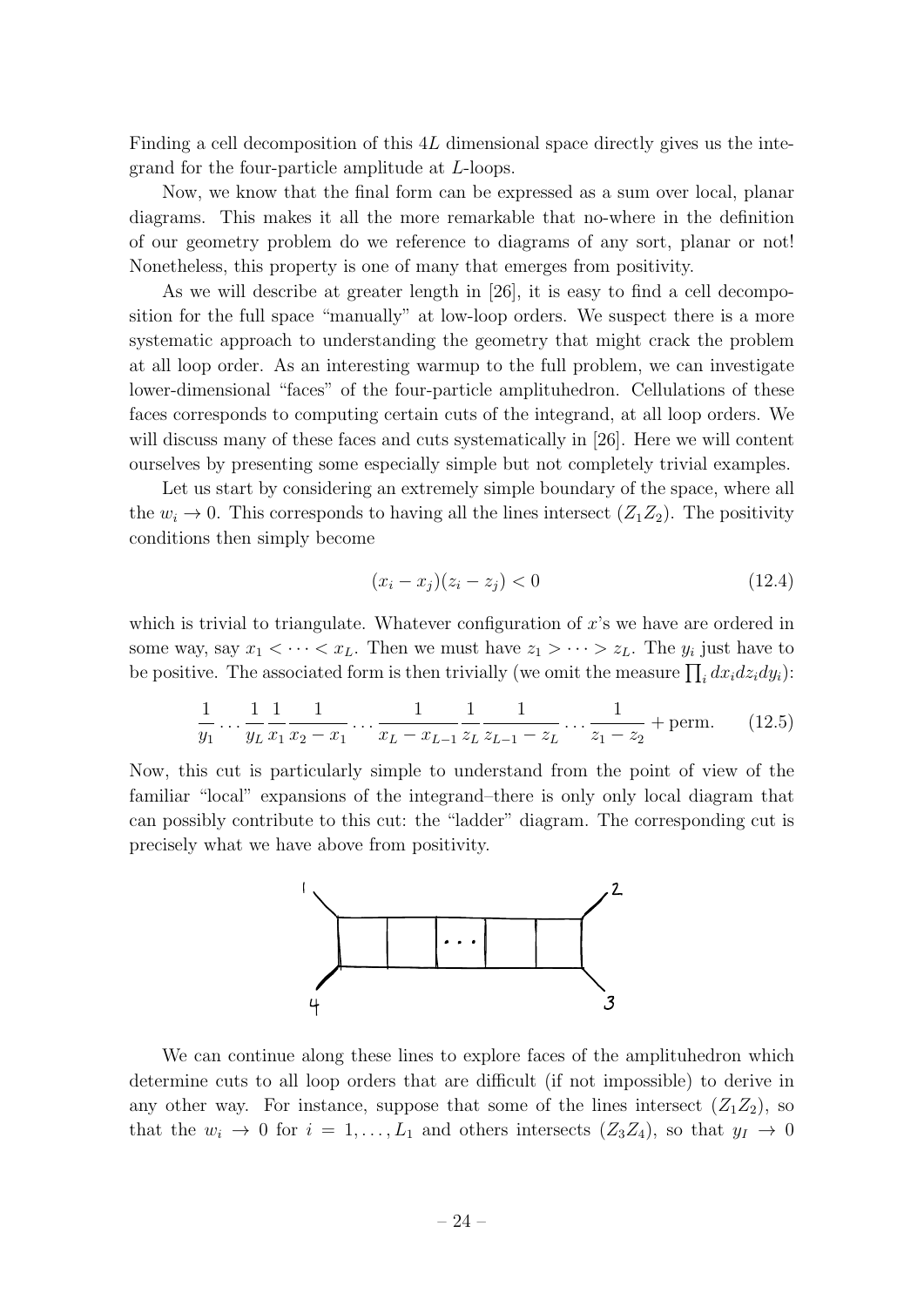for  $I = L_1 + 1, \ldots, L$ . To pick a concrete interesting example, let choose  $L - 2$ lines to intersect (12) and 2 lines to intersect (34). We can further specialize the geometry and take more cuts by making the  $L$ 'th line pass through the point  $3$  – this corresponds to sending  $z_L \to 0$ . Let us also take the  $(L-1)$ 'st line to pass through the point 4 – this corresponds to sending  $z_{L-1}, w_{L-1} \to \infty$  with  $w_{L-1}/z_{L-1} \equiv W_{L-1}$ fixed.

We can again label the  $x_i$ ;  $x_I$  so they are in increasing order; then the positivity conditions become

$$
x_1 < \dots < x_{L-2}, z_1 > \dots > z_{L-2}; \ x_{L-1} < x_L \tag{12.6}
$$

and

$$
W_{L-1}y_i > (x_{L-1} - x_i), \ w_L y_i > z_i(x_i - x_L) \tag{12.7}
$$

This space is also trivial to triangulate, but the corresponding form is more interesting. The ordering for the z's is associated with the form

$$
\frac{1}{z_{L-2}(z_{L-3}-z_{L-2})(z_{L-4}-z_{L-3})\dots(z_1-z_2)}
$$

The interesting part of the space involves  $x_i, y_i$ . Note that if  $x_i < x_{L-1}$ , the second inequality on  $y_i$  is trivially satisfied for positive  $y_i$ , and the only constraint on  $y_i$  is just  $y_i > (x_{L-1} - x_i)/W_{L-1}$ . If  $x_{L-1} < x_i < x_L$ , then both inequalities are satisfied and we just have  $y_i > 0$ . Finally if  $x_i > x_L$ , the first inequality is trivially satisfied and we just have  $y_i > z_i(x_i - x_L)/w_L$ . Thus, given any ordering for all the  $x's$ , there is an associated set of inequalities on the y's, and the corresponding form in  $x, y$ space is trivially obtained. For instance, consider the case  $L = 5$ , and an ordering for the x's where  $x_1 < x_4 < x_2 < x_5 < x_3$ . The corresponding form in  $(x, y)$  space is just

$$
\frac{1}{x_1(x_4-x_1)(x_2-x_4)(x_5-x_2)(x_3-x_5)}\frac{1}{y_1-(x_4-x_1)/W_4}\frac{1}{y_2}\frac{1}{y_3-z_3(x_3-x_5)/w_5}
$$
(12.8)

By summing over all the possible orderings  $x$ 's, we get the final form. For general L, we can simply express the result (again omitting the measure) as a sum over permutations  $σ$ :

$$
\prod_{l=1}^{L-2} \frac{1}{(z_l - z_{l+1})} \times \sum_{\sigma; \sigma_1 < \dots < \sigma_{L-2}; \sigma_{L-1} < \sigma_L} \frac{1}{w_L W_{L-1}} \prod_{l=1}^L \frac{1}{(x_{\sigma_l^{-1}} - x_{\sigma_{l-1}^{-1}})} \qquad (12.9)
$$
\n
$$
\times \prod_{i=1}^{L-2} \begin{cases} (y_i - (x_{L-1} - x_i) / W_{L-1})^{-1} & \sigma_i < \sigma_{L-1} \\ (y_i - (x_i - x_L) z_i / w_L)^{-1} & \sigma_L < \sigma_i \end{cases}
$$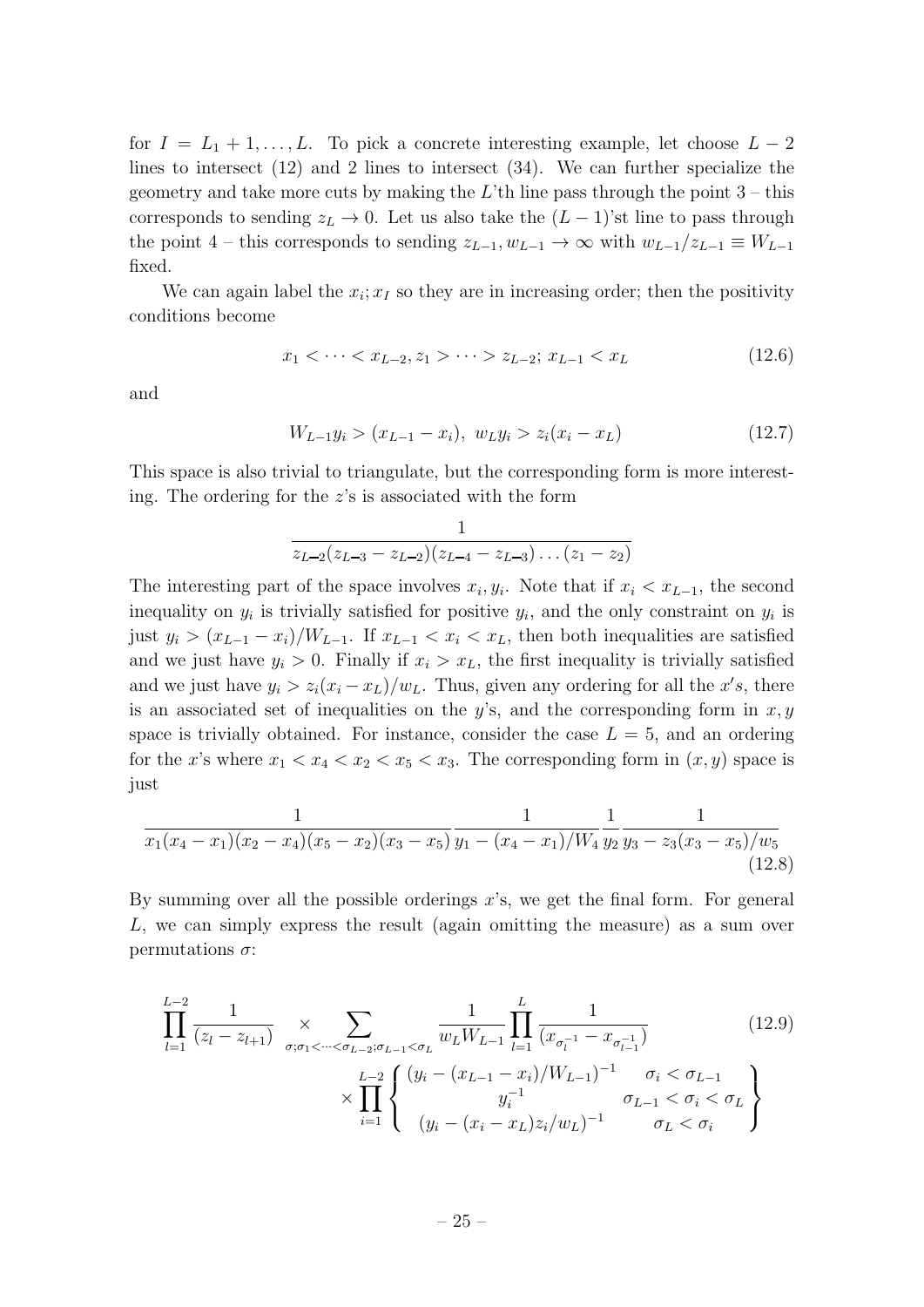where we define for convenience  $z_{L-1} = x_{\sigma_0^{-1}} = 0$ .

This gives us non-trivial all-loop order information about the four-particle integrand. The expression has a feature familiar from BCFW recursion relation expressions for tree and loop level amplitudes. Each term has certain "spurious" poles, which cancel in the sum. This result can be checked against the cuts of the corresponding amplitudes that are available in "local form". The diagrams that contribute are of the type



but now there are non-trivial numerator factors that don't trivially follow from the structure of propagators. The full integrand is available through to seven loops in the literature [36–40]. The inspection of the available local expansions on this cut does not indicate an obvious all-loop generalization, nor does it betray any hint that that the final result can be expressed in the one-line form given above. For instance just at 5 loops, the local form of the cut is given as a sum over diagrams,



with intricate numerator factors. If all terms are combined with a common denominator of all physical propagators, the numerator has 347 terms. Needless to say, the complicated expression obtained in this way perfectly matches the amplituhedron computation of the cut.

## 13. Master Amplituhedron

We have defined the amplituhedron  $A_{n,k,L}$  separately for every n, k and loop order L. However, a trivial feature of the geometry is that  $\mathcal{A}_{n,k,L}$  is contained in the "faces" of  $\mathcal{A}_{n',k',L'}$ , for  $n' > n, k' > k, L' > L$ . The objects needed to compute scattering amplitudes for any number of particles to all loop orders are thus contained in a "master amplituhedron" with  $n, k, L \rightarrow \infty$ .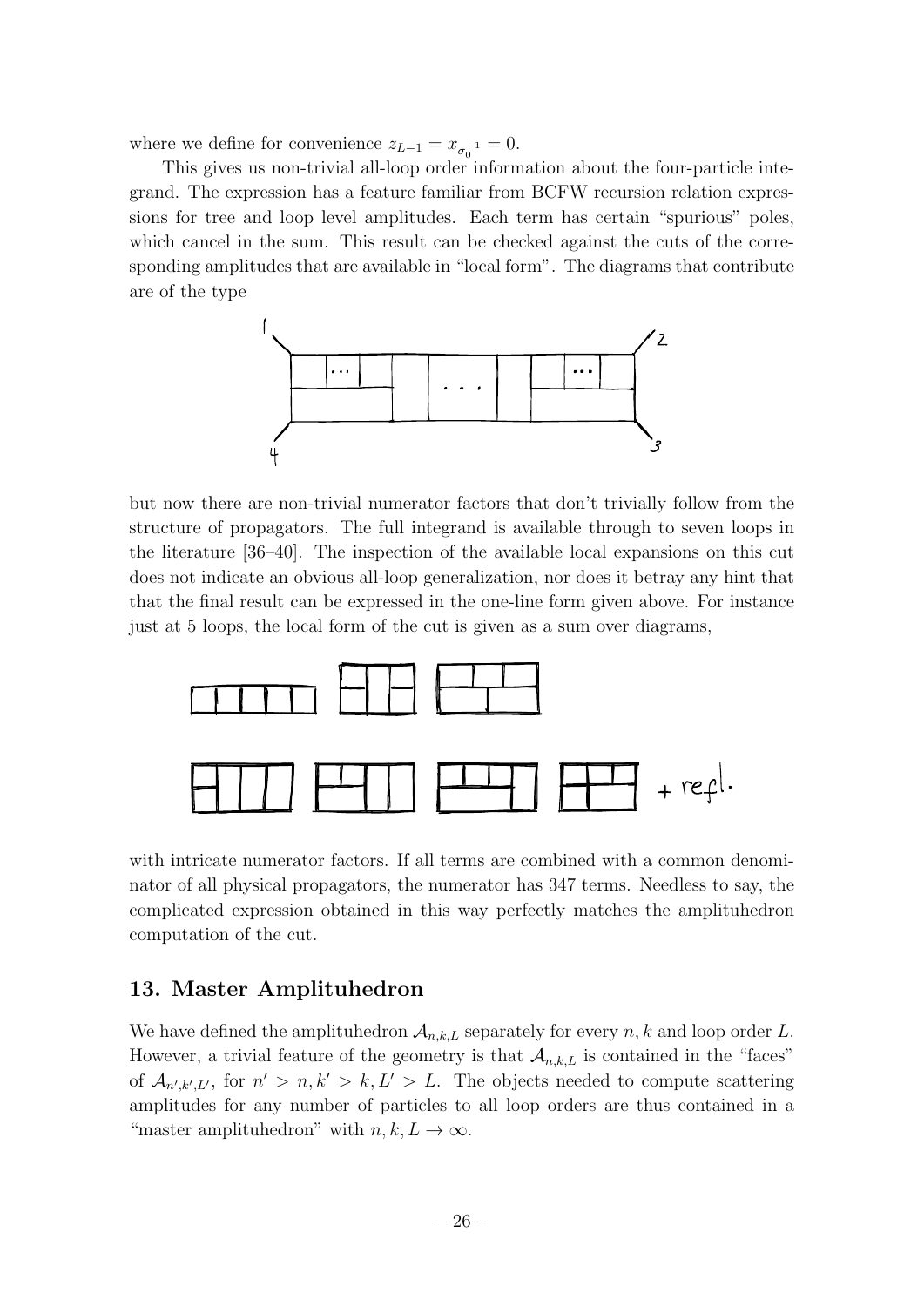In this vein it may also be worth considering natural mathematical generalizations of the amplituhedron. We have already seen that the generalized tree amplituhedron  $A_{n,k,m}$  lives in  $G(k, k+m)$  and can be defined for any even m. It is obvious that the amplituhedron with  $m = 4$ , of relevance to physics, is contained amongst the faces of the object defined for higher  $m$ .

If we consider general even  $m$ , we can also generalize the notion of "hiding particles" in an obvious way: adjacent particles can be hidden in even numbers. This leads us to a bigger space in which to embed the generalized loop amplituhedron. Instead of just considering  $G(k, k+4; L)$  of  $(k-$  planes) Y together with L (2-planes) in  $m = 4$ dimensional complement of Y, we can consider a space  $G(k, k+m; L_2, L_4, \ldots, L_{m-2})$ , of k-planes Y in  $(k + m)$  dimensions, together with  $L_2$  (2-planes),  $L_4$  (4-planes),  $\ldots$  L<sub>m−2</sub> ((m − 2)-planes) in the m dimensional complement of Y, schematically:



Once again we have  $\mathcal{Y} = \mathcal{C} \cdot Z$ , with the obvious extension of the loop positivity conditions on C to  $G(k, n; L_2, L_4, \ldots, L_{m-2})$ . We can call this space  $\mathcal{A}_{n,k;m,L_2,\ldots,L_{m-2}}(Z)$ . The  $m = 4$  amplituhedron is again just a particular face of this object. It would be interesting to see whether this larger space has any interesting role to play in understanding the  $m = 4$  geometry relevant to physics.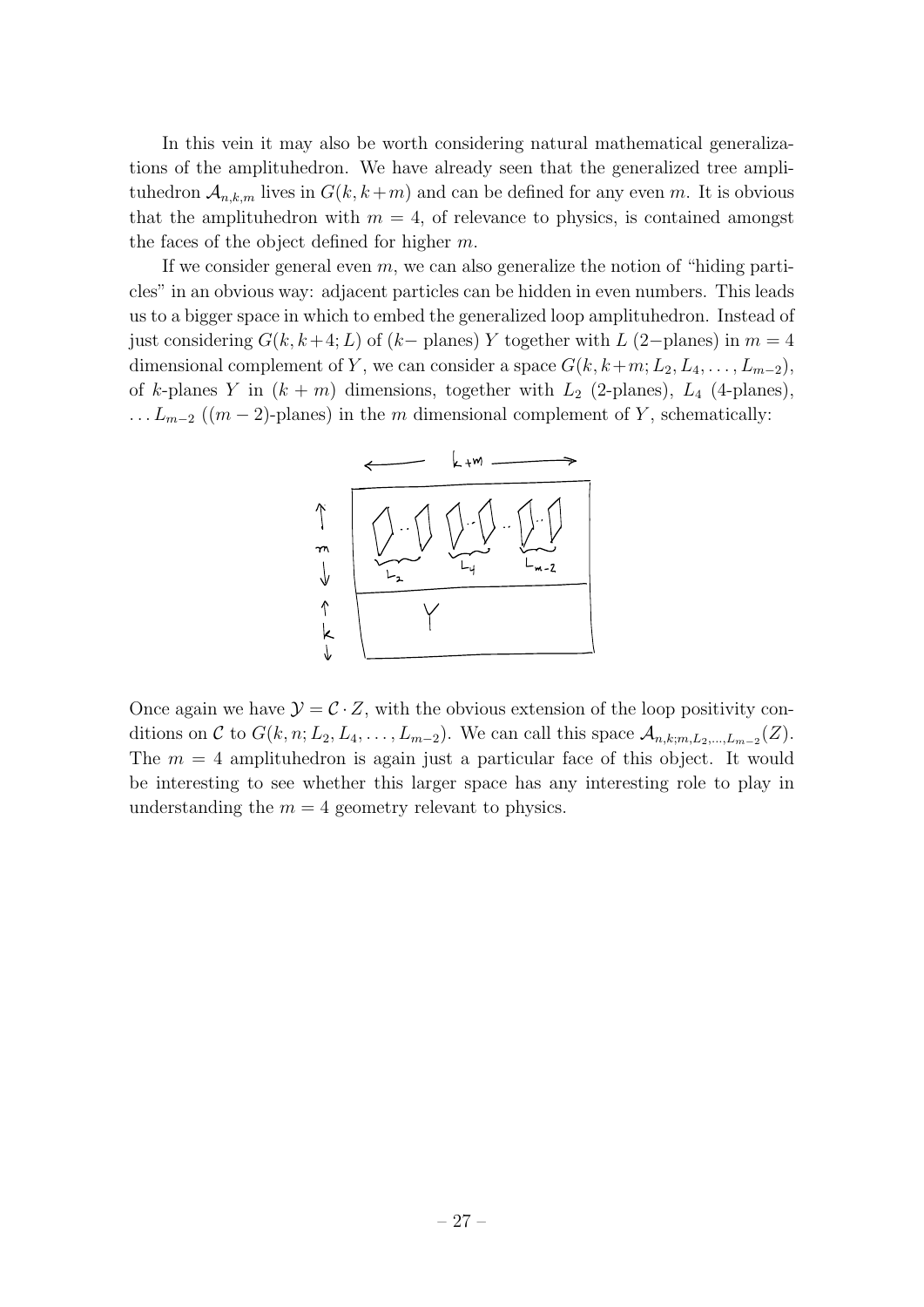## 14. Outlook

This paper has concerned itself with perturbative scattering amplitudes in gauge theories. However the deeper motivations for studying this physics, articulated in [14,15] have to do with some fundamental challenges of quantum gravity. We have long known that quantum mechanics and gravity together make it impossible to have local observables. Quantum mechanics forces us to divide the world in two pieces–an infinite measuring apparatus and a finite system being observed. However for any observations made in a finite region of space-time, gravity makes it impossible to make the apparatus arbitarily large, since it also becomes heavier, and collapses the observation region into a black hole. In some cases like asymptotically AdS or flat spaces, we still have precise quantum mechanical observables, that can be measured by infinitely large apparatuses pushed to the boundaries of space-time: boundary correlators for AdS space and the S-matrix for flat space. The fact that no precise observables can be associated with the inside of the space-time strongly suggests that there should be a way of computing these boundary observables without any reference to the interior space-time at all. For asymptotically AdS spaces, gauge-gravity duality [41] gives us a wonderful description of the boundary correlators of this kind, and gives a first working example of emergent space and gravity. However, this duality is still an equivalence between ordinary physical systems described in standard physical language, with time running from infinite past to infinite future. This makes the duality inapplicable to our universe for cosmological questions. Heading back to the early universe, an understanding of emergent time is likely necessary to make sense of the big-bang singularity. More disturbingly, even at late times, due to the accelerated expansion of our universe, we only have access to a finite number of degrees of freedom, and thus the division of the world into "infinite" and "finite" systems, required by quantum mechanics to talk about precise observables, seems to be impossible [42]. This perhaps indicates the need for an extension of quantum mechanics to deal with subtle cosmological questions.

Understanding emergent space-time or possible cosmological extensions of quantum mechanics will obviously be a tall order. The most obvious avenue for progress is directly attacking the quantum-gravitational questions where the relevant issues must be confronted. But there is another strategy that takes some inspiration from the similarly radical step taken in the transition from classical to quantum mechanics, where classical determinism was lost. There is a powerful clue to the coming of quantum mechanics hidden in the structure of classical mechanics itself. While Newton's laws are manifestly deterministic, there is a completely different formulation of classical mechanics–in terms of the principle of least action–which is not manifestly deterministic. The existence of these very different starting points leading to the same physics was somewhat mysterious to classical physicists, but today we know why the least action formulation exists: the world is quantum-mechanical and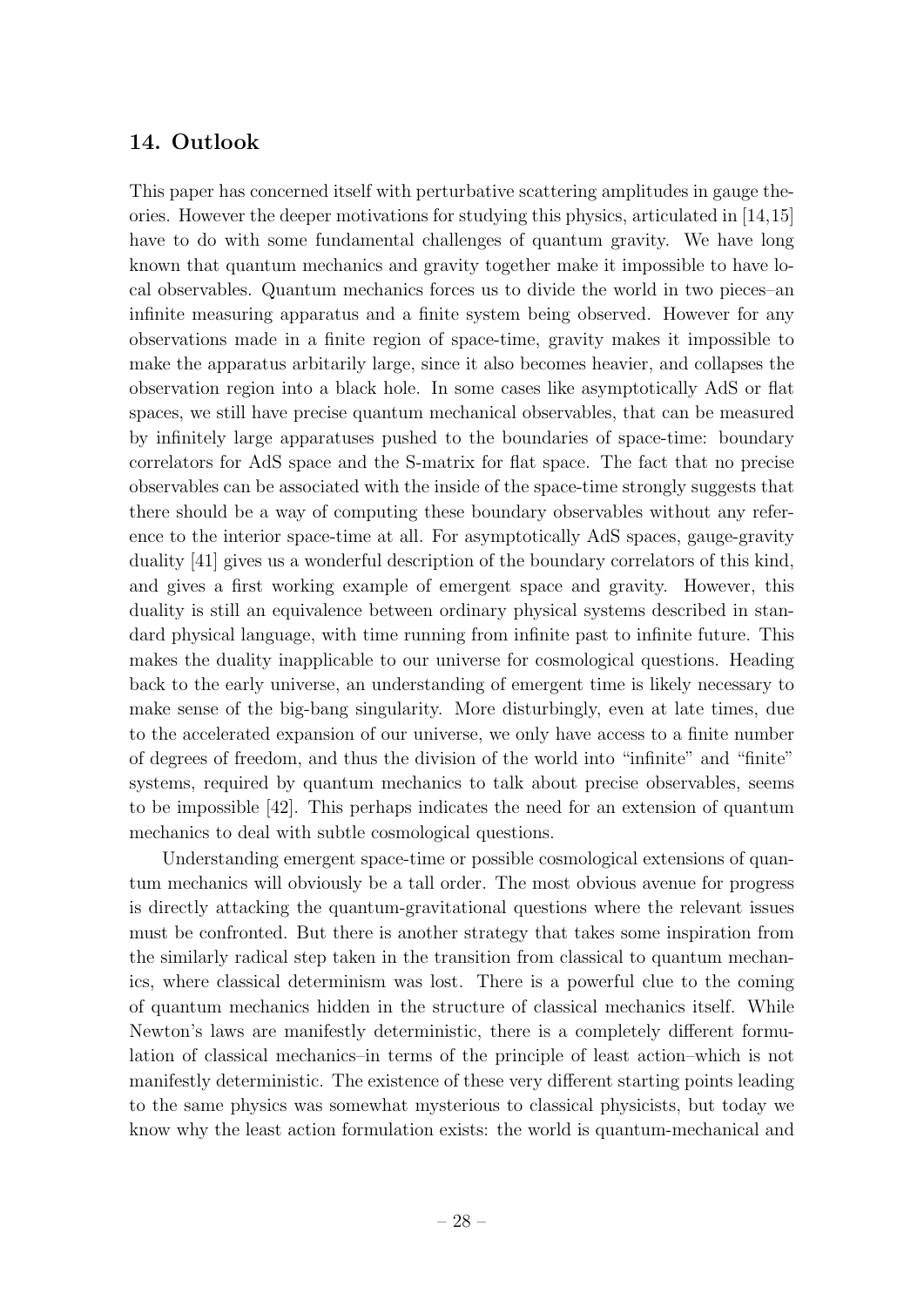not deterministic, and for this reason, the classical limit of quantum mechanics can't immediately land on Newton's laws, but must match to some formulation of classical physics where determinism is not a central but derived notion. The least action principle formulation is thus much closer to quantum mechanics than Newton's laws, and gives a better jumping off point for making the transition to quantum mechanics as a natural deformation, via the path integral.

We may be in a similar situation today. If there is a more fundamental description of physics where space-time and perhaps even the usual formulation of quantum mechanics don't appear, then even in the limit where non-perturbative gravitational effects can be neglected and the physics reduces to perfectly local and unitary quantum field theory, this description is unlikely to directly reproduce the usual formulation of field theory, but must rather match on to some new formulation of the physics where locality and unitarity are derived notions. Finding such reformulations of standard physics might then better prepare us for the transition to the deeper underlying theory.

In this paper, we have taken a baby first step in this direction, along the lines of the program put forward in [14,15] and pursued in [17–19]. We have given a formulation for planar  $\mathcal{N} = 4$  SYM scattering amplitudes with no reference to space-time or Hilbert space, no Hamiltonians, Lagrangians or gauge redundancies, no path integrals or Feynman diagrams, no mention of "cuts", "factorization channels", or recursion relations. We have instead presented a new geometric question, to which the scattering amplitudes are the answer. It is remarkable that such a simple picture, merely moving from "triangles" to "polygons", suitably generalized to the Grassmannian, and with an extended notion of positivity reflecting "hiding" particles, leads us to the amplituhedron  $A_{n,k}$ , whose "volume" gives us the scattering amplitudes for a non-trivial interacting quantum field theory in four dimensions. It is also fascinating that while in the usual formulation of field theory, locality and unitarity are in tension with each other, necessitating the introduction of the familiar redundancies to accommodate both, in the new picture they emerge together from positive geometry.

A great deal remains to be done both to establish and more fully understand our conjecture. The usual positive Grassmannian has a very rich cell structure. The task of understanding all possible ways to make ordered  $k \times k$  minors of a  $k \times n$ matrix positive seems daunting at first, but the key is to realize that the "big" Grassmannian can be obtained by gluing together ("amalgamating" [43]) "little"  $G(1,3)$ 's and  $G(2,3)$ 's, building up larger positive matrices from smaller ones [19]. Remarkably, this extremely natural mathematical operation translates directly to the physical picture of building on-shell diagrams from gluing together elementary threeparticle amplitudes. This story of [19] is most naturally formulated in the original twistor space or momentum space, while the amplituhedron picture is formulated in momentum-twistor space. At tree-level, there is a direct connection between the cells of  $G(k, n)$  that cellulate the amplituhedron, and those of  $G(k + 2, n)$ , which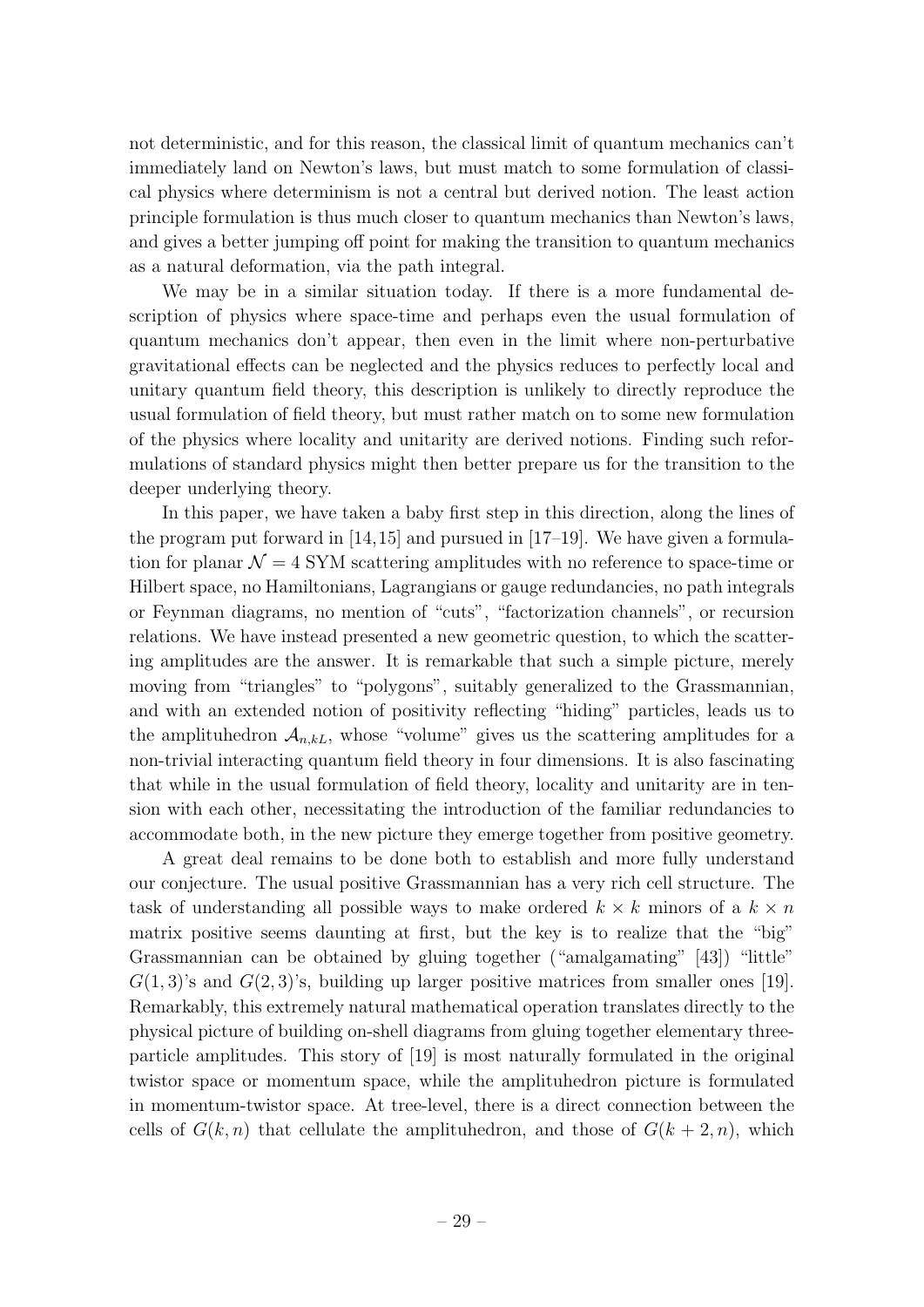give the corresponding on-shell diagram interpretation of the cell [19]. In this way, the natural operation of decomposing the amplituhedron into pieces is ultimately turned into a vivid on-shell scattering picture in the original space-time. Moving to loops, we don't have an analogous understanding of all possible cells of the extended positive space  $G_+(k, n; L)$ –we don't yet know how to systematically find positive coordinates, how to think about boundaries and so on, though certainly the on-shell representation of the loop integrand as "non-reduced" diagrams in  $G(k+2,n)$  [19] gives hope that the necessary understanding can be reached. Having control of the cells and positive co-ordinates for  $G_{+}(k, n; L)$  will very likely be necessary to properly understand the cellulation  $A_{n,k;L}$ . It would also clearly be very illuminating to find an analog of the amplituhedron, built around positive external data in the original twistor variables.This might also shed light on the connection between these ideas and Witten's twistor-string theory [4, 44], along the lines of [45–48].

While cell decompositions of the amplituhedron are geometrically interesting in their own right, from the point of view of physics, we need them only as a steppingstone to determining the form  $\Omega_{n,k,L}$ . This form was motivated by the idea of the area of a (dual) polygon. For polygons, we have another definition of "area", as an integral, and this gives us a completely invariant definition for  $\Omega$  free of the need for any triangulation. We do not yet have an analog of the notion of "dual amplituhedron", and also no integral representation for  $\Omega_{n,k,L}$ . However in [27], we will give strong circumstantial evidence that such such an expression should exist. On a related note, while we have a simple geometric picture for the loop integrand at any fixed loop order, we still don't have a non-perturbative question to which the full amplitude (rather than just the fixed-order loop integrand) is the answer.

Note that the form  $\Omega_{n,k,L}$  is given directly by construction as a sum of "dlog" pieces. This is a highly non-trivial property of the integrand, made manifest (albeit less directly) in the on-shell diagram representation of the amplitude [19] (see also [49,50]). Optimistically, the great simplicity of this form should allow a new picture for carrying out the integrations and arriving at the final amplitudes. The crucial role that positive external data played in our story suggests that this positive structure must be reflected in the final amplitude in an important way. The striking appearance of "cluster variables" for external data in [51] is an example of this.

We also hope that with a complete geometric picture for the integrand of the amplitude in hand, we are now positioned to make direct contact with the explosion of progress in using ideas from integrability to determine the amplitude directly [52–55]. A particularly promising place to start forging this connection is with the four-particle amplitude at all loop orders. As we noted, the positive geometry problem in this case is especially simple, while the coefficient of the  $log<sup>2</sup>$  infrared divergence of the (log of the) amplitude gives the cusp anomalous dimension, famously determined using integrability techniques in [56–58]. Another natural question is how the introduction of the spectral parameter in on-shell diagrams given in [59,60]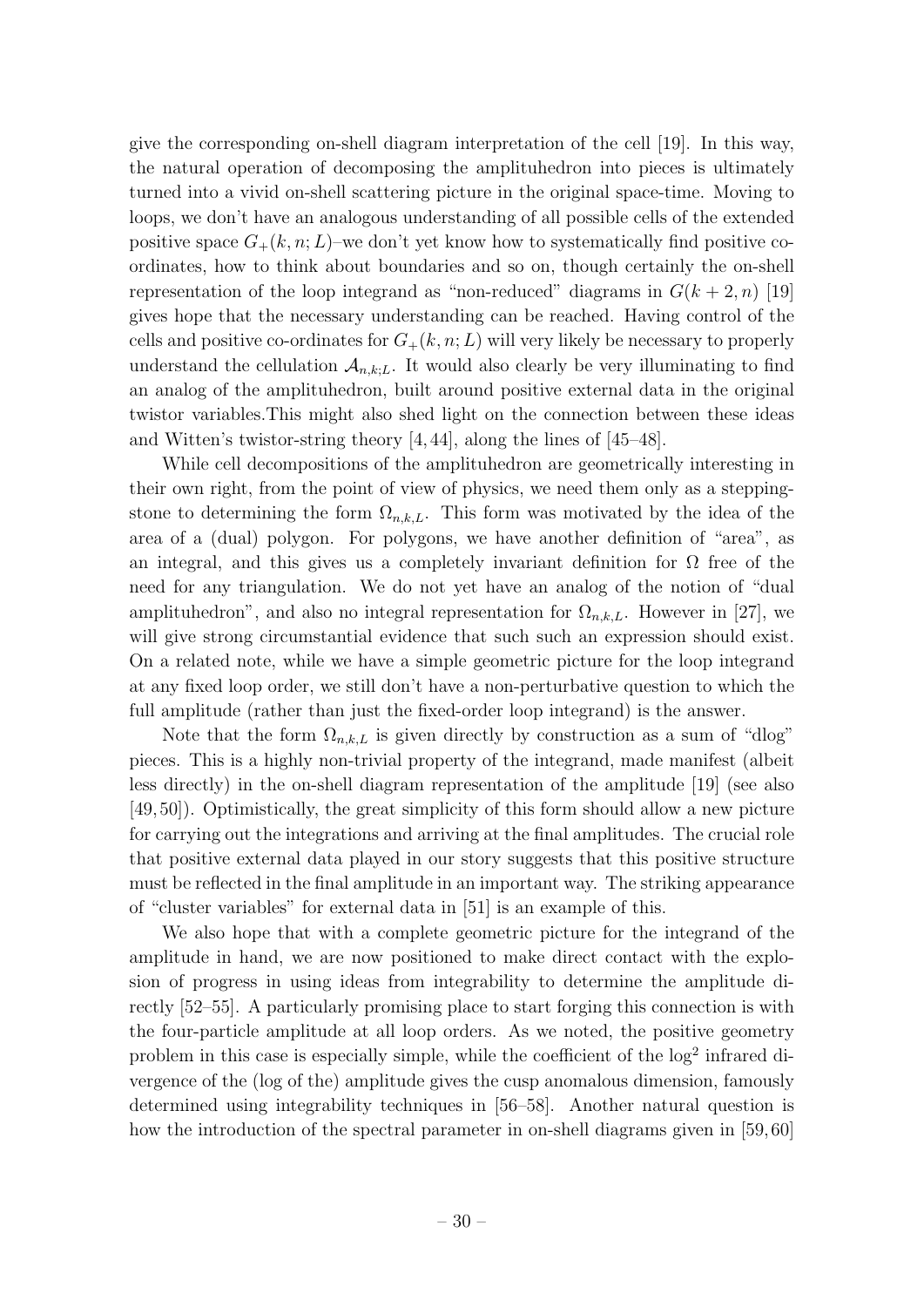can be realized at the level of the amplituhedron.

On-shell diagrams in  $\mathcal{N} = 4$  SYM and the positive Grassmannian have a close analog with on-shell diagrams in ABJM theory and the positive null Grassmannian [61], so it is natural to expect an analog of the amplituhedron for ABJM as well. Should we expect any of the ideas in this paper to extend to other field theories, with less or no supersymmetry, and beyond the planar limit? As explained in [19], the connection between on-shell diagrams and the Grassmannian is valid for any theory in four dimensions, reflecting only the building-up of more complicated on-shell processes from gluing together the basic three-particle amplitudes. The connection with the positive Grassmannian in particular is universal for any planar theory: only the measure on the Grassmannian determining the on-shell form differs from theory to theory. Furthermore, on-shell BCFW representations of scattering amplitudes are also widely available–at loop level for planar gauge theories, and at the very least for gravitational tree amplitudes (where there has been much recent progress from other points of view [62–67]). As already mentioned, one of the crucial clues leading to the amplituhedron was the myriad of different BCFW representation of tree amplitudes, with equivalences guaranteed by remarkable rational function identities relating BCFW terms. We have finally come to understand these representations and identities as simple reflections of amplituhedron geometry. As we move beyond planar  $\mathcal{N} = 4$  SYM, we encounter even more identities with this character, such as the BCJ relations [68, 69]. Indeed even sticking to planar  $\mathcal{N} = 4$ SYM, such identities, of a fundamentally non-planar origin, give rise to remarkable relations between amplitudes with different cyclic orderings of the external data. It is hard to believe that these on-shell objects and the identities they satisfy only have a geometric "triangulation" interpretation in the planar case, while the even richer structure beyond the planar limit have no geometric interpretation at all. This provides a strong impetus to search for a geometry underlying more general theories.

Planar  $\mathcal{N} = 4$  SYM amplitudes are Yangian invariant, a fact that is invisible in the conventional field-theoretic description in terms of amplitudes in one space or Wilson loops in the dual space. We have become accustomed to such striking facts in string theory, which has a rich spectrum of  $U$  dualities, that are impossible to make manifest simultaneously in conventional string perturbation theory. Indeed the Yangian symmetry of planar  $\mathcal{N} = 4$  SYM is just fermionic T-duality [70]. The amplituhedron has now given us a new description of planar  $\mathcal{N} = 4$  SYM amplitudes which does not have a usual space-time/quantum mechanical description, but *does* make all the symmetries manifest. This is not a "duality" in the usual sense, since we are not identifying an equivalence between existing theories with familiar physical interpretations. We are seeing something rather different: new mathematical structures for representing the physics without reference to standard physical ideas, but with all symmetries manifest. Might there be an analogous story for superstring scattering amplitudes?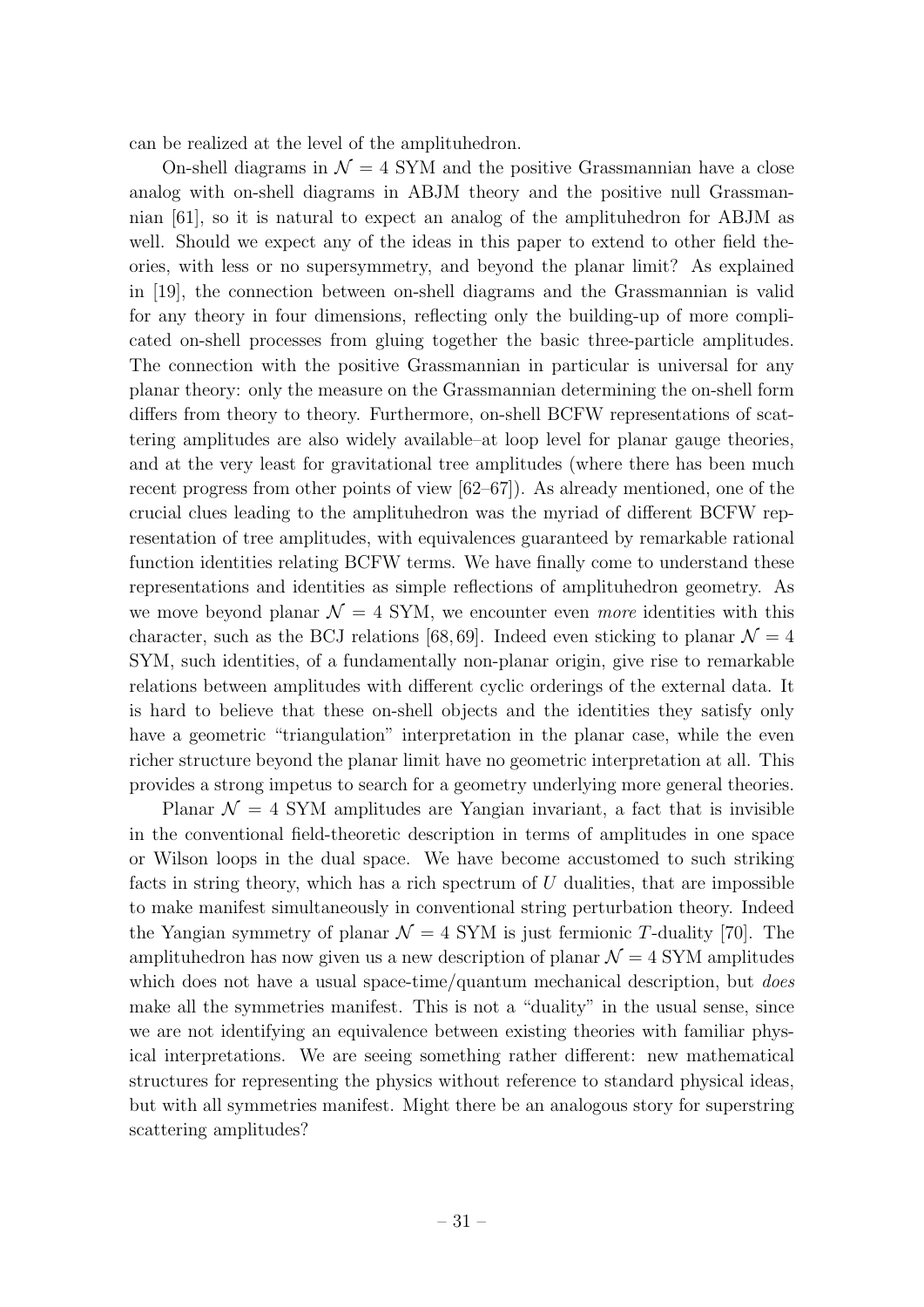## Acknowledgements

We thank Zvi Bern, Jake Bourjaily, Freddy Cachazo, Simon Caron-Huot, Clifford Cheung, Pierre Deligne, Lance Dixon, James Drummond, Sasha Goncharov, Song He, Johannes Henn, Andrew Hodges, Yu-tin Huang, Jared Kaplan, Gregory Korchemsky, David Kosower, Bob MacPherson, Juan Maldacena, Lionel Mason, David McGady, Jan Plefka, Alex Postnikov, Amit Sever, Dave Skinner, Mark Spradlin, Matthias Staudacher, Hugh Thomas, Pedro Vieira, Anastasia Volovich, Lauren Williams and Edward Witten for valuable discussions. Our research in this area over the past many years owes an enormous debt of gratitude to Edward Witten, Andrew Hodges, and especially Freddy Cachazo and Jake Bourjaily, without whom this work would not have been possible. N. A.-H. is supported by the Department of Energy under grant number DE-FG02-91ER40654. J.T. is supported in part by the David and Ellen Lee Postdoctoral Scholarship and by DOE grant DE-FG03-92-ER40701 and also by NSF grant PHY-0756966.

#### References

- [1] S. J. Parke and T. R. Taylor, Phys. Rev. Lett. 56, 2459 (1986).
- [2] Z. Bern, L. J. Dixon, D. C. Dunbar and D. A. Kosower, Nucl. Phys. B 425, 217 (1994) [hep-ph/9403226].
- [3] Z. Bern, L. J. Dixon, D. C. Dunbar and D. A. Kosower, Nucl. Phys. B 435, 59 (1995) [hep-ph/9409265].
- [4] E. Witten, Commun. Math. Phys. 252, 189 (2004) [hep-th/0312171].
- [5] F. Cachazo, P. Svrcek and E. Witten, JHEP 0409, 006 (2004) [hep-th/0403047].
- [6] R. Britto, F. Cachazo and B. Feng, Nucl. Phys. B 715, 499 (2005) [hep-th/0412308].
- [7] R. Britto, F. Cachazo, B. Feng and E. Witten, Phys. Rev. Lett. 94, 181602 (2005) [hep-th/0501052].
- [8] L. F. Alday and J. M. Maldacena, JHEP 0706, 064 (2007) [arXiv:0705.0303 [hep-th]].
- [9] J. M. Drummond, J. Henn, V. A. Smirnov and E. Sokatchev, JHEP 0701, 064 (2007) [hep-th/0607160].
- [10] S. Caron-Huot, JHEP 1107, 058 (2011) [arXiv:1010.1167 [hep-th]].
- [11] L. J. Mason and D. Skinner, JHEP 1012, 018 (2010) [arXiv:1009.2225 [hep-th]].
- [12] L. F. Alday, B. Eden, G. P. Korchemsky, J. Maldacena and E. Sokatchev, JHEP 1109, 123 (2011) [arXiv:1007.3243 [hep-th]].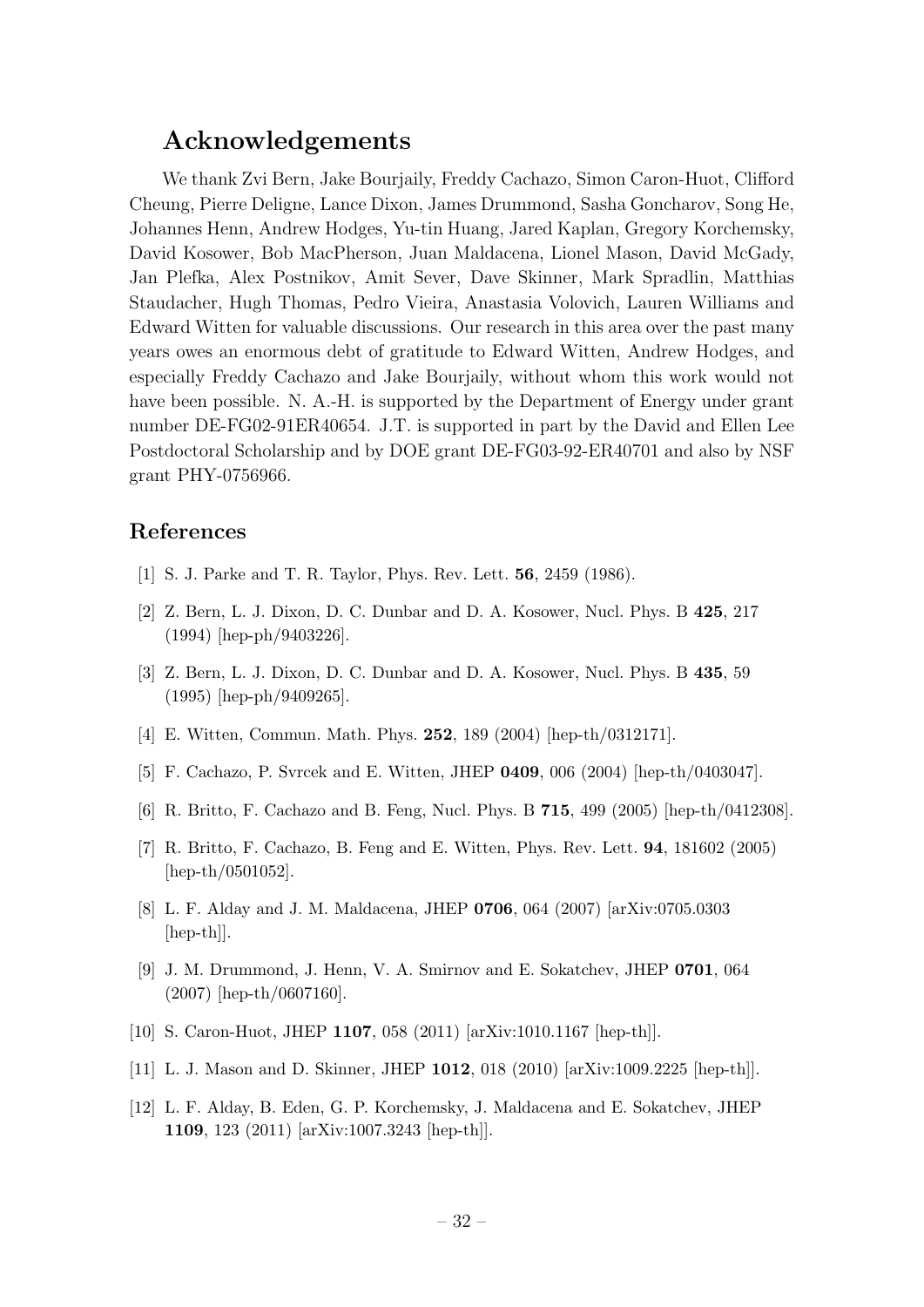- [13] J. M. Drummond, J. M. Henn and J. Plefka, JHEP 0905, 046 (2009) [arXiv:0902.2987 [hep-th]].
- [14] N. Arkani-Hamed and J. Kaplan, JHEP 0804, 076 (2008) [arXiv:0801.2385 [hep-th]].
- [15] N. Arkani-Hamed, F. Cachazo and J. Kaplan, JHEP 1009, 016 (2010) [arXiv:0808.1446 [hep-th]].
- [16] N. Arkani-Hamed, F. Cachazo, C. Cheung and J. Kaplan, JHEP 1003, 110 (2010) [arXiv:0903.2110 [hep-th]].
- [17] N. Arkani-Hamed, F. Cachazo, C. Cheung and J. Kaplan, JHEP 1003, 020 (2010) [arXiv:0907.5418 [hep-th]].
- [18] N. Arkani-Hamed, J. L. Bourjaily, F. Cachazo, S. Caron-Huot and J. Trnka, JHEP 1101, 041 (2011) [arXiv:1008.2958 [hep-th]].
- [19] N. Arkani-Hamed, J. L. Bourjaily, F. Cachazo, A. B. Goncharov, A. Postnikov and J. Trnka, arXiv:1212.5605 [hep-th].
- [20] R. H. Boels, JHEP 1011, 113 (2010) [arXiv:1008.3101 [hep-th]].
- [21] A. P. Hodges and S. Huggett, Surveys High Energ. Phys. 1, 333 (1980).
- [22] A. P. Hodges, hep-th/0503060.
- [23] A. Postnikov, arXiv:math/0609764.
- [24] A. Hodges, JHEP 1305, 135 (2013) [arXiv:0905.1473 [hep-th]].
- [25] N. Arkani-Hamed, J. L. Bourjaily, F. Cachazo, A. Hodges and J. Trnka, JHEP 1204, 081 (2012) [arXiv:1012.6030 [hep-th]].
- [26] N. Arkani-Hamed and J. Trnka, "Into the Amplituhedron", to appear.
- [27] N. Arkani-Hamed, A. Hodges and J. Trnka, "Three Views of the Amplituhedron", to appear.
- [28] N. Arkani-Hamed and J. Trnka, "Scattering Amplitudes from Positive Geometry", in preparation.
- [29] H. Elvang and Y. -t. Huang, arXiv:1308.1697 [hep-th].
- [30] A. Hodges, JHEP 1308, 051 (2013) [arXiv:1004.3323 [hep-th]].
- [31] L. Mason and D. Skinner, J. Phys. A 44, 135401 (2011) [arXiv:1004.3498 [hep-th]].
- [32] N. Arkani-Hamed, J. L. Bourjaily, F. Cachazo and J. Trnka, JHEP 1206, 125 (2012) [arXiv:1012.6032 [hep-th]].
- [33] http://en.wikipedia.org/wiki/Cyclic polytope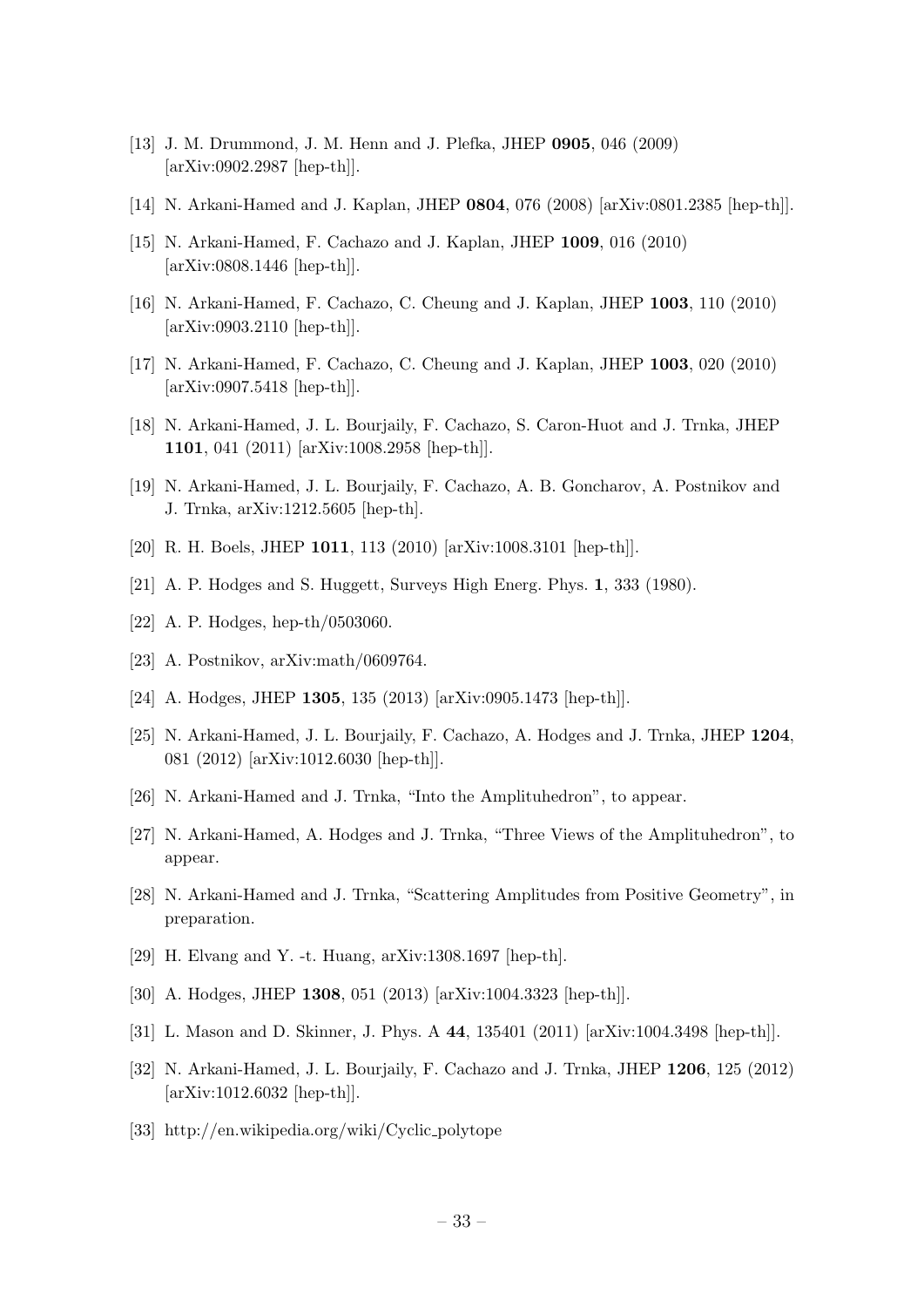- [34] L. J. Mason and D. Skinner, JHEP 0911, 045 (2009) [arXiv:0909.0250 [hep-th]].
- [35] S. Caron-Huot, JHEP 1105, 080 (2011) [arXiv:1007.3224 [hep-ph]].
- [36] Z. Bern, M. Czakon, L. J. Dixon, D. A. Kosower and V. A. Smirnov, Phys. Rev. D 75, 085010 (2007) [hep-th/0610248].
- [37] Z. Bern, L. J. Dixon and V. A. Smirnov, Phys. Rev. D 72, 085001 (2005) [hep-th/0505205].
- [38] Z. Bern, J. J. M. Carrasco, H. Johansson and D. A. Kosower, Phys. Rev. D 76, 125020 (2007) [arXiv:0705.1864 [hep-th]].
- [39] J. L. Bourjaily, A. DiRe, A. Shaikh, M. Spradlin and A. Volovich, JHEP 1203, 032 (2012) [arXiv:1112.6432 [hep-th]].
- [40] B. Eden, P. Heslop, G. P. Korchemsky and E. Sokatchev, Nucl. Phys. B 862, 450 (2012) [arXiv:1201.5329 [hep-th]].
- [41] J. M. Maldacena, [hep-th/9711200].
- [42] E. Witten, hep-th/0106109.
- [43] V. V. Fock and A. B. Goncharov, Ann. Sci. L'Ecole Norm. Sup. (2009) , arXiv:math.AG/0311245.
- [44] R. Roiban, M. Spradlin and A. Volovich, Phys. Rev. Lett. 94, 102002 (2005) [hep-th/0412265].
- [45] L. Dolan and P. Goddard, JHEP 0912, 032 (2009) [arXiv:0909.0499 [hep-th]].
- [46] D. Nandan, A. Volovich and C. Wen, JHEP 1007, 061 (2010) [arXiv:0912.3705 [hep-th]].
- [47] N. Arkani-Hamed, J. Bourjaily, F. Cachazo and J. Trnka, JHEP 1101, 049 (2011) [arXiv:0912.4912 [hep-th]].
- [48] J. L. Bourjaily, J. Trnka, A. Volovich and C. Wen, JHEP 1101, 038 (2011) [arXiv:1006.1899 [hep-th]].
- [49] A. E. Lipstein and L. Mason, JHEP 1305, 106 (2013) [arXiv:1212.6228 [hep-th]].
- [50] A. E. Lipstein and L. Mason, arXiv:1307.1443 [hep-th].
- [51] J. Golden, A. B. Goncharov, M. Spradlin, C. Vergu and A. Volovich, arXiv:1305.1617 [hep-th].
- [52] S. Caron-Huot and S. He, JHEP 1207, 174 (2012) [arXiv:1112.1060 [hep-th]].
- [53] B. Basso, A. Sever and P. Vieira, Phys. Rev. Lett. 111, 091602 (2013) [arXiv:1303.1396 [hep-th]].